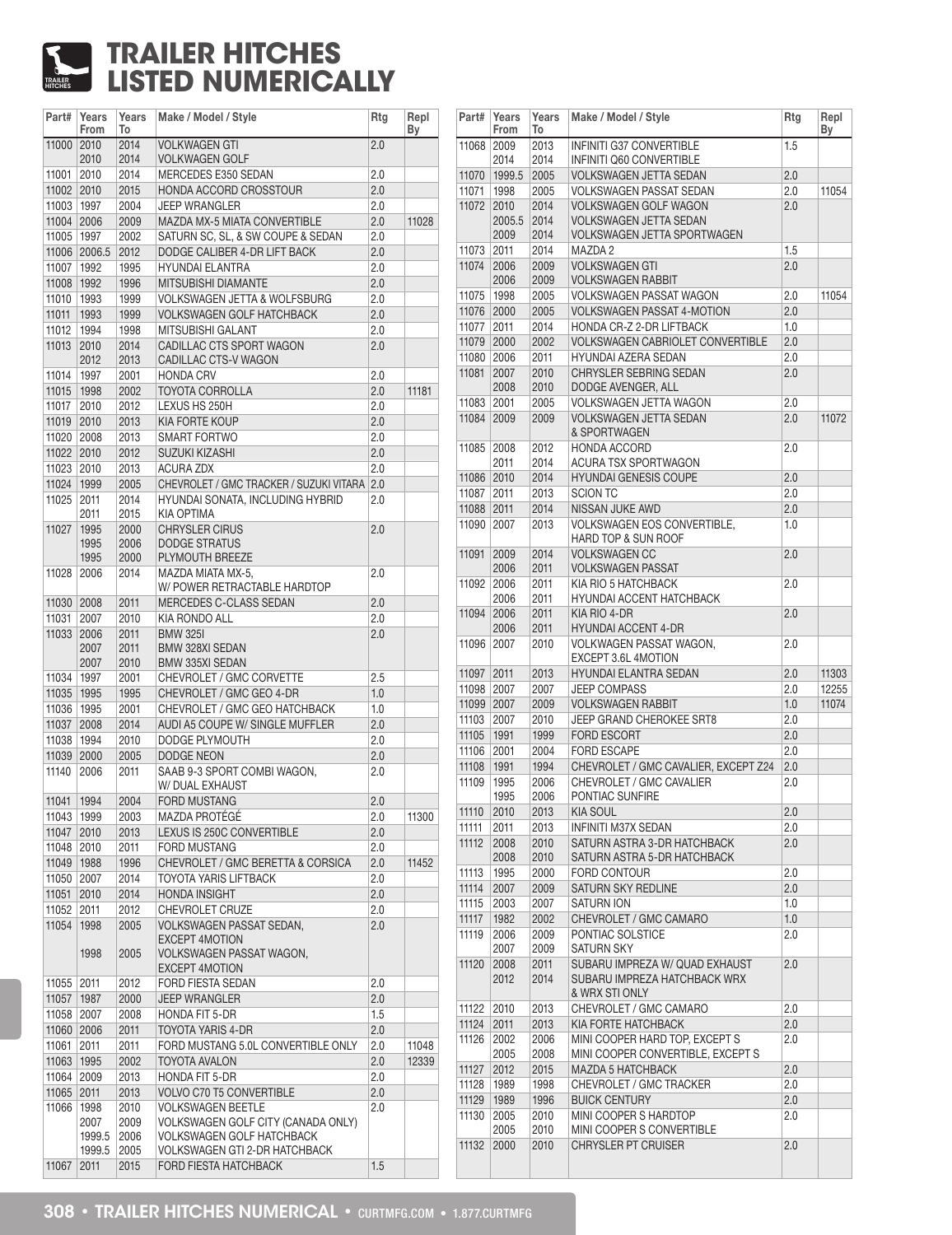| Part#          | Years<br>From | Years<br>To  | Make / Model / Style                                   | Rtg            | Repl<br>Вy | P              |
|----------------|---------------|--------------|--------------------------------------------------------|----------------|------------|----------------|
| 11133          | 2011          | 2014         | CHRYSLER 200                                           | 2.0            |            | 1 <sup>1</sup> |
|                | 2011          | 2014         | <b>DODGE AVENGER</b>                                   |                |            | 11             |
| 11134          | 2011          | 2014         | <b>SCION XD</b>                                        | 2.0            |            |                |
| 11135          | 2011          | 2013         | NISSAN JUKE FWD                                        | 2.0            | 11302      |                |
| 11138          | 2008<br>2012  | 2009<br>2015 | PONTIAC G8<br><b>CHEVROLET CAPRICE</b>                 | 2.0            |            | 11<br>11       |
|                | 2014          | 2015         | <b>CHEVROLET SS</b>                                    |                |            | 11             |
| 11141          | 1996          | 2005         | TOYOTA RAV4                                            | 2.0            |            | 11             |
| 11143          | 1990          | 1991         | ACURA INTEGRA HATCHBACK                                | 2.0            |            |                |
| 11145          | 1992          | 1993         | ACURA INTEGRA HATCHBACK                                | 2.0            |            | 11             |
| 11146          | 1991          | 1997         | <b>TOYOTA PREVIA</b>                                   | 2.0            |            | 11             |
| 11147          | 1994          | 2001         | ACURA INTEGRA HATCHBACK                                | 2.0            |            | 11             |
| 11148          | 1996          | 1999         | <b>HYUNDAI ELANTRA</b>                                 | 2.0            |            | 11             |
| 11149          | 1995          | 1999         | <b>HYUNDAI ACCENT</b>                                  | 2.0            | 11214      |                |
| 11150          | 1989          | 1995         | <b>MAZDA MPV</b>                                       | 2.5            |            | 1 <sup>1</sup> |
| 11153<br>11154 | 1991<br>2002  | 1995<br>2004 | <b>ACURA LEGEND</b><br><b>ACURA RSX HATCHBACK</b>      | 2.5<br>2.0     |            |                |
| 11155          | 1996          | 1998         | <b>ACURA TL SEDAN</b>                                  | 2.5            |            | 11             |
| 11158          | 2012          | 2014         | FORD FOCUS SEDAN & HATCHBACK                           | 2.0            |            | 11             |
| 11159          | 1996          | 2004         | <b>ACURA RL SEDAN</b>                                  | 2.5            |            | 11             |
| 11160          | 2009          | 2010         | MINI COOPER CONVERTIBLE                                | 2.0            |            | 11             |
|                | 2007          | 2011         | MINI COOPER HARD TOP                                   |                |            | 11             |
| 11164          | 2002          | 2006         | AUDI A4 AVANT                                          | 2.0            |            | 11             |
|                | 2002          | 2008         | AUDI A4 SEDAN                                          |                |            | 11             |
|                | 2004          | 2008         | AUDI S4 WAGON                                          | 2.0/2.5        |            |                |
| 11165<br>11166 | 1989<br>1999  | 2001<br>2005 | AUDI 100 / 200 / 5000<br>AUDI ALL ROAD WAGON           | 2.0            |            |                |
| 11167          | 1992          | 1994         | AUDI 100 / 200 / 5000                                  | 2.0/2.5        |            |                |
|                | 1995          | 1998         | AUDI A6 SEDAN & WAGON                                  |                |            | 11             |
| 11168          | 2012          | 2013         | <b>FIAT 500</b>                                        | 2.0            | 11363      | 11             |
| 11169          | 1998          | 2001         | AUDI A4 SEDAN & WAGON                                  | 2.0            |            | 11             |
| 11170          | 2008          | 2014         | <b>MINI CLUBMAN</b>                                    | 2.0            | 11387      | 11             |
| 11172          | 1996          | 1998         | <b>BMW 5 SERIES SEDAN</b>                              | 2.0            |            |                |
| 11173          | 1990          | 1991         | AUDI V8 QUATTRO SEDAN                                  | 2.0/2.5        |            |                |
| 11174          | 2000          | 2005         | BMW 300 SERIES SEDAN & WAGON                           | 2.0            |            |                |
| 11176          | 2002          | 2006         | <b>BMW MINI COOPER</b>                                 | 1.0            | 11126      |                |
| 11177          | 1994          | 1999         | BMW 300 SERIES CONVETIBLE,<br><b>COUPE &amp; SEDAN</b> | 2.0            |            |                |
| 11178          | 2000          | 2004         | <b>BMW 3 SERIES CONVERTIBLE</b>                        | 2.0            |            |                |
| 11179          | 1999          | 2003         | BMW 500 SERIES SEDAN & WAGON                           | 2.0            |            | 11<br>11       |
| 11180          | 2007          | 2008         | AUDI A4 AVANT 2.0 QUATTRO                              | 2.0            |            | 11             |
| 11181          | 1993          | 2002         | CHEVROLET / GMC PRIZM                                  | 2.0            |            | 11             |
| 11182          | 2006          | 2007         | BMW 530XI WAGON                                        | 2.0            |            | 11             |
| 11184          | 2008          | 2011         | <b>BMW 1 SERIES COUPE &amp; CONVERTIBLE</b>            | 2.0            |            | 11             |
| 11185 1996     |               | 2000         | CHRYSLER SEBRING                                       | 2.0            |            | 11             |
| 11186          | 2009          | 2015         | <b>AUDI A4 SEDAN</b>                                   | 2.0            |            | 11             |
| 11187          | 2001          | 2002         | <b>DODGE AVENGER</b>                                   | 2.0            |            | 11             |
|                | 1995<br>2010  | 2002<br>2010 | DODGE STATUS COUPE<br><b>AUDI A5 CONVERTIBLE</b>       |                |            | 11             |
|                | 2008          | 2010         | AUDI A5 COUPE                                          |                |            |                |
| 11188          | 2008          | 2014         | AUDI A5 COUPE W/ DUAL MUFFLER                          | 2.0            |            | 11             |
|                | 2010          | 2014         | AUDI A5 CONVERTIBLE W/ DUAL MUFFLER                    |                |            | 11             |
| 11189          | 2011          | 2013         | MERCEDES E350 WAGON                                    | 2.0            |            | 11             |
| 11190          | 2001          | 2006         | CHRYSLER SEBRING                                       | 2.0            |            | 11             |
| 11191          | 1990          | 1994         | <b>EAGLE TALON</b>                                     | 1.0            |            |                |
|                | 1990          | 1994<br>2013 | <b>MITSUBISHI ECLIPSE</b><br>AUDI A3 SPORT BACK        | 2.0            |            |                |
| 11192<br>11193 | 2006<br>1995  | 1999         | MITSUBISHI ECLIPSE                                     | 2.0            |            | 11             |
| 11194          | 2008          | 2010         | BMW 535XI AWD SPORT SERIES WAGON                       | 2.0            |            | 11             |
| 11195          | 2009          | 2013         | AUDI A4 AVANT QUATTRO                                  | 2.0            |            |                |
|                | 2013          | 2015         | AUDI ALLROAD                                           |                |            |                |
| 11196          | 2011          | 2014         | CADILLAC CTS COUPE                                     | 2.0            |            | 11             |
| 11197          | 2012          | 2014         | AUDI A7 SPORTBACK GAS MODELS                           | 2.0            |            | 11             |
| 11198          | 2004          | 2009         | HONDA S2000 CONVERTIBLE                                | 2.0            |            | 1 <sup>1</sup> |
| 11199          | 2004          | 2009         | AUDI A8                                                | 1.5            |            |                |
| 11200 2011     |               | 2013         | LEXUS CT200H HYBRID LIFTBACK                           | 2.0            |            | 11             |
| 11201<br>11202 | 1990<br>2009  | 1993<br>2014 | HONDA ACCORD<br><b>NISSAN CUBE</b>                     | 2.0/2.5<br>2.0 |            | 1 <sup>1</sup> |
| 11203          | 1994          | 1997         | HONDA ACCORD                                           | 2.0            |            | 11<br>11       |
| 11204          | 2001          | 2005         | HONDA CIVIC COUPE,                                     | 2.0            |            | 11             |
|                |               |              | <b>SEDAN &amp; HATCHBACK</b>                           |                |            | $1^{\circ}$    |
| 11205          | 1994          | 1997         | HONDA ACCORD WAGON                                     | 2.0/2.5        |            | 11             |

| Part#               | Years<br>From | Years<br>To  | Make / Model / Style                                 | Rtg        | Repl<br>Вy |
|---------------------|---------------|--------------|------------------------------------------------------|------------|------------|
| 11206               | 2002          | 2004         | <b>HONDA CIVIC</b>                                   | 2.0        |            |
| 11207               | 1997          | 2000         | ACURA EL 1.6                                         | 2.0        |            |
|                     | 1992          | 2000         | HONDA CIVIC SEDAN & COUPE,                           |            |            |
|                     |               |              | <b>EXCEPT DELSOL</b>                                 |            |            |
| 11208               | 1992          | 1998         | <b>HONDA PRELUDE</b>                                 | 2.0        |            |
| 11209               | 1992          | 2000         | <b>HONDA CIVIC</b>                                   | 2.0        |            |
| 11210               | 2011          | 2014         | FORD MUSTANG COUPE & CONVERTIBLE                     | 2.0        |            |
| 11211               | 1995          | 1998         | <b>HONDA ODYSSEY</b>                                 | 2.5        |            |
|                     | 1995          | 1998         | <b>ISUZU OASIS</b>                                   |            |            |
| 11212               | 2000          | 2003         | HONDA S2000 CONVERTIBLE                              | 2.0        |            |
| 11213               | 2012          | 2012         | HYUNDAI ACCENT SEDAN                                 | 2.0        | 11250      |
| 11214               | 1995          | 2005         | <b>HYUNDAI ACCENT SEDAN &amp; HATCHBACK</b>          | 2.0        |            |
| 11215               | 1991<br>1990  | 1995<br>1993 | <b>HYUNDAI SCOUPE</b><br>MITSUBISHI PRECIS HATCHBACK | 2.0        |            |
|                     | 1990          | 1994         | HYUNDAI EXCEL HATCHBACK & SEDAN                      |            |            |
| 11216               | 1999          | 2001         | <b>HYUNDAI SONATA</b>                                | 2.0        |            |
|                     | 2001          | 2006         | OPTIMA SEDAN                                         |            |            |
| 11217               | 1989          | 1994         | <b>HYUNDAI SONATA</b>                                | 2.0        |            |
| 11218               | 1997          | 2001         | <b>HYUNDAI TIBURON</b>                               | 2.0        |            |
| 11219               | 1995          | 1998         | <b>HYUNDAI SONATA</b>                                | 2.0        |            |
| 11220               | 2001          | 2006         | <b>HYUNDAI ELANTRA SEDAN &amp; HATCHBACK</b>         | 2.0        |            |
| 11221               | 2011          | 2014         | CHEVROLET VOLT                                       | 1.0        |            |
| 11222               | 2011          | 2014         | CHEVROLET CAMARO CONVERTIBLE                         | 2.0        |            |
| 11223               | 1990          | 1991         | LEXUS ES250 SEDAN                                    | 2.0        |            |
|                     | 1986          | 1991         | TOYOTA CAMRY SEDAN, WAGON & ALLTRAC                  |            |            |
|                     | 1986          | 1989         | <b>TOYOTA CELICA HATCHBACK</b>                       |            |            |
|                     | 1989          | 1992         | <b>TOYOTA COROLLA 2WD</b>                            |            |            |
|                     | 1990          | 1992         | TOYOTA SUPRA HATCHBACK                               |            |            |
| 11224               | 1999          | 2002         | <b>INFINITI G20 SEDAN</b>                            | 2.0        |            |
| 11225               | 1992          | 1996         | LEXUS ES300 / 350 SEDAN                              | 2.5        |            |
| 11226               | 2012          | 2015         | <b>AUDI A6 SEDAN</b>                                 | 2.0        |            |
| 11227               | 1989          | 1992         | GEO PRIZM SEDAN & HATCHBACK                          | 2.0        |            |
|                     | 1990          | 1994         | LEXUS LS400                                          |            |            |
|                     | 1990          | 1999         | TOYOTA CELICA ALL FWD.                               |            |            |
|                     |               |              | <b>INCLUDING CONVERTIBLE</b>                         |            |            |
|                     | 1987          | 1992         | TOYOTA COROLLA SEDAN                                 |            |            |
|                     | 1988          | 1992         | TOYOTA COROLLA 4WD                                   |            |            |
|                     | 1987<br>1987  | 1988<br>1990 | TOYOTA COROLLA 2WD<br>TOYOTA TERCEL INCLUDING 4WD    |            |            |
| 11228               | 1992          | 1996         | TOYOTA CAMRY SEDAN & WAGON                           | 2.0        |            |
| 11232               | 2012          | 2014         | VOLKSWAGEN PASSAT SEDAN, EXCEPT DIESEL               | 2.0        |            |
| 11233               | 1992          | 2000         | LEXUS SC300 / 400 COUPE                              | 2.5        |            |
| 11234               | 2012          | 2014         | VOLKSWAGEN PASSAT SEDAN, DIESEL ONLY                 | 2.0        |            |
| 11235               | 1991          | 1994         | MAZDA PROTÉGÉ 2WD SEDAN                              | 2.0        |            |
|                     |               |              | MAZDA PROTÉGÉ                                        |            |            |
| 11237<br>11238 1998 | 1995          | 1998         | 2005   LEXUS GS300 / 400 / 430 SEDAN                 | 2.0<br>2.5 |            |
|                     |               |              |                                                      |            |            |
| 11239               | 1983          | 1992         | MAZDA 626 SEDAN & MX6                                | 2.0        |            |
| 11240               | 2012          | 2014         | CHEVROLET SONIC SEDAN                                | 2.0        |            |
| 11241               | 1993          | 2002         | MAZDA 626                                            | 2.0        |            |
|                     | 1993          | 1997         | MAZDA MX6                                            |            |            |
| 11242               | 1998<br>2000  | 2004<br>2004 | KIA SEPHIA<br>KIA SPECTRA                            | 2.0        |            |
| 11243               | 1992          | 1998         | MAZDA 929 SEDAN                                      | 2.0        |            |
| 11244               | 1997          | 2002         | MITSUBISHI DIAMANTE SEDAN                            | 2.0        |            |
|                     |               | 1992         | EAGLE SUMMIT WAGON                                   |            |            |
| 11245               | 1992<br>1992  | 1995         | MITSUBISHI EXPO & EXPO LRV                           | 3.5        |            |
|                     | 1992          | 1994         | PLYMOUTH VISTA VAN                                   |            |            |
| 11246               | 2000          | 2005         | MITSUBISHI ECLIPSE, ALL                              | 2.0        |            |
| 11247               | 1987          | 1989         | <b>DODGE RAIDER</b>                                  | $2.0\,$    | 12181      |
|                     | 1989          | 1994         | ISUZU AMIGO EXCEPT 3.2L                              |            |            |
|                     | 1987          | 2000         | MITSUBISHI MONTERO 2 & 4 DR,                         |            |            |
|                     |               |              | <b>EXCEPT SPORT</b>                                  |            |            |
| 11248               | 1999          | 2003         | MITSUBISHI GALANT SEDAN                              | 2.0        |            |
| 11249               | 2002          | 2003         | MAZDA PROTÉGÉ 5 HATCHBACK, 5 DR                      | $2.0\,$    |            |
| 11250               | 2012          | 2014         | HYUNDAI ACCENT HATCHBACK                             | 2.0        |            |
|                     | 2012          | 2014         | KIA RIO SEDAN                                        |            |            |
| 11251               | 1993          | 2001         | NISSAN ALTIMA SEDAN                                  | 2.0        |            |
| 11252               | 2002          | 2006         | NISSAN ALTIMA SEDAN                                  | 2.0        | 11264      |
| 11253               | 1989          | 1994         | NISSAN MAXIMA SEDAN                                  | 2.5        |            |
| 11254               | 2012          | 2014         | <b>HYUNDAI VELOSTER</b>                              | 1.0        |            |
| 11255               | 1995          | 1995         | NISSAN MAXIMA SEDAN                                  | 2.5        |            |
| 11256               | 2012          | 2014         | NISSAN VERSA SEDAN                                   | 2.0        |            |
| 11257               | 1991          | 1994         | NISSAN SENTRA ALL, INCLUDING SE-R                    | 2.0        |            |
|                     |               |              |                                                      |            |            |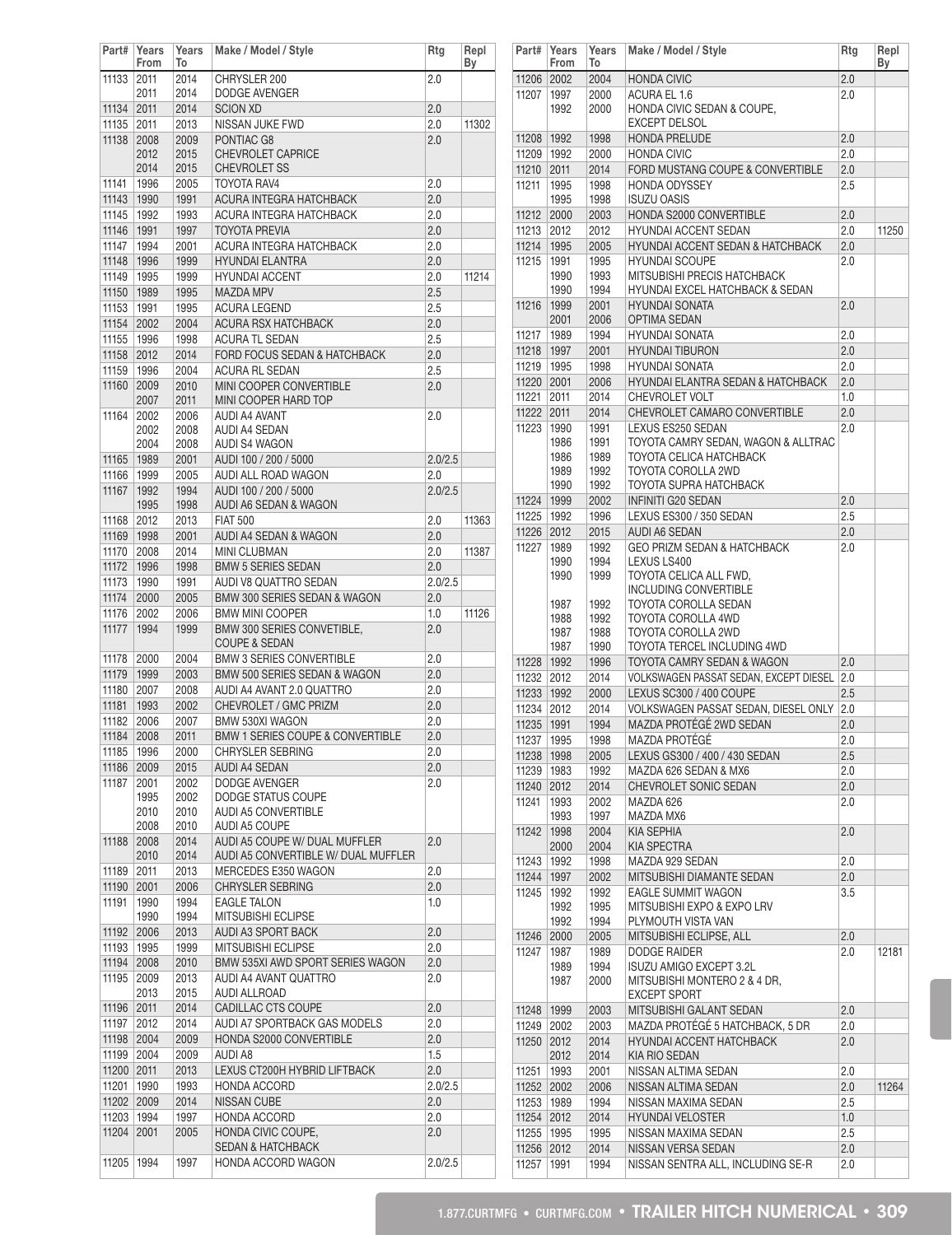| Part#        | Years        | Years        | Make / Model / Style                            | Rtg     | Repl  |
|--------------|--------------|--------------|-------------------------------------------------|---------|-------|
|              | From         | To           |                                                 |         | Вy    |
| 11258 2012   |              | 2015         | CHEVROLET SONIC HATCHBACK<br>NISSAN 200SX COUPE | 2.0     |       |
| 11259        | 1995<br>1995 | 1996<br>1996 | NISSAN SENTRA SEDAN                             | 2.0     |       |
|              |              |              |                                                 |         |       |
| 11260 2012   |              | 2014         | <b>VOLKSWAGEN BEETLE</b>                        | 1.5     |       |
| 11261        | 1997         | 1998         | NISSAN 200SX COUPE                              | 2.0     |       |
|              | 1997         | 1999         | NISSNA SENTRA SEDAN                             |         |       |
| 11262 2012   |              | 2014         | KIA RIO 5 HATCHBACK                             | 2.0     |       |
| 11263 2000   |              | 2006         | NISSAN SENTRA SEDAN                             | 2.0     |       |
| 11264 2004   |              | 2008         | NISSAN MAXIMA SEDAN                             | 2.0     |       |
|              | 2002         | 2006         | NISSAN ALTIMA SEDAN                             |         |       |
| 11265        | 2003         | 2015         | <b>TOYOTA COROLLA</b>                           | 2.0     |       |
| 11266 2003   |              | 2013         | <b>TOYOTA COROLLA SEDAN</b>                     | 2.0     | 11265 |
| 11267        | 2006         | 2008         | <b>BMW 7 SERIES SEDAN</b>                       | 2.0     |       |
| 11269 1990   |              | 1999         | SUBARU LEGACY SEDAN & WAGON                     | 2.0     | 11270 |
| 11270        | 2012         | 2012         | <b>VOLKSWAGEN BEETLE TURBO</b>                  | 1.5     | 11354 |
| 11272 2012   |              | 2013         | MINI COOPER HATCHBACK, EXCEPT S                 | 2.0     |       |
| 11274        | 1993         | 2007         | SUBARU IMPREZA SEDAN, WAGON, & COUPE            | 2.0     | 11318 |
| 11275        | 1987         | 1994         | SUBARU WAGON 2&4 WD, INCLUDING LOYALE           | 2.0     |       |
| 11276        | 2010         | 2011         | <b>TOYOTA PRIUS</b>                             | 2.0     |       |
|              | 2012         | 2015         | TOYOTA PRIUS, PRIUS V & PRIUS PLUG-IN           |         |       |
| 11277        | 1986         | 1995         | <b>SUZUKI SAMURAI</b>                           | 2.0     |       |
|              |              |              |                                                 |         |       |
| 11278        | 2012         | 2012         | CHEVROLET ORLANDO                               | 2.0     |       |
| 11279 2003   |              | 2007         | <b>SUBARU BAJA</b>                              | 2.0     | 11280 |
| 11280 2003   |              | 2007         | SUBARU BAJA                                     | 2.0     |       |
| 11281 2013   |              | 2015         | <b>DODGE DART</b>                               | 2.0     |       |
| 11282        | 2011         | 2015         | <b>CHEVROLET CRUZE</b>                          | 2.0     |       |
|              | 2012         | 2015         | <b>BUICK VERANO</b>                             |         |       |
| 11283        | 1993         | 1996         | TOYOTA COROLLA WAGON                            | 2.0     |       |
| 11284        | 2012         | 2014         | SUBARU IMPREZA SEDAN,                           | 2.0     |       |
|              |              |              | EXCEPT WRX & WRX STI                            |         |       |
| 11285   1992 |              | 1995         | <b>TOYOTA PASEO</b>                             | 2.0     |       |
| 11286        | 2012         | 2014         | SUBARU IMPREZA HATCHBACK,                       | 2.0     |       |
|              |              |              | <b>EXCEPT WRX &amp; WRX STI</b>                 |         |       |
|              | 2013         | 2014         | SUBARU XV CROSSTREK                             |         |       |
| 11287   1991 |              | 1999         | <b>TOYOTA TERCEL SEDAN &amp; COUPE</b>          | 2.0     |       |
| 11288        | 2013         | 2013         | CHEVROLET MALIBU                                | 2.0     | 12115 |
| 11289 2000   |              | 2005         | <b>TOYOTA ECHO</b>                              | 2.0     |       |
|              | 2000         | 2005         | TOYOTA CELICA COUPE                             |         |       |
| 11290        | 2001         | 2003         | ACURA CL, CL2.2 COUPE                           | 2.0     |       |
|              | 1999         | 2003         | <b>ACURA TL SERIES</b>                          |         |       |
|              | 1998         | 2007         | <b>HONDA ACCORD SEDAN &amp; COUPE</b>           |         |       |
| 11291        | 2012         | 2014         | <b>SCION IQ</b>                                 | 1.0     |       |
| 11292        | 2001         | 2003         | KIA RIO SEDAN                                   | 2.0     |       |
|              | 2002         | 2005         | KIA RIO CINCO WAGON                             |         |       |
| 11293 2006   |              |              |                                                 |         |       |
|              |              | 2012         | MITSUBISHI ECLIPSE                              | 2.0     |       |
| 11294 2001   |              | 2007         | FORD FOCUS SEDAN & HATCHBACK                    | 2.0     |       |
| 11295 2003   |              | 2013         | TOYOTA COROLLA SEDAN                            | 2.0     | 11265 |
| 11296 2000   |              | 2007         | <b>FORD FOCUS WAGON</b>                         | 2.0     |       |
| 11297 2008   |              | 2010         | HONDA ACCORD SEDAN & COUPE                      | 2.0     |       |
| 11298 2000   |              | 2005         | SATURN L-SERIES SEDAN & WAGON                   | 2.0     |       |
| 11299 2012   |              | 2014         | <b>TOYOTA PRIUS C</b>                           | 1.0/1.5 |       |
| 11300 1999   |              | 2003         | MAZDA PROTÉGÉ SEDAN                             | 2.0     |       |
| 11301 2004   |              | 2006         | CHEVROLET / GMC AVEO SEDAN                      | 2.0     |       |
| 11302 2011   |              | 2014         | NISSAN JUKE FWD                                 | 2.0     |       |
| 11303 2011   |              | 2015         | HYUNDAI ELANTRA COUPE & SEDAN                   | 2.0     |       |
| 11304 2012   |              | 2014         | <b>HYUNDAI AZERA</b>                            | 2.0     |       |
| 11306 2004   |              | 2011         | CHEVROLET / GMC AVEO5 HATCHBACK                 | 2.0     |       |
|              | 2009         | 2009         | PONTIAC G3 HATCHBACK                            |         |       |
| 11307        | 2004         | 2014         | CADILLAC CTS                                    | 2.0     |       |
|              | 2004         |              |                                                 |         |       |
|              |              | 2011         | CADILLAC STS                                    |         |       |
| 11308 2003   |              | 2005         | MAZDA 6 SEDAN & SPORT WAGON                     | 2.0     |       |
| 11309 2012   |              | 2012         | NISSAN LEAF                                     | 1.5     | 11396 |
| 11310 2002   |              | 2005         | <b>HYUNDAI SONATA</b>                           | 2.0     |       |
| 11311        | 2013         | 2015         | <b>CADILLAC ATS</b>                             | 2.0     |       |
| 11312 2005   |              | 2009         | FORD MUSTANG, EXCEPT GT                         | 2.0     |       |
| 11314        | 2013         | 2013         | HYUNDAI ELANTRA HATCHBACK                       | 2.0     | 11400 |
| 11315        | 2008         | 2011         | SUBARU IMPREZA 2.5I WAGON (5 DOOR),             | 2.0     |       |
|              |              |              | INCLUDING WRX & OUTBACK SPORT,                  |         |       |
|              |              |              | SINGLE EXHAUST                                  |         |       |
| 11316        | 2013         | 2015         | <b>CHEVROLET SPARK</b>                          | 2.0     |       |
|              |              |              |                                                 |         |       |
|              |              |              |                                                 |         |       |
|              |              |              |                                                 |         |       |

| Part#          | Years<br>From        | Years<br>To          | Make / Model / Style                                              | Rtg            | Repl<br>Вy |
|----------------|----------------------|----------------------|-------------------------------------------------------------------|----------------|------------|
| 11317          | 2008                 | 2011                 | SUBARU IMPREZA 2.5I SEDAN (4 DOOR),                               | 2.0            |            |
|                | 2012                 | 2014                 | <b>DUAL EXHAUST</b><br>SUBARU IMPREZA SEDAN WRX<br>& WRX STI ONLY |                |            |
| 11318          | 2005                 | 2006                 | SAAB 9-2X                                                         | 2.0            |            |
|                | 1993                 | 2007                 | SUBARU IMPREZA, INCLUDING OUTBACK<br>SPORT, WRX & STI             |                |            |
| 11319          | 2008                 | 2011                 | FORD FOCUS S, SE, SES SEDAN & COUPE                               | 2.0            |            |
| 11320          | 2004                 | 2006                 | <b>SUZUKI VERONA</b>                                              | 2.0            |            |
| 11321          | 2004                 | 2008                 | ACURA TL SERIES SEDAN 2.5 & 3.2                                   | 2.0            |            |
| 11322          | 2010                 | 2010                 | <b>TESLA ROADSTER</b>                                             | 0              |            |
| 11323          | 2010<br>2006         | 2010                 | <b>FORD MUSTANG</b>                                               | 2.0            | 11048      |
| 11325<br>11326 | 2003                 | 2010<br>2011         | <b>HYUNDAI SONATA</b><br>SAAB 9-3 SEDAN & CONVERTIBLE.            | 2.0<br>2.0     |            |
|                |                      |                      | SINGLE EXHAUST                                                    |                |            |
| 11328          | 2013                 | 2014                 | <b>MITSUBISHI LANCER</b>                                          | 2.0            |            |
| 11329          | 2006                 | 2009                 | <b>FORD FUSION</b>                                                | 2.0            |            |
|                | 2007                 | 2009                 | <b>LINCOLN MKZ</b>                                                |                |            |
|                | 2006                 | 2009                 | LINCOLN ZEPHYR                                                    |                |            |
|                | 2006                 | 2008                 | MAZDA 6                                                           |                |            |
|                | 2006                 | 2009                 | <b>MERCURY MILAN</b>                                              |                |            |
| 11327          | 2003                 | 2007                 | <b>HONDA ACCORD SEDAN &amp; COUPE</b>                             | 2.0            |            |
| 11330 2005     |                      | 2010                 | <b>SCION TC</b>                                                   | 2.0            |            |
| 11331          | 2007                 | 2011                 | CHEVROLET / GMC AVEO SEDAN                                        | 1.0            |            |
| 11332 2006     |                      | 2007                 | CHEVROLET / GMC HHR                                               | 2.0            | 11447      |
| 11333          | 2011                 | 2015                 | MINI COOPER COUNTRYMAN                                            | 2.0            |            |
| 11334 2013     |                      | 2015                 | <b>CHEVROLET SPARK</b><br><b>ACURA RL SEDAN</b>                   | 2.0            |            |
| 11336<br>11337 | 2005<br>2011         | 2012<br>2013         | VOLVO <sub>C30</sub>                                              | 2.0<br>2.0     |            |
| 11338          | 2006                 | 2010                 | <b>MAZDA 5 SPORT</b>                                              | 2.0            |            |
| 11339          | 2002                 | 2008                 | <b>JAGUAR X-TYPE SEDAN</b>                                        | 2.0            |            |
|                | 2005                 | 2005                 | JAGUAR X-TYPE WAGON                                               |                |            |
| 11340          | 2011                 | 2014                 | MERCEDES E550                                                     | 2.0            |            |
| 11341          | 2005                 | 2005                 | FORD MUSTANG, EXCEPT GT                                           | 2.0            | 11312      |
| 11342          | 2007                 | 2012                 | NISSAN SENTRA SEDAN                                               | 1.0            | 11370      |
| 11344          | 2005                 | 2011                 | AUDI A6 SEDAN & WAGON,                                            | 2.0            |            |
|                |                      |                      | <b>INCLUDING QUATTRO</b>                                          |                |            |
| 11346          | 2007                 | 2008                 | NISSAN VERSA HATCHBACK                                            | 2.0            | 11348      |
| 11347          | 2012                 | 2014                 | FIAT 500 ABARTH                                                   | 2.0            |            |
| 11348          | 2007                 | 2011                 | NISSAN VERSA S. SL SEDAN & HATCHBACK                              | 2.0            |            |
|                | 2012                 | 2012                 | NISSAN VERSA HATCHBACK ONLY                                       |                |            |
| 11349 2013     |                      | 2014                 | NISSAN SENTRA EXCEPT SR                                           | 2.0            |            |
| 11350          | 2013                 | 2014                 | <b>FORD FOCUS ST</b>                                              | 2.0            |            |
| 11351          | 2006.5<br>2006.5     | 2009<br>2010         | KIA MAGENTA SEDAN (CANADA)<br>KIA OPTIMA SEDAN                    | 2.0            |            |
| 11352          | 2007<br>2009         | 2014<br>2014         | NISSAN ALTIMA SEDAN<br>NISSAN MAXIMA                              | 2.0            |            |
| 11353          | 2006                 | 2009                 | MERCEDES CLK CABRIOLET 350,                                       | 2.0            |            |
|                |                      |                      | EXCEPT CLK 63 BLACK SERIES (723 CHASSIS)                          |                |            |
| 11354          | 2012                 | 2014                 | <b>VOLKSWAGEN BEETLE TURBO HATCHBACK</b>                          | 1.5            |            |
|                | 2012<br>2014         | 2014                 | VOLKSWAGEN BEETLE CONVERTIBLE<br>MAZDA 6                          |                |            |
| 11356<br>11357 | 2008                 | 2015<br>2013         | NISSAN ALTIMA COUPE 3.6L V6,                                      | 2.0<br>$2.0\,$ |            |
|                |                      |                      | <b>DUAL EXHAUST</b>                                               |                |            |
| 11358          | 2013                 | 2015                 | <b>BUICK ENCORE</b>                                               | 2.0/2.5        |            |
|                | 2013                 | 2015                 | <b>CHEVROLET TRAX</b>                                             |                |            |
| 11359          | 2009                 | 2013                 | MAZDA 6 SEDAN                                                     | 2.0            |            |
| 11362 2013     |                      | 2014                 | LEXUS ES350 & ES300H                                              | 2.0            |            |
| 11363          | 2013                 | 2014                 | FIAT 500, EXCEPT ABARTH                                           | 2.0            |            |
| 11364          | 2014                 | 2014                 | <b>FIAT 500L</b>                                                  | 2.0            |            |
| 11365          | 2009                 | 2013                 | JAGUAR XF SEDAN                                                   | 2.0            |            |
| 11366 2013     |                      | 2013                 | LEXUS GS350, EXCEPT F SPORT                                       | 2.0            |            |
| 11367          | 2012                 | 2014                 | BMW 328I SEDAN                                                    | $2.0\,$        |            |
|                | 2013                 | 2013                 | BMW 328I XDRIVE SEDAN                                             |                |            |
| 11368 2014     |                      | 2015                 | KIA FORTE SEDAN                                                   | 2.0            |            |
| 11369          | 2013                 | 2015                 | FORD FIESTA SEDAN                                                 | 2.0            |            |
| 11370          | 2007                 | 2012                 | NISSAN SENTRA                                                     | 2.0            |            |
| 11371          | 2014                 | 2015                 | CHEVROLET CRUZE DIESEL                                            | 2.0            |            |
| 11372          | 2006<br>2006<br>2006 | 2012<br>2013<br>2013 | LEXUS GS 350 SEDAN, INCLUDING AWD<br>LEXUS IS 250<br>LEXUS IS 350 | 2.0            |            |
| 11373          | 2014                 | 2014                 | CHEVROLET CAMARO COUPE                                            | 2.0            |            |
| 11375          | 2014                 | 2014                 | <b>SCION TC</b>                                                   | 2.0            |            |
|                |                      |                      |                                                                   |                |            |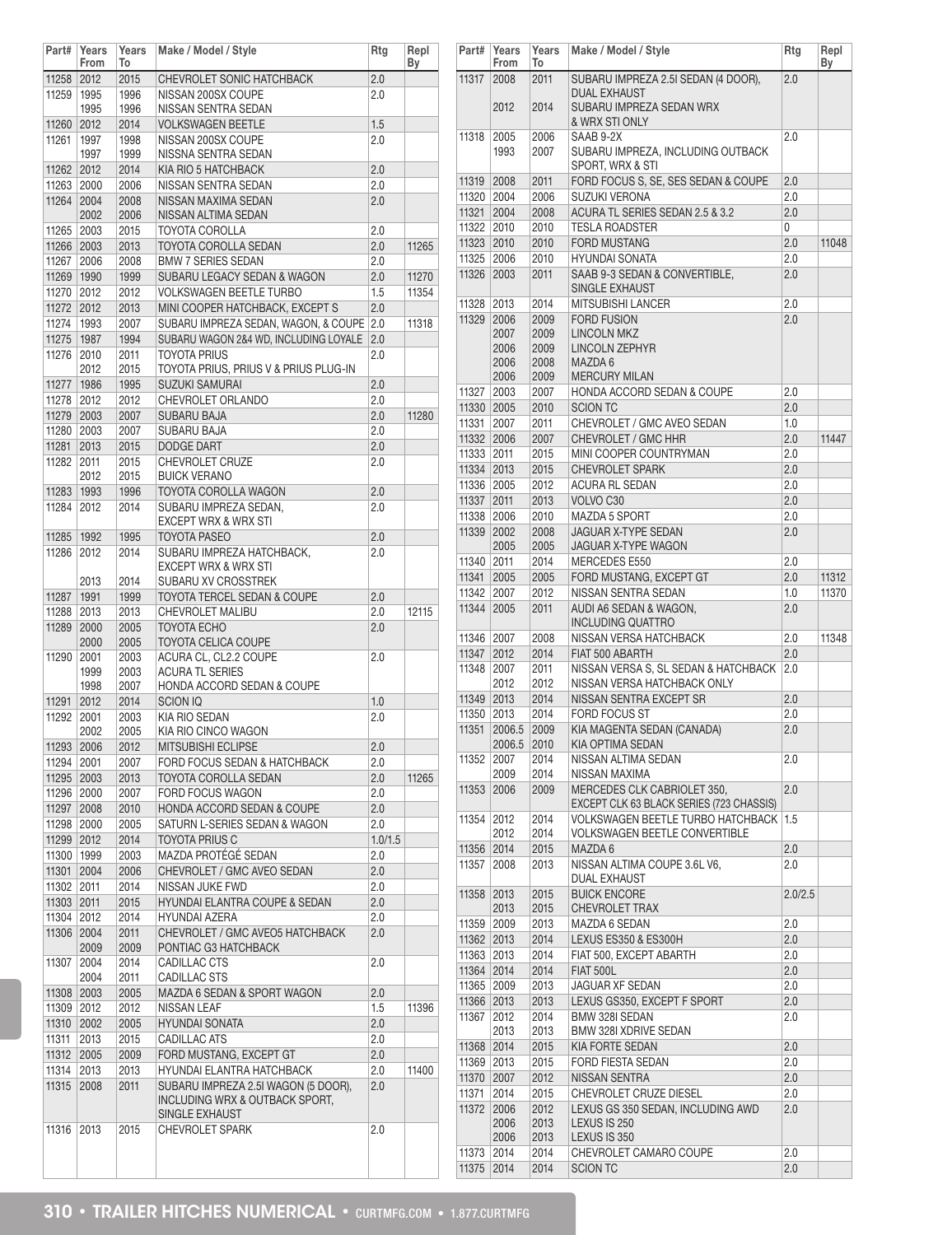| Part#      | Years<br>From | Years<br>To  | Make / Model / Style                    | Rtg | Repl<br>Вy |
|------------|---------------|--------------|-----------------------------------------|-----|------------|
| 11376      | 2014          | 2014         | MERCEDES SLK250                         | 1.0 |            |
| 11377 2014 |               | 2015         | MAZDA 3                                 | 2.0 |            |
| 11378      | 2014          | 2014         | NISSAN VERSA NOTE                       | 2.0 |            |
| 11379      | 2013          | 2014         | <b>SCION FR-S</b>                       | 1.0 |            |
|            | 2013          | 2014         | <b>SUBARU BRZ</b>                       |     |            |
| 11380      | 2005          | 2013         | CHEVROLET / GMC CORVETTE,               | 2.0 |            |
|            |               |              | <b>COUPE &amp; CONVERTIBLE</b>          |     |            |
| 11381      | 2011          | 2014         | <b>BMW 5-SERIES</b>                     | 2.0 |            |
| 11382 2014 |               |              | CADILLAC CTS SEDAN                      | 2.0 |            |
|            | 2010          | 2015<br>2013 |                                         |     |            |
| 11383      |               |              | MAZDA 3 5-DOOR, INCLUDING SPORT & SPEED | 2.0 |            |
| 11384      | 2004          | 2008         | MAZDA 3 SEDAN, HATCHBACK, & WAGON       | 2.0 | 11386      |
| 11385 2014 |               | 2015         | <b>KIA SOUL</b>                         | 2.0 |            |
| 11386      | 2004          | 2009         | MAZDA 3, EXCEPT MAZDASPEED              | 2.0 |            |
| 11387      | 2008          | 2014         | MINI COOPER CLUBMAN                     | 2.0 |            |
| 11389      | 2014          | 2015         | LEXUS IS250 / IS350                     | 2.0 |            |
| 11390      | 2010          | 2012         | <b>FORD FUSION</b>                      | 2.0 |            |
|            | 2010          | 2012         | <b>LINCOLN MKZ SEDAN</b>                |     |            |
|            | 2010          | 2011         | <b>MERCURY MILAN</b>                    |     |            |
| 11391      | 2006          | 2011         | <b>ACURA CSX</b>                        | 2.0 |            |
|            | 2013          | 2015         | <b>ACURA ILX</b>                        |     |            |
|            | 2006          | 2015         | <b>HONDA CIVIC</b>                      |     |            |
| 11392 2014 |               | 2015         | KIA FORTE KOUP                          | 2.0 |            |
| 11393 2010 |               | 2013         | MAZDA 3 SEDAN                           | 2.0 |            |
| 11394 2014 |               | 2015         | MITSUBISHI MIRAGE                       | 1.5 |            |
| 11395      | 2014          | 2015         | <b>KIA FORTE5</b>                       | 2.0 |            |
| 11396 2011 |               | 2014         | NISSAN LEAF                             | 1.5 |            |
| 11397      | 1997          | 2000         | ACURA CL. CL2.2 COUPE                   | 2.0 |            |
| 11398 2013 |               | 2015         | CHEVROLET SONIC RS                      | 2.0 |            |
| 11399      | 2015          | 2015         | AUDI A3 SEDAN                           | 2.0 |            |
| 11400 2013 |               | 2014         | <b>HYUNDAI ELANTRA GT</b>               | 2.0 |            |
| 11402      | 2015          | 2015         | <b>HYUNDAI SONATA</b>                   | 2.0 |            |
| 11403 2015 |               | 2015         | CHRYSLER 200                            | 2.0 |            |
| 11404      | 2014          | 2014         | MERCEDES E350 WAGON                     | 2.0 |            |
| 11406 2015 |               | 2015         | <b>HONDA FIT</b>                        | 2.0 |            |
| 11407      | 2014          | 2014         | <b>INFINITI Q50</b>                     | 2.0 |            |
| 11415      | 2006          | 2011         | SAAB 9-3 SPORT COMBI WAGON              | 2.0 |            |
| 11427      | 2005          | 2012         | TOYOTA AVALON, DUAL EXHAUST             | 2.0 |            |
| 11428      | 2004.5        | 2006         | KIA SPECTRA 5                           | 2.0 | 11429      |
| 11429      | 2007          | 2009         | KIA SPECTRA 5                           | 2.0 |            |
| 11430      | 2005          | 2010         | CHEVROLET / GMC COBALT 2 & 4 DOOR       | 2.0 |            |
|            | 2005          | 2009         | PONTIAC PURSUIT 2 & 4 DOOR              |     |            |
| 11432      | 2005          | 2005         | TOYOTA ECHO (CANADAIN MODELS),          | 1.5 |            |
|            |               |              | <b>EXCEPT TURBO</b>                     |     |            |
| 11434      | 2010          | 2013         | <b>KIA FORTE SEDAN</b>                  | 2.0 |            |
| 11437 2006 |               | 2014         | <b>HONDA CIVIC COUPE</b>                | 2.0 | 11391      |
|            | 2006          | 2014         | HONDA CIVIC SEDAN                       |     |            |
|            | 2013          | 2014         | <b>ACURA ILX</b>                        |     |            |
| 11438      | 2004.5        | 2011         | <b>VOLVO S40 SEDAN</b>                  | 2.0 |            |
|            | 2004.5        | 2010         | VOLVO V50 WAGON                         |     |            |
| 11440      | 2002          | 2007         | SUZUKI AERIO HATCHBACK                  | 1.0 |            |
| 11442 2005 |               | 2008         | <b>SUZUKI RENO</b>                      | 2.0 |            |
| 11443      | 2007          | 2013         | SUZUKI SX-4 HATCHBACK                   | 2.0 |            |
| 11444      | 2005          | 2006         | NISSAN XTRAIL (CANADA)                  | 2.0 |            |
| 11446      | 2008          | 2013         | SUZUKI SX-4 SPORT SEDAN                 | 2.0 |            |
| 11447      | 2005          | 2010         | CHEVROLET / GMC COBALT SS 2 & 4 DOOR    | 2.0 |            |
|            | 2006          | 2011         | CHEVROLET / GMC HHR                     |     |            |
|            | 2007          | 2009         | PONTIAC G5                              |     |            |
|            | 2005          | 2009         | PONTIAC PURSUIT GT                      |     |            |
|            | 2004          | 2009         | SATURN ION & ION REDLINE W/ 2.4L        |     |            |
|            | 2000          | 2005         | SATURN L-SERIES SEDAN & WAGON           |     |            |
| 11450      | 2004          | 2006         | KIA AMANTI                              | 2.0 |            |
| 11452      | 1988          | 1996         | CHEVROLET / GMC BERETTA                 | 2.0 |            |
|            | 1998          | 1996         | CHEVROLET / GMC CORSICA                 |     |            |
| 11455      | 2004          | 2008         | ACURA TSX                               | 3   |            |
| 11459      | 2005.5        | 2008         | VOLKSWAGEN JETTA W/ ROUND               | 2.0 | 11072      |
|            |               |              | TAILLIGHTS SEDAN & TDI, EXCEPT CITY     |     |            |
| 11460      | 2004          | 2006         | MITSUBISHI GALANT SEDAN                 | 2.0 |            |
| 11462      | 2007          | 2012         | MITSUBISHI GALANT SEDAN, 2.4L,          | 2.0 |            |
|            |               |              | SINGLE EXHAUST                          |     |            |
| 11467      | 2007          | 2010         | HYUNDAI ELANTRA SEDAN                   | 2.0 |            |
| 11468 2004 |               | 2009         | <b>TOYOTA PRIUS</b>                     | 2.0 |            |
| 11469      | 2010          | 2011         | <b>TOYOTA PRIUS</b>                     | 2.0 | 11276      |
|            |               |              |                                         |     |            |

|              | Part# Years<br>From          | Years<br>To                  | Make / Model / Style                                                                            | <b>Rtg</b> | Repl<br>Вy |
|--------------|------------------------------|------------------------------|-------------------------------------------------------------------------------------------------|------------|------------|
| 11470 2004   |                              | 2006                         | <b>TOYOTA PRIUS</b>                                                                             | 2.0        | 11468      |
| 11471        | 2009                         | 2012                         | HYUNDAI ELANTRA TOURING                                                                         | 2.0        |            |
| 11472 2004   |                              | 2008                         | MAZDA RX8                                                                                       | 2.0        |            |
| 11476        | 2005                         | 2006                         | MITSUBISHI LANCER SEDAN,                                                                        | $2.0\,$    |            |
|              |                              |                              | <b>EXCEPT EVOLUTION</b>                                                                         |            |            |
| 11477        | 2003                         | 2008                         | <b>HYUNDAI TIBURON</b>                                                                          | 2.0        |            |
| 11479        | 2008                         | 2012                         | MITSUBISHI LANCER SEDAN ALL,                                                                    | 2.0        |            |
|              | 2010                         | 2013                         | W/2.0 SINGLE EXHAUST<br>MITSUBISHI LANCER SPORTBACK.<br><b>HATCHBACK</b>                        |            |            |
| 11481        | 2004<br>2004                 | 2008<br>2008                 | CHEVROLET / GMC OPTRA CANADA<br><b>SUZUKI FORENZA</b>                                           | 2.0        |            |
| 11482        | 2003                         | 2006                         | <b>INFINITI G35 SEDAN</b>                                                                       | 2.0        |            |
| 11483 2003   |                              | 2006                         | <b>INFINITI G35 COUPE</b>                                                                       | 1.5        |            |
|              | 2004                         | 2005                         | NISSAN 350Z, EXCEPT 2005 ANVY EDITION                                                           |            |            |
| 11487        | 2004                         | 2007                         | <b>SCION XB</b>                                                                                 | 2.0        |            |
| 11488 2005   |                              | 2006                         | <b>SCION XA</b>                                                                                 | 2.0        |            |
|              |                              |                              |                                                                                                 |            |            |
| 11491        | 2007                         | 2010                         | <b>SCION XD</b>                                                                                 | 2.0        |            |
| 11493 2006   |                              | 2006                         | NISSAN 350Z COUPE                                                                               | 1.5        |            |
|              | 2008                         | 2013                         | <b>INFINITI G37 COUPE</b>                                                                       |            |            |
|              | 2014                         | 2014                         | <b>INFINITI Q60 COUPE</b>                                                                       |            |            |
| 11494 2006   |                              | 2010                         | SUBARU B9 TRIBECA                                                                               | 2.0        | 13046      |
|              | 11495 2005.5                 | 2007                         | <b>VOLKSWAGEN JETTA W/ ROUND</b>                                                                | 2.0        | 11459      |
|              |                              |                              | TAILLIGHTS SEDAN & TDI, EXCEPT CITY                                                             |            |            |
| 11496 2008   |                              | 2010                         | HONDA ACCORD                                                                                    | 2.0        |            |
|              | 2009                         | 2014                         | <b>ACURA TL</b>                                                                                 |            |            |
|              | 2009                         | 2014                         | <b>ACURA TSX</b>                                                                                |            |            |
| 11498 2004   |                              | 2010                         | <b>BMW 5 SERIES SEDAN</b>                                                                       | 2.0        |            |
|              | 2008                         | 2010                         | <b>BMW 530I</b>                                                                                 |            |            |
| 11499 2007   |                              | 2008                         | INFINITI G35 SEDAN, INCLUDING X MODELS                                                          | 2.0        |            |
|              | 2009                         | 2013                         | INFINITI G37 SEDAN, INCLUDING X MODELS                                                          |            |            |
|              | 2011                         | 2012                         | <b>INFINITI G25X SEDAN</b>                                                                      |            |            |
| 11501 1986   |                              | 1988                         | ACURA LEGEND SEDAN                                                                              | 1.5        |            |
| 11502        | 1989                         | 1990                         | ACURA LEGEND SEDAN                                                                              | 1.5        |            |
| 11503 1986   |                              | 1989                         | ACURA INTEGRA HATCHBACK                                                                         | 1.0        |            |
| 11504 1987   |                              | 1990                         | ACURA LEGEND COUPE                                                                              | 1.5        |            |
| 11506 1985   |                              | 1987                         | AUDI 4000 SEDAN                                                                                 | 1.5        |            |
| 11507        | 1985                         | 1987                         | AUDI 4000S QUATTRO SEDAN                                                                        | 1.5        |            |
| 11508 1978   |                              | 1983                         | AUDI 5000 SEDAN.                                                                                | 1.5        |            |
|              |                              |                              | <b>INCLUDING DIESEL &amp; TURBO</b>                                                             |            |            |
| 11510        | 2008                         | 2014                         | <b>INFINITI EX35</b>                                                                            | 1.5        |            |
|              | 2013                         | 2013                         | <b>INFINITI EX37</b>                                                                            |            |            |
|              | 2014                         | 2015                         | <b>INFINITI QX50</b>                                                                            |            |            |
| 11511        | 1989                         | 1995                         | BMW 5 SERIES SEDAN & WAGON,                                                                     | 1.5        |            |
|              |                              |                              | <b>EXCEPT M5</b>                                                                                |            |            |
| 11512        | 1977                         | 1983                         | BMW 320 COUPE                                                                                   | 1.5        |            |
| 11513        | 2004                         | 2005                         | <b>BMW 645CI CONVERTIBLE</b>                                                                    | 2.0        |            |
| 11514        | 1991                         | 1993                         | <b>BMW 645CI CONVERTIBLE</b>                                                                    | 1.5        |            |
|              | 1989                         | 1991                         | BMW 300 SERIES SEDAN & COUPE,<br>INCLUDING XI, EXCEPT M3                                        |            |            |
| 11515        | 1978                         | 1984                         | <b>BMW 7331</b>                                                                                 | 1.5        |            |
|              | 1985                         | 1986                         | <b>BMW 735I</b>                                                                                 |            |            |
| 11516        | 1987                         | 1994                         | <b>BMW 7 SERIES SEDAN</b>                                                                       | 1.0        |            |
| 11517        | 1977                         | 1989                         | <b>BMW 6 SERIES COUPE</b>                                                                       | 1.5        |            |
| 11520        | 1985                         | 1988                         | DODGE COLT HATCHBACK                                                                            | 1.0        |            |
|              | 1985                         | 1985                         | DODGE COLT SEDAN                                                                                |            |            |
|              | 1985                         | 1988                         | MITSUBISHI MIRAGE HATCHBACK,<br>INCLUDING TURBO                                                 |            |            |
| 11521        | 1989                         | 1992                         | DODGE COLT HATCHBACK                                                                            | 1.0        |            |
|              |                              |                              |                                                                                                 |            |            |
| 11526   1989 |                              | 1992                         | MITSUBISHI MIRAGE HATCHBACK                                                                     | 1.0        |            |
| 11528        | 1989<br>1989<br>1989<br>1989 | 1991<br>1992<br>1992<br>1992 | DODGE COLT SEDAN<br><b>EAGLE SUMMIT SEDAN</b><br>MITSUBISHI MIRAGE SEDAN<br>PLYMOUTH COLT SEDAN | 1.0        |            |
| 11531        | 1990                         | 1991                         | GEO STORM, EXCEPT GSI                                                                           | 2.0        |            |
| 11532        | 1991                         | 1991                         | GEO STORM, INCLUDING GSI                                                                        | 2.0        |            |
|              | 1992                         | 1993                         | GEO STORM COUPE & HATCHBACK                                                                     |            |            |
| 11534        | 1985<br>1987                 | 1988<br>1989                 | NISSAN MAXIMA SEDAN<br>NISSAN STANZA SEDAN                                                      | 1.5        |            |
| 11536 1985   |                              | 1988                         | NISSAN MAXIMA WAGON                                                                             | 1.5        |            |
| 11537        | 1984                         | 1986                         | NISSAN 200SX COUPE                                                                              | 1.0        |            |
| 11539        | 1989                         | 1993                         | NISSAN 240SX COUPE                                                                              | 1.5        |            |
|              | 1992                         | 1992                         | NISSAN 240SX CONVERTIBLE                                                                        |            |            |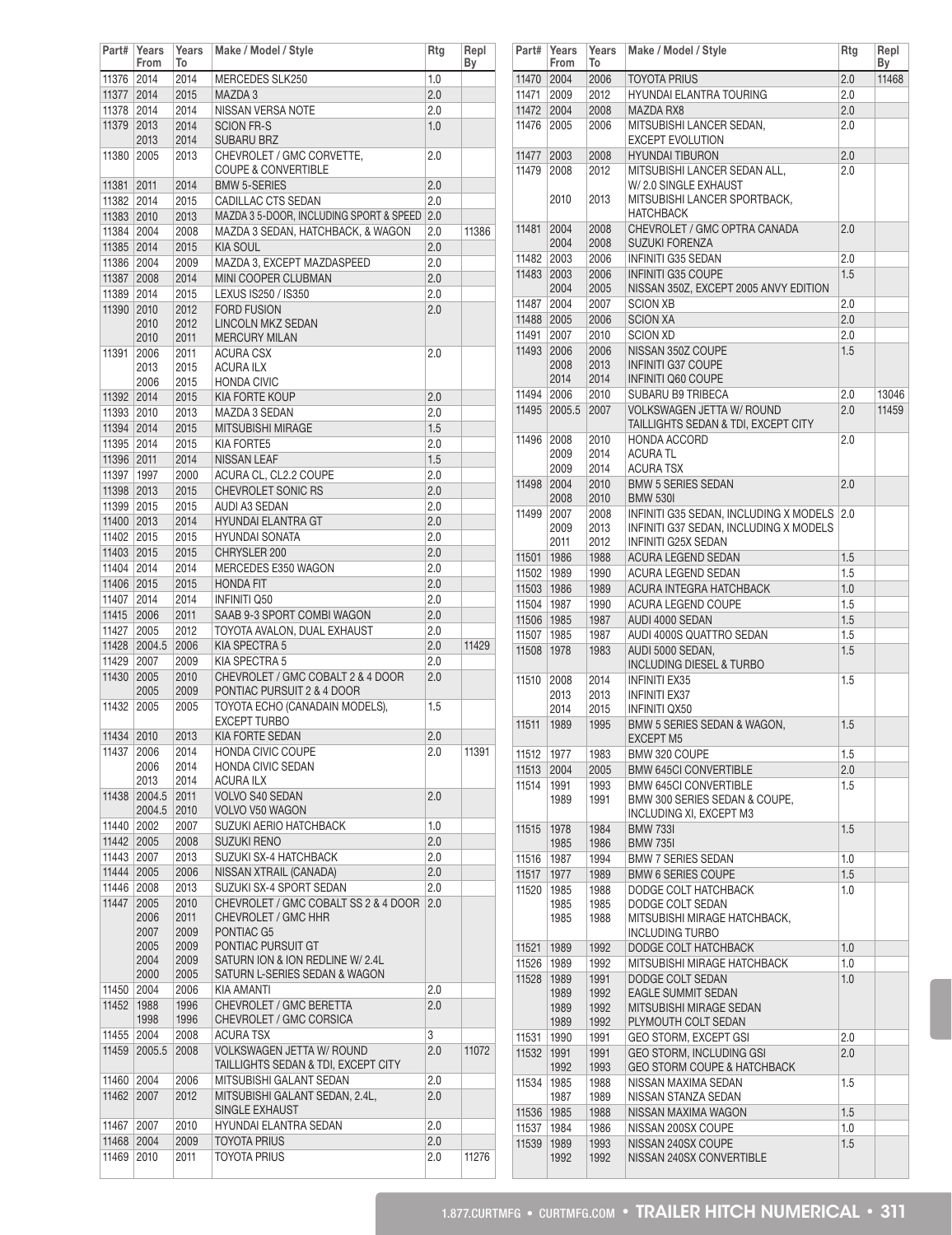|              | Part# Years<br>From | Years<br>To | Make / Model / Style                       | Rtg | Repl<br>Вy |
|--------------|---------------------|-------------|--------------------------------------------|-----|------------|
| 11541        | 1990                | 1992        | NISSAN STANZA SEDAN                        | 2.0 |            |
| 11542 1983   |                     | 1986        | NISSAN PULSAR COUPE & NX COUPE             | 1.5 |            |
| 11543 1987   |                     | 1990        | NISSAN PULSAR COUPE                        | 1.5 |            |
| 11544 1991   |                     | 1993        | NISSAN NX COUPE 1600 / 2000                | 1.5 |            |
| 11546 1986   |                     | 1989        | NISSAN STANZA WAGON 4WD                    | 1.5 |            |
| 11547        | 1987                | 1990        | NISSAN SENTRA HATCHBACK,                   | 1.0 |            |
|              |                     |             | B26 FOLLOWS 4TH DIGIT OF VIN               |     |            |
|              |                     |             |                                            |     |            |
| 11549        | 1989                | 1993        | NISSAN 240SX FASTBACK                      | 1.5 |            |
| 11551        | 1982                | 1986        | NISSAN SENTRA SEDAN & COUPE                | 1.5 |            |
| 11552        | 1987                | 1990        | NISSAN SENTRA SEDAN                        | 1.0 |            |
| 11553 1982   |                     | 1986        | NISSAN SENTRA WAGON, INCLUDING 4WD         | 1.5 |            |
| 11555 2007   |                     | 2015        | HONDA CRV. EXCEPT HYBRID                   | 2.0 |            |
| 11556 1977   |                     | 1978        | NISSAN 280ZX COUPE                         | 1.5 |            |
| 11557 1979   |                     | 1983        | NISSAN 280ZX COUPE                         | 1.5 |            |
| 11558 1984   |                     | 1986        | NISSAN 300ZX COUPE                         | 1.5 |            |
| 11559   1987 |                     | 1989        | NISSAN 300ZX COUPE                         | 1.5 |            |
| 11560        | 1982                | 1988        | VOLKSWAGEN QUANTUM WAGON,                  | 1.5 |            |
|              |                     |             | <b>EXCEPT 4WD</b>                          |     |            |
| 11561        | 1986                | 1988        | VOLKSWAGEN QUANTUM WAGON 4WD               | 1.5 |            |
|              |                     |             |                                            |     |            |
| 11562        | 1990                | 1992        | <b>DAIHATSU ROCKY</b>                      | 1.0 |            |
| 11565        | 1981                | 1990        | <b>FORD ESCORT</b>                         | 2.0 |            |
|              | 1981                | 1994        | FORD TEMPO SEDAN & WAGON 2 & 4 WD          |     |            |
|              | 1987                | 1988        | <b>MERCURY LYNX SEDAN &amp; WAGON</b>      |     |            |
|              | 1981                | 1994        | <b>MERCURY TOPAZ</b>                       |     |            |
| 11566 1987   |                     | 1993        | <b>FORD FESTIVA SEDAN</b>                  | 1.0 |            |
| 11568 1988   |                     | 1989        | <b>MERCURY TRACER</b>                      | 1.0 |            |
| 11570        | 1984                | 1987        | PONTIAC FIERO COUPE, EXCEPT GT & SE        | 1.0 |            |
| 11574        | 1984                | 1987        | HONDA CIVIC, EXCEPT 4WD                    | 1.0 |            |
| 11577 1984   |                     | 1985        | HONDA ACCORD HATCHBACK                     | 1.0 |            |
| 11579        | 1984                | 1985        | HONDA ACCORD SEDAN & COUPE                 | 1.0 |            |
| 11580 1986   |                     | 1989        | HONDA ACCORD SEDAN & COUPE                 | 1.0 |            |
|              |                     |             |                                            | 1.0 |            |
| 11582        | 1983                | 1987        | HONDA PRELUDE, EXCEPT SI                   |     |            |
| 11583 1985   |                     | 1987        | HONDA PRELUDE SI                           | 1.0 |            |
| 11584        | 1988                | 1989        | HONDA PRELUDE,                             | 1.5 |            |
|              |                     |             | <b>INCLUDING 4-WHEEL STEER</b>             |     |            |
| 11585   1984 |                     | 1986        | <b>HONDA CIVIC SEDAN</b>                   | 1.0 |            |
| 11586   1987 |                     | 1987        | HONDA CIVIC SEDAN                          | 1.0 |            |
| 11587        | 1988                | 1991        | <b>HONDA CIVIC SEDAN</b>                   | 1.0 |            |
| 11588        | 1984                | 1987        | HONDA CIVIC, EXCEPT CRX                    | 1.0 |            |
| 11589 1984   |                     | 1987        | <b>HONDA CIVIC CRX</b>                     | 1.0 |            |
| 11590        | 1988                | 1991        | HONDA CIVIC, INCLUDING CRX & SI            | 1.0 |            |
| 11592        |                     |             | HONDA CIVIC WAGON / VAN,                   |     |            |
|              | 1988                | 1991        |                                            | 1.0 |            |
|              |                     |             | INCLUDING WAGOVAN 2 & 4 WD                 |     |            |
| 11594        | 1986                | 1989        | <b>HYUNDAI EXCEL SEDAN</b>                 | 1.0 |            |
|              | 1988                | 1989        | MITSUBISHI PRECIS SEDAN                    |     |            |
| 11595        | 1991                | 1993        | <b>ISUZU STYLUS SEDAN</b>                  | 1.5 |            |
| 11597        | 1986                | 1989        | MAZDA 323 HATCHBACK                        | 1.0 |            |
| 11598        | 1990                | 1994        | MAZDA 323 HATCHBACK                        | 1.0 |            |
| 11600        | 1986                | 1989        | MAZDA 323 SEDAN, EXCEPT 1988 GT            | 1.0 |            |
| 11602 1981   |                     | 1985        | <b>MAZDA RX7 COUPE</b>                     | 1.0 |            |
| 11605        | 1990                | 1990        | MAZDA PROTÉGÉ 2WD                          | 2.0 |            |
| 11607        | 1983                | 1988        | MITSUBISHI CORDIA SEDAN                    | 1.5 |            |
|              | 1983                | 1987        | MITSUBISHI TREDIA SEDAN                    |     |            |
| 11608        | 1984                | 1989        | PLYMOUTH CONQUEST COUPE                    | 1.5 |            |
|              |                     |             |                                            |     |            |
| 11610        | 1988                | 1990        | MITSUBISHI SIGMA                           | 1.5 |            |
| 11611        | 1987                | 1991        | MITSUBISHI VAN.                            | 1.5 |            |
|              |                     |             | INCLUDING PANEL / CARGO                    |     |            |
| 11613        | 1974                | 1976        | MERCEDES 230, 240D, 280,                   | 1.5 |            |
|              |                     |             | 280C, 300D, 300E SEDAN & COUPE             |     |            |
| 11614        | 1977                | 1985        | MERCEDES 230, 240D, 280CE, 280E, 300CD,    | 1.5 |            |
|              |                     |             | 300D SEDAN & COUPE (123 CHASSIS)           |     |            |
| 11616        | 1974                | 1980        | MERCEDES S CLASS SEDAN (116 CHASSIS)       | 1.5 |            |
| 11617        | 1974                | 1989        | MERCEDES SL COUPE & ROADSTER,              | 1.5 |            |
|              |                     |             | (129 CHASSIS)                              |     |            |
| 11618        | 1980                | 1988        | PEUGEOT 505 SEDAN                          | 1.5 |            |
| 11622        | 1979                | 1980        | SAAB 900 CONVERTIBLE,                      | 1.5 |            |
|              |                     |             | <b>INCLUDING TURBO</b>                     |     |            |
|              |                     |             |                                            |     |            |
| 11624        | 1987                | 1991        | STERLING 825 & 827 SEDAN & HATCHBACK       | 1.5 |            |
| 11625        | 1989                | 1998        | CHEVROLET / GEO TRACKER 2 DOOR             | 1.5 | 11128      |
| 11626        | 1989                | 1994        | <b>GEO METRO HATCHBACK AND CONVERTIBLE</b> | 1.0 |            |
|              | 1989                | 1994        | <b>SUZUKI SWIFT HATCHBACK</b>              |     |            |
| 11627        | 1996                | 1998        | CHEVROLET / GEO TRACKER 4 DOOR             | 2.0 | 11128      |

| Part#          | Years<br>From | Years<br>To  | Make / Model / Style                                           | Rtg        | Repl<br>Вy |
|----------------|---------------|--------------|----------------------------------------------------------------|------------|------------|
| 11628          | 1987          | 1988         | SUBARU JUSTY HATCHBACK 2 & 4 WD                                | 1.0        |            |
| 11629          | 1989          | 1994         | SUBARU JUSTY HATCHBACK 2 & 4 WD                                | 1.0        |            |
| 11631          | 1985          | 1986         | SUBARU SEDAN 2 & 4 WD.<br><b>INCLUDING LOYALE</b>              | 1.5        |            |
| 11632          | 1987          | 1993         | SUBARU SEDAN 2 & 4 WD.<br><b>INCLUDING LOYALE</b>              | 1.5        |            |
| 11634          | 1985          | 1986         | SUBARU WAGON 2 & 4 WD                                          | 2.0        |            |
| 11635          | 1987          | 1994         | SUBARU WAGON 2 & 4 WD.<br>INCLUDING LOYALE                     | 2.0        |            |
| 11639          | 1987          | 1991         | SUBARU XT COUPE & X-T6 2 & 4 WD                                | 1.0        |            |
| 11641          | 1982          | 1985         | <b>TOYOTA CELICA COUPE</b>                                     | 1.0        |            |
| 11642          | 1981          | 1984         | <b>TOYOTA CRESSIDA SEDAN</b>                                   | 1.0        |            |
| 11643          | 1984          | 1989         | TOYOTA VAN, WAGON,<br>INCLUDING CARGO VAN & 4WD                | 1.5        |            |
| 11644          | 1983          | 1986         | TOYOTA CAMRY SEDAN & WAGON                                     | 1.5        |            |
| 11645          | 1989          | 1992         | GEO PRIZM SEDAN & HATCHBACK                                    | 2.0        |            |
|                | 1987          | 1992         | TOYOTA COROLLA SEDAN                                           |            |            |
|                | 1988          | 1992         | TOYOTA COROLLA 4WD                                             |            |            |
|                | 1987          | 1988         | TOYOTA COROLLA 2WD                                             |            |            |
| 11646          | 1987          | 1991         | <b>TOYOTA CAMRY SEDAN &amp; WAGON</b>                          | 2.0        |            |
|                | 1986          | 1989         | <b>TOYOTA CELICA COUPE</b>                                     |            |            |
|                | 1987          | 1988         | <b>TOYOTA CRESSIDA SEDAN</b>                                   |            |            |
|                | 1986          | 1989<br>1989 | TOYOTA SUPRA HATCHBACK                                         |            |            |
| 11647<br>11649 | 1986<br>1979  | 1983         | TOYOTA CELICA HATCHBACK<br>TOYOTA COROLLA SEDAN & WAGON        | 2.0<br>1.0 |            |
|                | 1979          | 1986         | TOYOTA CORONA SEDAN & WAGON                                    |            |            |
|                | 1987          | 1984         | <b>TOYOTA STARLET HATCHBACK</b>                                |            |            |
|                | 1983          | 1986         | TOYOTA TERCEL HATCHBACK & WAGON,                               |            |            |
|                |               |              | <b>INCLUDING 4WD</b>                                           |            |            |
| 11650          | 1984          | 1986         | TOYOTA COROLLA SEDAN,                                          | 1.0        |            |
|                |               |              | COUPE, & HATCHBACK                                             |            |            |
|                | 1986          | 1988         | CHEVROLET NOVA SEDAN & WAGON                                   |            |            |
| 11651          | 1982          | 1985         | TOYOTA CELICA HATCHBACK                                        | 1.0        |            |
|                | 1982          | 1985         | TOYOTA SUPRA HATCHBACK                                         |            |            |
| 11652          | 1968          | 1979         | <b>VOLKSWAGEN BEETLE /</b><br>SUPERBEETLE COUPE                | 1.0        |            |
| 11653          | 1975          | 1984         | <b>VOLKSWAGEN RABBIT,</b>                                      | 1.5        |            |
|                |               |              | <b>INCLUDING CONVERTIBLE</b>                                   |            |            |
|                | 1975          | 1981         | VOLKSWAGEN SCIROCCO                                            |            |            |
| 11654          | 1985          | 1990         | <b>VOLKSWAGEN GOLF &amp; GTI,</b>                              | 1.5        |            |
|                |               |              | EXCEPT WOLFSBURG EDITION                                       |            |            |
| 11655          | 1973          | 1973         | VOLKSWAGEN BUS / TRUCK, TYPE 2                                 | 1.0        |            |
| 11656          | 1980          | 1992         | VOLKSWAGEN VANAGON, EXCEPT SYNCRO                              | 1.5        |            |
| 11657          | 1987          | 1992         | VOLKSWAGEN VANAGON SYNCRO 4WD                                  | 1.5        |            |
| 11658          | 1980          | 1984         | VOLKSWAGEN JETTA SEDAN,<br>EXCEPT WOLFSBURG EDITION            | 1.5        |            |
| 11659          | 1985          | 1990         | VOLKSWAGEN JETTA SEDAN,<br><b>EXCEPT WOLFSBURG EDITION</b>     | 2.0        |            |
| 11660          | 1982          | 1988         | <b>VOLKSWAGEN SCIROCCO</b>                                     | 1.5        |            |
| 11661          | 1985          | 1993         | <b>VOLKSWAGEN CABRIOLET CONVERTIBLE</b>                        | 1.5        |            |
|                | 1985          | 1993         | <b>VOLKSWAGEN RABBIT,</b>                                      |            |            |
|                |               |              | INCLUDING CONVERTIBLE                                          |            |            |
| 11662          | 1987          | 1993         | <b>VOLKSWAGEN FOX SEDAN.</b><br><b>WAGON &amp; COUPE</b>       | 1.0        |            |
| 11664          | 1986          | 1993         | VOLVO 140, 160, 240 SERIES,<br><b>SEDAN &amp; WAGON</b>        | 1.5        |            |
| 11666          | 1984          | 1987         | MERCEDES 190 CLASS SEDAN,<br>(201 CHASSIS)                     | 1.5        |            |
| 11667          | 1994          | 1999         | DODGE NEON SEDAN & COUPE                                       | 2.0        | 11038      |
|                | 1994          | 1999         | PLYMOUTH NEON SEDAN & COUPE                                    |            |            |
| 11668          | 1994          | 1997         | FORD ASPIRE 3 & 5 DOOR HATCHBACK                               | 1.5        |            |
| 11672          | 1985          | 1991         | TOYOTA SUPRA HATCHBACK                                         | 2.0        |            |
| 11674          | 1995          | 1998         | PORSCHE 911 (993 CHASSIS)                                      | 1.0        |            |
| 11679          | 2004.5        | 2009         | KIA SPECTRA SEDAN                                              | 2.0        |            |
| 11680          | 2005          | 2006         | MERCEDES C CLASS WAGON (040 CHASSIS)                           | 2.0        |            |
| 11681          | 2013          | 2015         | HONDA ACCORD SEDAN<br>HONDA ACCORD COUPE                       | 2.0        |            |
| 11699          | 2007          | 2010         | HONDA ELEMENT SC                                               | 2.0        |            |
| 11700          | 2003          | 2011         | HONDA ELEMENT, EXCEPT SC                                       | 2.0        |            |
| 11701          | 2003          | 2009         | MERCEDES E CLASS SEDAN (211 CHASSIS)<br>MERCEDES E CLASS WAGON | 2.0/2.5    |            |
| 11702          | 2004<br>1987  | 2009<br>1990 | <b>BMW 300 SERIES CONVERTIBLE</b>                              | 2.0        |            |
|                | 1987          | 1988         | BMW 300 SEDAN & COUPE, EXCEPT M3                               |            |            |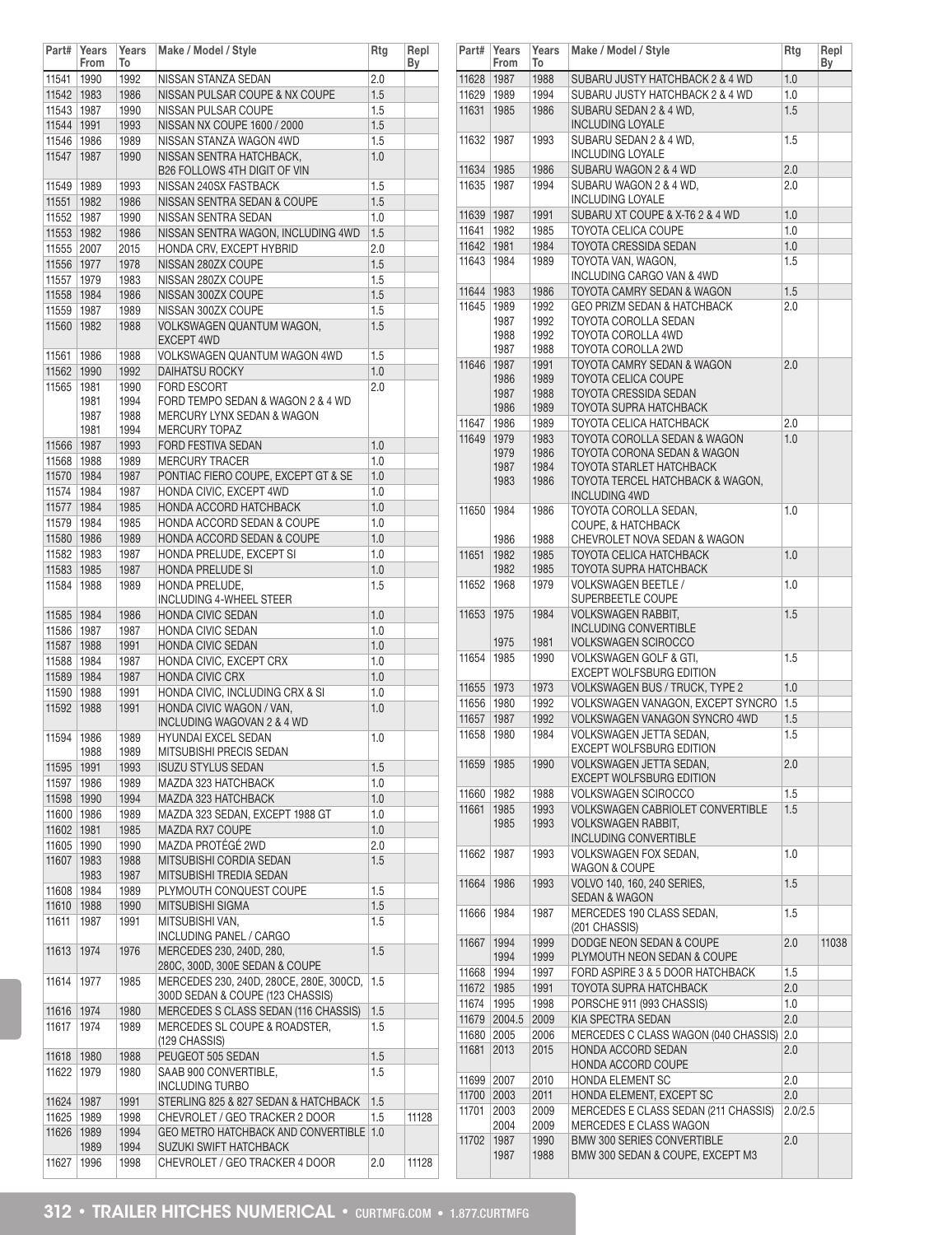| Part#      | Years<br>From | Years<br>To  | Make / Model / Style                                                  | Rtg     | Repl<br>Вy |
|------------|---------------|--------------|-----------------------------------------------------------------------|---------|------------|
| 11703      | 1990          | 1996         | NISSAN 300ZX COUPE                                                    | 1.5     |            |
| 11704      | 1989          | 1992         | FORD PROBE COUPE, EXCEPT GT                                           | 2.0     |            |
| 11705      | 1984          | 1996         | CHEVROLET / GMC CORVETTE COUPE &<br>CONVERTIBLE, INCLUDING ZR-1       | 2.0     |            |
| 11706      | 1990          | 1992         | INFINITI M30 SEDAN & CONVERTIBLE                                      | 2.0     |            |
| 11707      | 1991          | 1996         | INFINITI G20 SEDAN                                                    | 2.0     |            |
| 11708      | 1992          | 1995         | MAZDA MX-3 COUPE                                                      | 2.0     |            |
| 11709      | 1990          | 1991         | MAZDA PROTÉGÉ 4WD ONLY                                                | 1.5     |            |
| 11710      | 1991          | 1996         | DODGE STEALTH COUPE                                                   | 2.0     |            |
|            | 1991          | 1999         | MITSUBISHI 3000GT COUPE                                               |         |            |
| 11711      | 1981          | 1991         | MERCEDES S CLASS SEDAN & COUPE,<br>(126 CHASSIS)                      | 2.0     |            |
| 11712      | 1977          | 1991         | PORSCHE 924, 944 COUPE                                                | 1.0     |            |
| 11713      | 1991          | 1995         | TOYOTA MR2 COUPE,                                                     | 2.0     |            |
|            |               |              | <b>VERTICAL RECEIVER TUBE</b>                                         |         |            |
| 11714      | 1991          | 1992         | <b>VOLKSWAGEN GOLF &amp; GTI.</b><br>INLCUDING 1990 WOLFSBURG EDITION | 2.0     |            |
| 11715      | 1991          | 1992         | VOLKSWAGEN JETTA SEDAN,                                               | 2.0     |            |
|            |               |              | INLCUDING 1990 WOLFSBURG EDITION                                      |         |            |
| 11716      | 1990          | 1994         | <b>VOLKSWAGEN CORRADO HATCHBACK</b>                                   | 2.0     |            |
| 11717      | 1990          | 1994         | <b>VOLKSWAGEN PASSAT SEDAN</b>                                        | 2.0     |            |
| 11718      | 1990          | 1994         | <b>VOLKSWAGEN PASSAT WAGON</b>                                        | 2.0     |            |
| 11720      | 1993          | 1997         | FORD PROBE COUPE. EXCEPT GT                                           | 2.0     |            |
| 11721      | 1988          | 1993         | MERCEDES 190 CLASS SEDAN (201 CHASSIS)                                | 1.5     |            |
| 11722      | 1985          | 1990         | VOLKSWAGEN JETTA SEDAN,                                               | 2.0     |            |
|            |               |              | <b>EXCEPT WOLFSBURG EDITION</b>                                       |         |            |
| 11724      | 1993          | 1997         | HONDA CIVIC DEL SOL                                                   | 1.5     |            |
| 11725      | 1990          | 1991         | <b>HONDA PRELUDE</b>                                                  | 2.0     |            |
| 11726      | 1986          | 1989         | HONDA ACCORD SEDAN & COUPE                                            | 2.0     |            |
| 11727      | 1993          | 1997         | <b>INFINITI J30 SEDAN</b>                                             | 2.0     |            |
| 11728      | 1993          | 1995         | MITSUBISHI DIAMANTE WAGON                                             | 2.0     |            |
| 11729      | 1990          | 1997         | MAZDA MIATA MX5 CONVERTIBLE,                                          | 2.0     |            |
|            |               |              | HORIZONTAL RECEIVER TUBE                                              |         |            |
| 11730      | 1995          | 1998         | SAAB 900 CONVERTIBLE                                                  | 2.0     |            |
|            | 1994          | 1998         | SAAB 900 HATCHBACK                                                    |         |            |
| 11731      | 1995          | 1998         | NISSAN 240SX COUPE                                                    | 2.0     |            |
| 11732      | 1995          | 1995         | <b>VOLKSWAGEN CABRIO COVERTIBLE (GOLF)</b>                            | 2.0     |            |
| 11733      | 1975<br>1975  | 1987<br>1993 | JAGUAR XJ6, XJ12 SEDAN<br>JAGUAR XJS COUPE & CONVERTIBLE              | 2.0     |            |
| 11734      | 1988          | 1994         | JAGUAR XJ6, XJ12 SEDAN                                                | 2.0     |            |
| 11735      | 1995          | 1997         | <b>VOLKSWAGEN PASSAT SEDAN</b>                                        | 2.0     |            |
| 11736      | 1995          | 1997         | <b>VOLKSWAGEN PASSAT WAGON</b>                                        | 2.0     |            |
| 11742      | 1990          | 2002         | MERCEDES SL COUPE & ROADSTER,                                         | 2.0     |            |
|            |               |              | (129 CHASSIS)                                                         |         |            |
| 11744 1996 |               | 2002         | MERCEDES E CLASS SEDAN (210 CHASSIS)                                  | 2.0     |            |
| 11745      | 1995          | 1998         | <b>VOLKSWAGEN GOLF GTI,</b>                                           | 2.0     |            |
|            |               |              | VR6 HATCHBACK ONLY                                                    |         |            |
| 11746      | 1990          | 1997         | MAZDA MIATA MX5 CONVERTIBLE,<br><b>VERTICAL RECEIVER TUBE</b>         | 2.0     |            |
| 11747      | 1995          | 2001         | <b>BMW 7 SERIES SEDAN</b>                                             | 2.0     |            |
| 11748      | 1996          | 2002         | BMW Z3, EXCEPT M VERSIONS                                             | 1.5     |            |
| 11749      | 1998          | 2005         | MAZDA MIATA MX5 CONVERTIBLE,                                          | 2.0     |            |
|            |               |              | HORIZONTAL RECEIVER TUBE                                              |         |            |
| 11750      | 1997          | 2000         | JAGUAR XK8, XKR COUPE & CONVERTIBLE                                   | 2.0     |            |
| 11751      | 1998          | 2004         | MERCEDES SLK COUPE & ROADSTER,                                        | 2.0     |            |
|            |               |              | (170 CHASSIS)                                                         |         |            |
| 11754      | 1999          | 2002         | SAAB 9-3 CONVERTIBLE.                                                 | 2.0     |            |
| 11755      | 1998          | 2005         | 3, & 5 DOOR HATCHBACK<br>MAZDA MIATA MX5 CONVERTIBLE,                 | $2.0\,$ |            |
|            |               |              | <b>VERTICAL RECEIVER TUBE</b>                                         |         |            |
| 11756      | 2005          | 2010         | BMW 335I & 335XI SEDAN                                                | 2.0     |            |
| 11758      | 1975          | 1979         | CHEVROLET / GMC CORVETTE                                              | 2.0     |            |
| 11760      | 1980          | 1982         | CHEVROLET / GMC CORVETTE                                              | 2.0     |            |
| 11762      | 2001          | 2005         | LEXUS IS300                                                           | 2.0     |            |
| 11764      | 2000          | 2002         | DAEWOO NUBRIA SEDAN                                                   | 2.0     |            |
| 11765      | 2000          | 2005         | AUDI TT QUATTRO ONLY,                                                 | $2.0\,$ |            |
|            |               |              | <b>COUPE &amp; CONVERTIBLE</b>                                        |         |            |
| 11767      | 1993          | 1994         | DODGE COLT SEDAN & COUPE                                              | 2.0     |            |
|            | 1993          | 1997         | EAGLE SUMMIT SEDAN & COUPE                                            |         |            |
|            | 1993          | 2003         | MITSUBISHI MIRAGE COUPE                                               |         |            |
|            | 1993          | 2001         | MITSUBISHI MIRAGE SEDAN                                               |         |            |
| 11768      | 1993<br>2002  | 1994<br>2006 | PLYMOUTH COLT SEDAN & COUPE<br><b>HONDA CRV</b>                       | 2.0     |            |
|            |               |              |                                                                       |         |            |

| Part#                    | Years<br>From                                        | Years<br>To                                          | Make / Model / Style                                                                                                                                                                      | Rtg           | Repl<br>By     |
|--------------------------|------------------------------------------------------|------------------------------------------------------|-------------------------------------------------------------------------------------------------------------------------------------------------------------------------------------------|---------------|----------------|
| 11771                    | 2006                                                 | 2006                                                 | BMW 325XI WAGON                                                                                                                                                                           | 2.0           |                |
|                          | 2007<br>2007                                         | 2011<br>2011                                         | BMW 328I WAGON<br><b>BMW 328XI WAGON</b>                                                                                                                                                  |               |                |
| 11772                    | 1996<br>1997                                         | 1999<br>1999                                         | <b>INFINITI I30 SEDAN</b><br>NISSAN MAXIMA SEDAN                                                                                                                                          | 2.5           |                |
| 11773                    | 2001<br>2001                                         | 2003<br>2003                                         | <b>ACURA MDX</b><br><b>HONDA PILOT</b>                                                                                                                                                    | 2.0           |                |
| 11775                    | 2009                                                 | 2010                                                 | <b>AUDI TT QUATTRO</b>                                                                                                                                                                    | 1.0           |                |
| 11801                    | 1990                                                 | 1996                                                 | <b>INFINITI Q45 SEDAN</b>                                                                                                                                                                 | 2.0/2.5       |                |
| 11803                    | 1996                                                 | 1999                                                 | <b>ACURA SLX</b>                                                                                                                                                                          | 2.0/2.5 13098 |                |
| 11804                    | 1992<br>1988                                         | 2002<br>1991                                         | TROOPER & TROOPER II<br>MAZDA 929 SEDAN                                                                                                                                                   | 2.0/2.5       |                |
| 11805                    | 1979                                                 | 1986                                                 | MERCEDES 300TD & TE WAGON.<br>(123 CHASSIS)                                                                                                                                               | 2.0/2.5       |                |
| 11806                    | 1987                                                 | 1996                                                 | MERCEDES 300TD, TE, & E320 WAGON,<br>(124 CHASSIS)                                                                                                                                        | 2.0/2.5       |                |
| 11807                    | 1981                                                 | 1986                                                 | SAAB 900 SEDAN & WAGON                                                                                                                                                                    | 2.0/2.5       |                |
| 11808                    | 1986                                                 | 1994                                                 | SAAB 900 CONVERTIBLE                                                                                                                                                                      | 2.0/2.5       |                |
|                          | 1987                                                 | 1993                                                 | SAAB 900 SEDAN & HATCHBACK                                                                                                                                                                |               |                |
| 11809                    | 1986                                                 | 1988                                                 | SAAB 9000 HATCHBACK                                                                                                                                                                       | 2.0/2.5       |                |
| 11810                    | 1989                                                 | 1992                                                 | SAAB 9000 HATCHBACK                                                                                                                                                                       | 2.0/2.5       |                |
| 11811                    | 1989                                                 | 1995                                                 | SAAB 9000 SEDAN CD                                                                                                                                                                        | 2.0/2.5       |                |
| 11812                    | 1993<br>1981                                         | 1998<br>1990                                         | SAAB 9000 HATCHBACK CS<br>TOYOTA LANDCRUISER                                                                                                                                              | 2.0/2.5       |                |
| 11813                    | 1987                                                 | 1991                                                 | TOYOTA 4 RUNNER                                                                                                                                                                           | 2.5           | 13024          |
| 11814                    | 1998                                                 | 1999                                                 | MERCEDES CL COUPE                                                                                                                                                                         | 2.0/2.5       |                |
|                          | 1992<br>1992                                         | 1999<br>1997                                         | MERCEDES S CLASS SEDAN (140 CHASSIS)<br>MERCEDES S CLASS COUPE, EXCEPT SL<br>COUPE ROADSTER (140 CHASSIS)                                                                                 |               |                |
| 11815                    | 1994<br>1998<br>1998                                 | 2000<br>2003<br>2002                                 | MERCEDES C CLASS SEDAN (202 CHASSIS)<br>MERCEDES CLK CABRIOLET 350 (208 CHASSIS)<br>MERCEDES CLK COUPE (208 CHASSIS)                                                                      | 2.0/2.5       |                |
| 11816                    | 1986                                                 | 1995                                                 | MERCEDES E CLASS SEDAN & COUPE,<br>(124 CHASSIS)                                                                                                                                          | 2.0/2.5       |                |
| 11818                    | 1995                                                 | 2003                                                 | JAGUAR XJ6, XJ8, XJ8L, XJ12, XJR                                                                                                                                                          | 2.0/2.5       |                |
| 11820                    | 2004<br>2004                                         | 2005<br>2006                                         | MERCEDES E320 WAGON (211 CHASSIS)<br>MERCEDES E500 WAGON (211 CHASSIS)                                                                                                                    | 2.0           |                |
| 11821                    | 1999                                                 | 2008                                                 | SAAB 9-5 SEDAN & WAGON                                                                                                                                                                    | 2.0/2.5       |                |
| 11822                    | 2000<br>2000                                         | 2004<br>2004                                         | <b>VOLVO S40 SEDAN</b><br>VOLVO V40 WAGON                                                                                                                                                 | 2.0/2.5       |                |
| 11823                    | 2000                                                 | 2006                                                 | MERCEDES S CLASS SEDAN (220 CHASSIS)                                                                                                                                                      | 2.0/2.5       |                |
| 11824                    | 2001<br>2001                                         | 2007<br>2004                                         | MERCEDES C CLASS SEDAN (202 CHASSIS)<br>MERCEDES C CLASS WAGON (203 CHASSIS)                                                                                                              | 2.0/2.5       |                |
| 11825                    | 2002                                                 | 2005                                                 | <b>JAGUAR X TYPE SEDAN</b>                                                                                                                                                                | 2.0/2.5       | 11339          |
| 11828                    | 2007                                                 | 2011                                                 | MERCEDES S550, INCLUDING 4MATIC                                                                                                                                                           | 2.0           |                |
| 11829                    | 2008                                                 | 2009                                                 | VOLVO C30 3 DOOR LIFTBACK                                                                                                                                                                 | 2.0           |                |
| 11830                    | 1998                                                 | 2003                                                 | MERCEDES E CLASS WAGON (210 CHASSIS) 2.0/2.5                                                                                                                                              |               |                |
| 11831                    | 1999                                                 | 2009                                                 | SAAB 9-5 SEDAN & WAGON                                                                                                                                                                    | 2.5/2.0       |                |
| 12000 2006<br>12001      | 2010                                                 | 2012<br>2010                                         | TOYOTA RAV4<br><b>BUICK ALLURE</b>                                                                                                                                                        | 3.5/3<br>3.5  | 12108<br>12115 |
|                          | 2010                                                 | 2012                                                 | <b>BUICK LACROSSE</b>                                                                                                                                                                     |               |                |
|                          | 2011                                                 | 2012                                                 | <b>BUICK REGAL</b>                                                                                                                                                                        |               |                |
| 12002 2006               |                                                      | 2013                                                 | SUZUKI GRAND VITARA                                                                                                                                                                       | 3.5           |                |
| 12003 1996<br>12004 2007 |                                                      | 1999<br>2009                                         | <b>MAZDA MPV VAN</b><br><b>ACURA RDX</b>                                                                                                                                                  | 3.5<br>3.5    |                |
| 12005                    | 1978<br>1978<br>1977                                 | 1981<br>1987<br>1988                                 | <b>BUICK CENTURY SEDAN &amp; WAGON</b><br><b>BUICK REGAL RWD</b><br>CHEVY MONTE CARLO                                                                                                     | 3.5           |                |
|                          | 1977<br>1978<br>1978                                 | 1988<br>1983<br>1988                                 | CHEVY EL CAMINO<br>OLDS CUTLASS CIERA CRUISER, RWD WAGON<br>OLDSMOBILE CUTLASS SUPREME,<br>FWD SEDAN & COUPE                                                                              |               |                |
| 12006 1998               |                                                      | 2004                                                 | DODGE INTREPID                                                                                                                                                                            | 3.5           |                |
| 12007                    | 1995<br>1995                                         | 2004<br>2002                                         | CHEVROLET / GMC S10 BLAZER / S15 JIMMY<br>OLDSMOBILE BRAVADA                                                                                                                              | 3.5           | 13020          |
| 12008                    | 1985<br>1985                                         | 1996<br>1991                                         | OLDSMOBILE CUTLASS CIERA FWD<br>PONTIAC 6000                                                                                                                                              | 3.5           |                |
| 12009                    | 1977<br>1992<br>1977<br>1992<br>1977<br>1980<br>1983 | 1984<br>1985<br>1996<br>1996<br>1985<br>1984<br>1986 | BUICK ELECTRA / PARK AVENUE RWD<br><b>BUICK LESABRE</b><br><b>BUICK ROADMASTER</b><br>CHEVY CAPRICE SEDAN<br>OLDSMOBILE DELTA 88 & 88<br>OLDSMOBILE 98 & 98 REGENCY<br>PONTIAC PARISIENNE | 3.5           |                |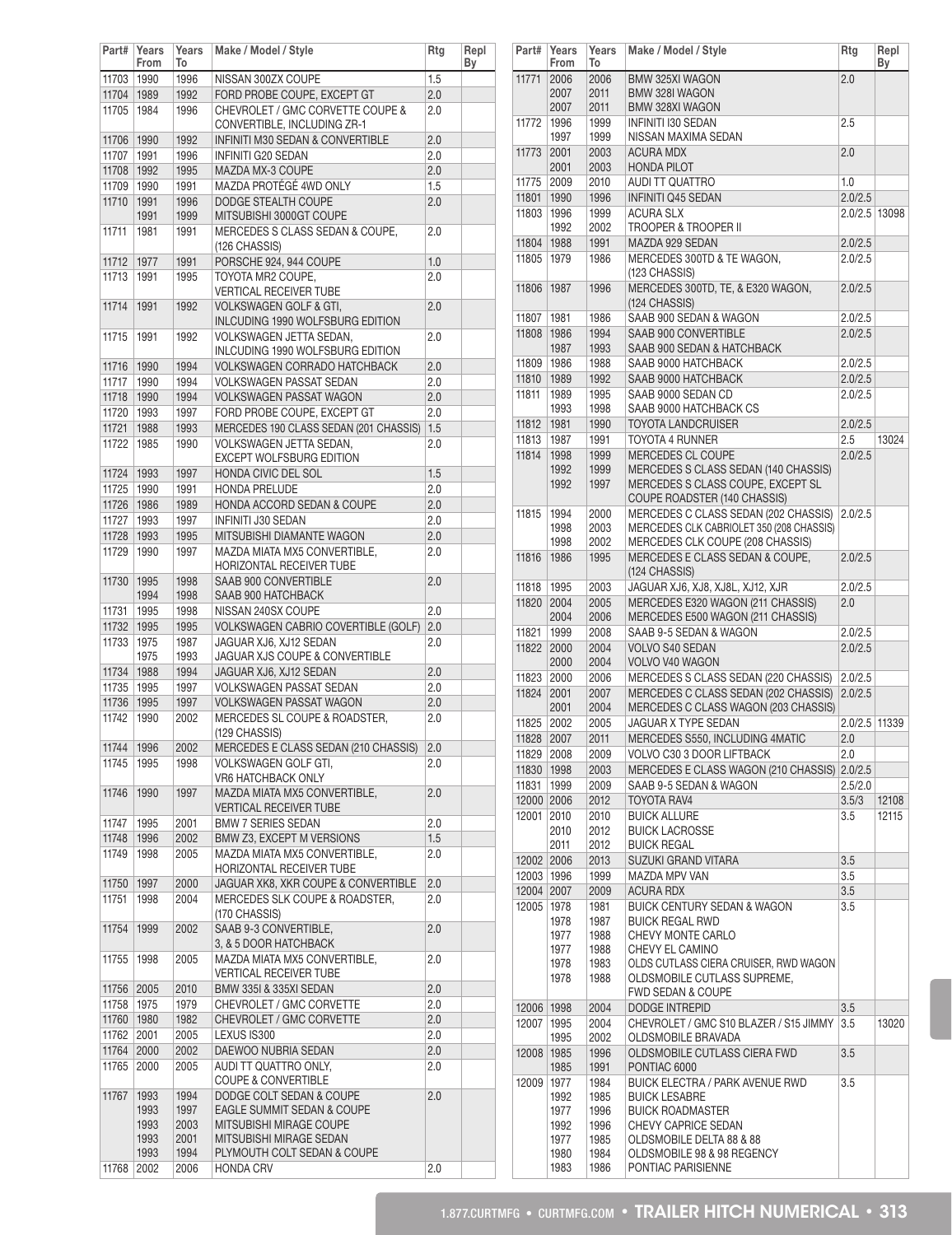| Part#                    | Years<br>From                                | Years<br>То                                  | Make / Model / Style                                                                                                                                                         | Rtg        | Repl<br>By |
|--------------------------|----------------------------------------------|----------------------------------------------|------------------------------------------------------------------------------------------------------------------------------------------------------------------------------|------------|------------|
| 12010 2010               |                                              | 2015                                         | <b>LINCOLN MKT</b>                                                                                                                                                           | 3.5        |            |
| 12011                    | 1983<br>1996                                 | 2004<br>2000                                 | CHEVROLET / GMC S10 / S15, SONOMA<br><b>ISUZU HOMBRE</b>                                                                                                                     | 3.5        |            |
| 12012                    | 1983<br>1994                                 | 2011<br>2010                                 | <b>FORD RANGER</b><br>MAZDA B2300, B3000, B4000 PICKUPS                                                                                                                      | 3.5        |            |
| 12013 2003               |                                              | 2008                                         | TOYOTA MATRIX XR & XRS                                                                                                                                                       | 2.5        |            |
| 12016 2006               |                                              | 2010                                         | SUZUKI VITARA & GRAND VITARA                                                                                                                                                 | 3.5        | 12002      |
| 12020 2010               |                                              | 2010                                         | <b>HYUNDAI TUCSON</b>                                                                                                                                                        | 3.5        | 12030      |
| 12021                    | 1994<br>1991<br>1994                         | 1997<br>1997<br>1997                         | <b>HONDA PASSPORT</b><br><b>ISUZU RODEO</b><br><b>HONDA PASSPORT</b>                                                                                                         | 3.5        |            |
| 12022 2010               |                                              | 2011                                         | <b>BUICK LUCERNE</b>                                                                                                                                                         | 3.5        |            |
| 12024 2010               |                                              | 2011                                         | <b>ACURA RDX</b>                                                                                                                                                             | 3.5        | 12074      |
| 12025                    | 1990<br>1989<br>1988<br>1988<br>1989<br>1989 | 1993<br>1994<br>1993<br>1993<br>1995<br>1995 | <b>CHRYSLER IMPERIAL</b><br><b>CHRYSLER LEBARON</b><br>CHRYSLER NEW YORKER,<br>INCLUDING 5TH AVE. & SALON<br><b>DODGE DYNASTY</b><br><b>DODGE SPIRIT</b><br>PLYMOUTH ACCLAIM | 3.5        |            |
| 12026 2000               |                                              | 2005                                         | CHEVROLET / GMC IMPALA                                                                                                                                                       | 3.5        | 12248      |
| 12027                    | 1997                                         | 2005                                         | CHEVROLET / GMC MALIBU CLASSIC                                                                                                                                               | 3.5        |            |
| 12028                    | 1997<br>2000                                 | 2000<br>2007                                 | OLDSMOBILE CUTLASS<br>CHEVROLET / GMC MONTE CARLO,<br><b>EXCEPT SS</b>                                                                                                       | 3.5        |            |
| 12030 2010               |                                              | 2015                                         | <b>HYUNDAI TUCSON</b>                                                                                                                                                        | 3.5        |            |
|                          | 2011                                         | 2014<br>2015                                 | <b>KIA SPORTAGE</b>                                                                                                                                                          |            |            |
| 12031<br>12032   1998    | 1999                                         | 2001                                         | <b>HONDA ODYSSEY</b><br><b>CHRYSLER CONCORDE</b>                                                                                                                             | 3.5<br>3.5 |            |
|                          |                                              |                                              | CHRYSLER 300M, EXCEPT SPECIAL                                                                                                                                                |            |            |
| 12034 1999<br>12035 1998 |                                              | 2003<br>2001                                 | <b>CHRYSLER LHS</b>                                                                                                                                                          | 3.5<br>3.5 |            |
| 12036 2007               |                                              | 2014                                         | <b>FORD EDGE</b>                                                                                                                                                             | 3.5        |            |
|                          | 2007                                         | 2015                                         | <b>LINCOLN MKX</b>                                                                                                                                                           |            |            |
| 12037                    | 1983<br>1991                                 | 1994<br>1994                                 | CHEVROLET / GMC S10 BLAZER / S15 JIMMY<br>OLDSMOBILE BRAVADA                                                                                                                 | 3.5        |            |
| 12038 1998               |                                              | 2008                                         | <b>SUBARU FORESTER</b>                                                                                                                                                       | 3.5        |            |
| 12039 2000               |                                              | 2004                                         | MAZDA MPV VAN                                                                                                                                                                | 3.5        | 12288      |
| 12040                    | 1999<br>1999                                 | 2004<br>2005                                 | <b>OLDSMOBILE ALERO</b><br>PONTIAC GRAND AM                                                                                                                                  | 3.5        |            |
| 12041                    | 1977<br>1991<br>1977<br>1977<br>1983         | 1990<br>1996<br>1996<br>1992<br>1986         | <b>BUICK ESTATE / LESABRE WAGON</b><br><b>BUICK ROADMASTER / ESTATE WAGON</b><br>CHEVY CAPRICE WAGON<br><b>OLDSMOBILE CUSTOM CRUISER</b><br>PONTIAC PARISIENNE WAGON         | 3.5        |            |
| 12044                    | 2000<br>2006<br>2000<br>2000                 | 2005<br>2009<br>2003<br>2005                 | <b>BUICK LESABRE</b><br><b>BUICK LUCERNE</b><br>OLDSMOBILE AURORA<br>PONTIAC BONNEVILLE, EXCEPT SLE                                                                          | 3.5        |            |
| 12045                    | 1985                                         | 2005                                         | CHEVROLET / GMC ASTRO / SAFARI VAN,<br>EXCEPT 16 SPARE                                                                                                                       | 3.5        |            |
| 12046 2008               |                                              | 2008                                         | CHEVROLET / GMC MALIBU                                                                                                                                                       | 3.5        | 12051      |
| 12047 2009               |                                              | 2013                                         | SUBARU FORESTER                                                                                                                                                              | 3.5        |            |
| 12048 2011               | 2011                                         | 2015<br>2014                                 | MITSUBISHI OUTLANDER SPORT<br>MITSUBISHI OUTLANDER RVR                                                                                                                       | 3.5        |            |
| 12049                    | 1991<br>1991                                 | 1996<br>1997                                 | <b>BUICK ELECTRA / PARK AVENUE</b><br>OLDSMOBILE 98 REGENGY & TOURING                                                                                                        | 3.5        |            |
| 12050 2011               |                                              | 2014                                         | SUBARU TRIBECA                                                                                                                                                               | 3.5        |            |
| 12051                    | 2008<br>2007                                 | 2012<br>2009                                 | CHEVROLET / GMC MALIBU, EXCEPT HYBRID<br>SATURN AURA                                                                                                                         | 3.5/3      |            |
| 12052                    | 1994                                         | 1996                                         | CADILLAC DEVILLE                                                                                                                                                             | 3.5        |            |
| 12053                    | 1989<br>1993                                 | 1997<br>1998                                 | FORD THUNDERBIRD, EXCEPT SC<br><b>LINCOLN MARK VIII</b>                                                                                                                      | 3.5        |            |
| 12054                    | 1989<br>1992                                 | 1997<br>1994                                 | <b>MERCURY COUGAR</b><br>CADILLAC ELDORADO                                                                                                                                   | 3.5/3      |            |
|                          | 1992                                         | 1997                                         | CADILLAC SEVILLE                                                                                                                                                             |            |            |
| 12055   1997             |                                              | 1999                                         | <b>CADILLAC DEVILLE</b>                                                                                                                                                      | 3.5        |            |
| 12056 2006               | 2006                                         | 2010<br>2008                                 | MERCEDES R350<br>MERCEDES R500                                                                                                                                               | 2.5        |            |
| 12057                    | 2011<br>2011                                 | 2015<br>2015                                 | <b>JEEP COMPASS</b><br><b>JEEP PATRIOT</b>                                                                                                                                   | 3.5        |            |
| 12058                    | 2000                                         | 2005                                         | CADILLAC DEVILLE FWD                                                                                                                                                         | 3.5        |            |
| 12059 2007               | 2006                                         | 2011<br>2008                                 | CADILLAC DTS<br>SATURN AURA                                                                                                                                                  | 3.5        | 12051      |

| Part#               | Years<br>From | Years<br>To  | Make / Model / Style                                                   | Rtg        | Repl<br>Вy |
|---------------------|---------------|--------------|------------------------------------------------------------------------|------------|------------|
| 12060 2005          |               | 2012         | <b>FORD ESCAPE</b>                                                     | 3.5        |            |
|                     | 2005          | 2011         | <b>MAZDA TRIBUTE</b>                                                   |            |            |
|                     | 2005          | 2011         | <b>MERCURY MARINER</b>                                                 |            |            |
| 12061               | 2011          | 2014         | NISSAN QUEST                                                           | 3.5        |            |
| 12064 2011          | 2011          | 2014<br>2014 | <b>DODGE CHARGER</b><br>CHRYSLER 300C                                  | 3.5        |            |
|                     | 2011          | 2014         | <b>DODGE CHALLENGER</b>                                                |            |            |
|                     | 2012          | 2014         | CHRYSLER 300S                                                          |            |            |
| 12065 2004          |               | 2015         | TOYOTA SIENNA                                                          | 3.5        |            |
| 12066 2008          |               | 2009         | VOLVO V70 WAGON                                                        | 3.5        |            |
|                     | 2008          | 2015         | VOLVO XC70 AWD WAGON                                                   |            |            |
|                     | 2011          | 2015         | VOLVO S60 SEDAN                                                        |            |            |
|                     | 2015          | 2015         | VOLVO V60                                                              |            |            |
| 12068 1995          |               | 2002         | CADILLAC ELDORADO                                                      | 3.5        |            |
| 12069               | 1988<br>1990  | 1996<br>1994 | <b>BUICK REGAL</b><br>CHEVY LUMINA, EXCEPT Z34                         | 3.5        |            |
|                     | 1988          | 1997         | OLDSMOBILE CUTLASS SUPREME                                             |            |            |
|                     | 1988          | 1996         | PONTIAC GRAND PRIX, EXCEPT SE                                          |            |            |
| 12070 2010          |               | 2015         | <b>CADILLAC SRX</b>                                                    | 3.5        |            |
| 12072 2007          |               | 2010         | <b>FORD EDGE</b>                                                       | 3.5        | 12036      |
|                     | 2007          | 2010         | <b>LINCOLN MKX</b>                                                     |            |            |
| 12073               | 1992          | 1998         | <b>BUICK SKYLARK</b>                                                   | 3.5        |            |
|                     | 1992          | 2000         | <b>OLDSMOBILE ACHIEVA</b>                                              |            |            |
| 12074 2010          | 1992          | 1998<br>2012 | PONTIAC GRAND AM<br><b>ACURA RDX</b>                                   | 3.5        |            |
| 12075 2011          |               | 2012         | KIA SPORTAGE SX                                                        | 3.5        | 13120      |
| 12076 2010          |               | 2013         | FORD TRANSIT CONNECT                                                   | 3.5        |            |
| 12079 2012          |               | 2013         | <b>TOYOTA CAMRY</b>                                                    | 3.5        | 12107      |
| 12080 2013          |               | 2015         | MAZDA CX-5                                                             | 3.5        |            |
| 12082 2012          |               | 2013         | <b>TOYOTA CAMRY</b>                                                    | 3.5        | 12107      |
| 12083 2013          |               | 2015         | <b>ACURA RDX</b>                                                       | 3.5        |            |
| 12084 2013          |               | 2014         | <b>FORD ESCAPE</b>                                                     | 3.5        | 12111      |
|                     | 2015          | 2015         | <b>LINCOLN MKC</b>                                                     |            |            |
| 12086 2009<br>12087 | 2010          | 2014<br>2011 | <b>HYUNDAI GENESIS SEDAN</b><br><b>BUICK LACROSSE CX</b>               | 3.5<br>3.5 | 12115      |
|                     | 2012          | 2013         | <b>BUICK LACROSSE FWD</b>                                              |            |            |
|                     | 2011          | 2013         | <b>BUICK REGAL</b>                                                     |            |            |
|                     | 2013          | 2013         | CHEVROLET MALIBU                                                       |            |            |
| 12088 2009          |               | 2014         | <b>LINCOLN MKS SEDAN</b>                                               | 3.5        |            |
| 12089 1986          |               | 1997         | <b>FORD AEROSTAR</b>                                                   | 3.5        |            |
| 12090 2010          | 2012          | 2011<br>2013 | <b>BUICK LACROSSE CXS, CXL</b><br><b>BUICK LACROSSE AWD</b>            | 3.5        | 12115      |
|                     | 2013          | 2013         | <b>CADILLAC XTS</b>                                                    |            |            |
| 12091               | 2013          | 2015         | <b>FORD FUSION</b>                                                     | 3.5        |            |
|                     | 2013          | 2015         | LINCOLN MKZ                                                            |            |            |
| 12092 2013          |               | 2014         | <b>FORD C-MAX</b>                                                      | 3.5        |            |
| 12093 2007          |               | 2012         | MAZDA CX-7                                                             | 3.5        |            |
| 12094               | 1996<br>1996  | 2007<br>2007 | CHRYSLER TOWN & COUNTRY W/ STOW & GO<br>DODGE CARAVAN / GRAND CARAVAN, | 3.5        |            |
|                     |               |              | W/ STOW & GO                                                           |            |            |
|                     | 1996          | 2004         | PLYMOUTH VOYAGER / GRAND VOYAGER                                       |            |            |
| 12095               | 2008          | 2009         | SATURN VUE. INCLUDING REDLINE                                          | 3.5        |            |
|                     | 2012          | 2014         | CHEVROLET CAPTIVA                                                      |            |            |
| 12097 2009          |               | 2014         | <b>VOLKSWAGEN TIGUAN</b>                                               | 3.5        |            |
| 12098               | 1990<br>1990  | 1993<br>1996 | CHEVROLET / GMC LUMINA APV VAN<br>OLDSMOBILE SILHOUETTE                | 3.5        |            |
|                     | 1990          | 1993         | PONTIAC TRANS SPORT                                                    |            |            |
| 12100 2014          |               | 2015         | <b>SUBARU FORESTER</b>                                                 | 3.5        |            |
| 12101               | 1993          | 1997         | CHRYSLER CONCORDE                                                      | 3.5        |            |
|                     | 1994          | 1997         | <b>CHRYSLER LHS</b>                                                    |            |            |
|                     | 1994          | 1996         | CHRYSTLER NEW YORKER                                                   |            |            |
|                     | 1993<br>1993  | 1997<br>1997 | DODGE INTREPID<br><b>EAGLE VISION</b>                                  |            |            |
| 12102               | 1999          | 2002         | <b>MERCURY VILLAGER</b>                                                | 3.5        |            |
|                     | 1999          | 2002         | NISSAN QUEST                                                           |            |            |
| 12103               | 1995          | 1999         | <b>BUICK RIVIERA</b>                                                   | 3.5        |            |
|                     | 1995          | 1999         | OLDSMOBILE AURORA                                                      |            |            |
| 12105               | 1995          | 1998         | <b>MERCURY VILLAGER</b>                                                | 3.5        |            |
| 12106 2004          | 1995          | 1998<br>2009 | NISSAN QUEST<br><b>CADILLAC SRX</b>                                    | 3.5        |            |
| 12107               | 2013          | 2014         | <b>TOYOTA AVALON</b>                                                   | 3.5        |            |
|                     | 2012          | 2014         | TOYOTA CAMRY                                                           |            |            |
| 12108 2006          |               | 2015         | TOYOTA RAV4                                                            | 3.5        |            |
| 12109               | 1987          | 1995         | NISSAN PATHFINDER                                                      | 3.5        | 13095      |
|                     |               |              |                                                                        |            |            |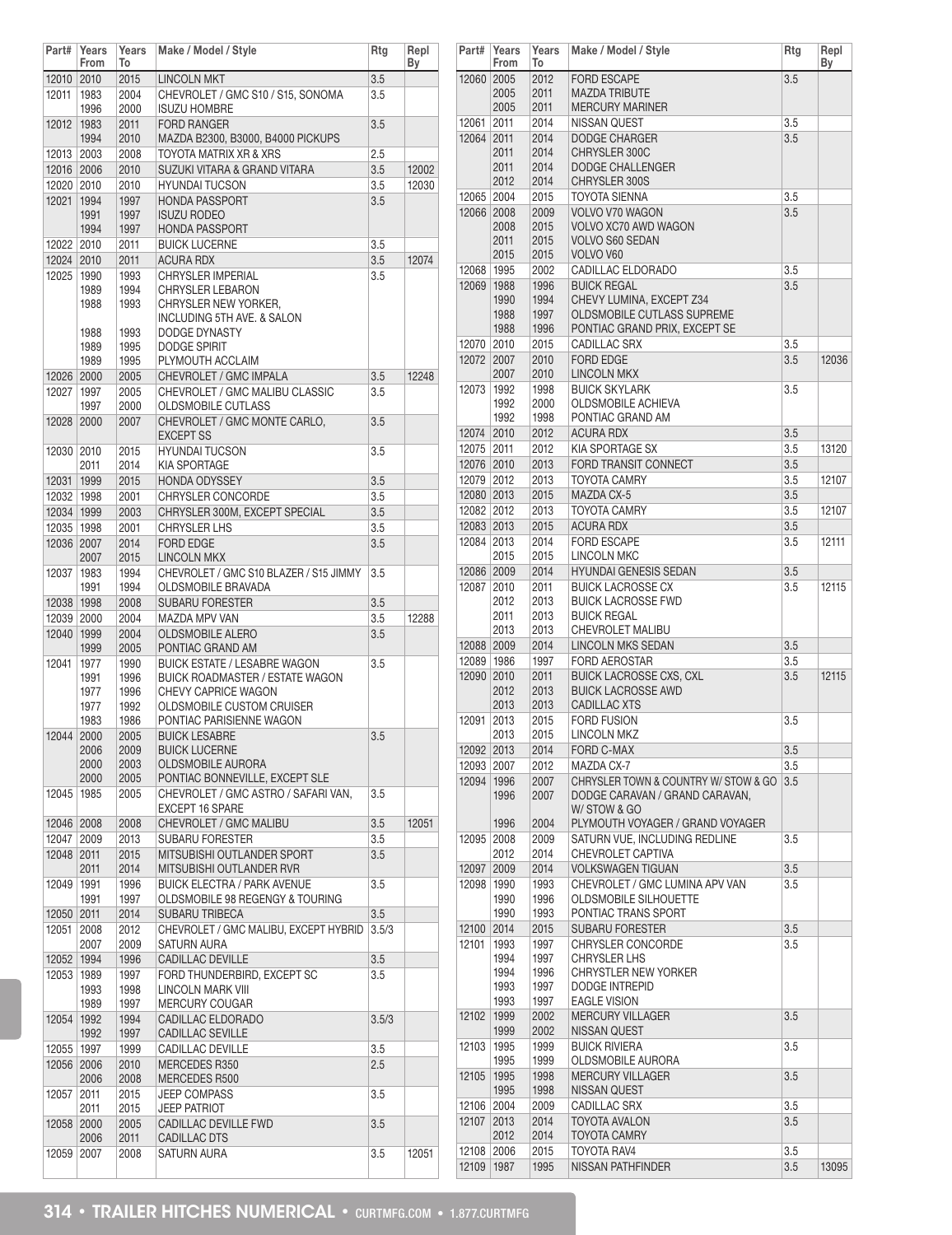| Part#        | Years<br>From | Years<br>To  | Make / Model / Style                                | Rtg   | Repl<br>Вy |
|--------------|---------------|--------------|-----------------------------------------------------|-------|------------|
| 12110        | 2004          | 2010         | TOYOTA SOLARA                                       | 3.5   |            |
| 12111        | 2013          | 2015         | <b>FORD ESCAPE</b>                                  | 3.5   |            |
| 12112        | 2007          | 2015         | MAZDA CX-9                                          | 3.5   |            |
| 12113        | 2013          | 2015         | <b>HYUNDAI SANTA FE</b>                             | 3.5   |            |
|              | 2014          | 2015         | <b>KIA SORENTO</b>                                  |       |            |
| 12114        | 2012          | 2015         | LEXUS LS460                                         | 3.5   |            |
| 12115        | 2010          | 2015         | <b>BUICK LACROSSE</b>                               | 3.5   |            |
|              | 2011          | 2014<br>2015 | <b>BUICK REGAL</b>                                  |       |            |
|              | 2013<br>2014  | 2015         | <b>CADILLAC XTS</b><br>CHEVROLET IMPALA             |       |            |
|              | 2013          | 2015         | <b>CHEVROLET MALIBU</b>                             |       |            |
| 12116        | 2014          | 2015         | KIA RONDO                                           | 3.5   |            |
| 12117        | 1994          | 1996         | CHEVROLET / GMC LUMINA APV VAN                      | 3.5   |            |
|              | 1994          | 1996         | PONTIAC TRANS SPORT                                 |       |            |
| 12118        | 2014          | 2014         | KIA CADENZA                                         | 3.5   |            |
| 12120 2014   |               | 2015         | <b>ACURA RLX</b>                                    | 3.5   |            |
| 12121        | 1994          | 2003         | <b>FORD WINDSTAR</b>                                | 3.5   |            |
| 12122        | 2008<br>2014  | 2015<br>2014 | <b>NISSAN ROGUE</b><br>NISSAN ROGUE SELECT          | 3.5   |            |
| 12123        | 2014          | 2015         | FORD TRANSIT CONNECT                                | 3.5   |            |
| 12125        | 1995          | 2000         | CHEVROLET / GMC LUMINA                              | 3.5   |            |
|              | 1995          | 1999         | CHEVROLET / GMC MONTE CARLO                         |       |            |
| 12126        | 2004          | 2010         | <b>KIA SPORTAGE</b>                                 | 3.5   |            |
| 12127        | 1996          | 1999         | OLDSMOBILE 88 & DELTA 88                            | 3.5   |            |
|              | 1996          | 1999         | PONTIAC BONNEVILLE, EXCEPT SSE & SSEI               |       |            |
| 12128        | 1992          | 1999         | PONTIAC BONNEVILLE SSE & SSEI                       | 3.5   |            |
| 12129        | 1979          | 2007         | FORD CROWN VICTORIA                                 | 3.5   | 12130      |
| 12130        | 1979          | 2011         | FORD LTD / CROWN VICTORIA                           | 3.5   |            |
|              | 1979          | 1991         | FORD LTD / COUNTRY SQUIRE                           |       |            |
|              | 1980<br>1980  | 1983<br>2011 | LINCOLN MARK VI<br><b>LINCOLN TOWN CAR</b>          |       |            |
|              | 1979          | 1991         | MERCURY COLONY PARK WAGON                           |       |            |
|              | 1983          | 2009         | MERCURY GRAND MARQUIS SEDAN                         |       |            |
|              | 1979          | 1982         | MERCURY GRAND MARQUIS WAGON                         |       |            |
|              | 2003          | 2004         | <b>MERCURY MARAUDER</b>                             |       |            |
| 12131        | 1986          | 2003         | <b>MERCURY SABLE SEDAN &amp; WAGON</b>              | 3.5   | 12232      |
| 12137        | 1984          | 2001         | <b>JEEP CHEROKEE</b>                                | 3.5   |            |
| 12141        | 1988          | 1995         | <b>CHRYSTLER TOWN &amp; COUNTRY</b>                 | 3.5   |            |
|              | 1988<br>1984  | 1995<br>1995 | DODGE CARAVAN<br>PLYMOUTH VOYAGER                   |       |            |
| 12144        | 2001          | 2007         | <b>JEEP LIBERTY</b>                                 | 3.5   | 13044      |
| 12149        | 1996          | 1999         | <b>ACURA SLX</b>                                    | 3.5   |            |
|              | 1992          | 2002         | <b>ISUZU TROOPER &amp; TROOPER II</b>               |       |            |
| 12150        | 2001          | 2006         | <b>ACURA MDX</b>                                    | 3.5   | 13328      |
|              | 2001          | 2008         | <b>HONDA PILOT</b>                                  |       |            |
|              | 12157 1997    | 2005         | <b>BUICK PARK AVENUE</b>                            | 3.5   |            |
| 12162        | 1998          | 2007         | SUBARU FORESTER                                     | 3.5   | 12038      |
| 12179        | 1997<br>1996  | 2004         | <b>INFINITI QX4</b><br>NISSAN PATHFINDER            | 3/3.5 | 13088      |
| 12181        | 1987          | 2004<br>1989 | <b>DODGE RAIDER</b>                                 | 3.5   |            |
|              | 1989          | 1994         | ISUZU AMIGO, EXCEPT 3.2L                            |       |            |
|              | 1988          | 1991         | <b>ISUZU TROOPER &amp; TROOPER II</b>               |       |            |
|              | 1983          | 2000         | MITSUBISHI MONTERO, EXCEPT SPORT                    |       |            |
|              | 1991          | 1997         | TOYOTA LANDCRUISER                                  |       |            |
| 12186        | 2001          | 2006         | CHRYSLER SEBRING SEDAN                              | 3.5   |            |
| 12187        | 2004          | 2007         | <b>FORD FREESTAR</b>                                | 3.5   |            |
| 12189        | 2004<br>2008  | 2007<br>2010 | MERCURY MONTEREY VAN<br><b>DODGE AVENGER</b>        | 3.5   |            |
|              | 2007          | 2010         | CHRYSLER SEBRING 4 DOOR                             |       |            |
| 12190        | 2008          | 2010         | CHRYSLER SEBRING CONVERTIBLE,                       | 3.5   |            |
|              |               |              | TOURING                                             |       |            |
| 12193 2003   |               | 2005         | MITSUBISHI OUTLANDER                                | 3.5   | 12293      |
| 12199   1997 |               | 2008         | PONTIAC GRAND PRIX                                  | 3.5   |            |
| 12207        | 1974          | 1993         | VOLVO 140, 160, 240, 260 SERIES,                    | 3.5   |            |
| 12209        |               | 1993         | <b>SEDAN &amp; WAGON</b><br>VOLVO 740 SEDAN & WAGON | 3.5   |            |
|              | 1984<br>1983  | 1996         | VOLVO 760 SEDAN & WAGON                             |       |            |
|              | 1988          | 1990         | VOLVO 780 COUPE                                     |       |            |
|              | 1991          | 1995         | VOLVO 940 SEDAN & WAGON                             |       |            |
|              | 1991          | 1994         | VOLVO 960 SEDAN & WAGON                             |       |            |
| 12210        | 2004          | 2006         | CADILLAC SRX, V6 ONLY                               | 3.5   | 12106      |
|              |               |              |                                                     |       |            |
|              |               |              |                                                     |       |            |
|              |               |              |                                                     |       |            |

| Part#                    | Years<br>From  | Years<br>To  | Make / Model / Style                                                 | Rtg        | Repl<br>By |
|--------------------------|----------------|--------------|----------------------------------------------------------------------|------------|------------|
| 12211                    | 1993           | 1997         | VOLVO 850 SEDAN & WAGON                                              | 3.5        |            |
|                          | 1998           | 2004         | VOLVO C70 COUPE & S70 SEDAN                                          |            |            |
|                          | 1998           | 2000         | VOLVO V70                                                            |            |            |
| 12212                    | 1998<br>2004   | 1998<br>2010 | VOLVO V70R TURBO AWD WAGON<br><b>TOYOTA SIENNA</b>                   | 3.5        | 12065      |
| 12213                    | 1995           | 1997         | VOLVO 960 SEDAN & WAGON                                              | 3.5        |            |
|                          | 1998           | 1998         | VOLVO S90 SEDAN & V90 WAGON                                          |            |            |
| 12216                    | 1997           | 2007         | CHEVROLET / GMC VENTURE                                              | 3.5        | 12244      |
|                          | 1997           | 2005         | <b>OLDSMOBILE SILHOUETTE</b>                                         |            |            |
|                          | 1997           | 2005         | PONTIAC TRANSPORT                                                    |            |            |
| 12217<br>12220   1997    | 1993           | 2003<br>2001 | <b>VOLKSWAGEN EUROVAN / TRANSPORTER</b><br><b>INFINITI Q45 SEDAN</b> | 3.5<br>2.5 |            |
| 12221                    | 2003           | 2010         | PONTIAC VIBE GT                                                      | 2.5        |            |
|                          | 2003           | 2013         | TOYOTA MATRIX                                                        |            |            |
| 12224                    | 2000           | 2001         | <b>INFINITI I30 SEDAN</b>                                            | 3.5        |            |
|                          | 2002           | 2004         | <b>INFINITI I35 SEDAN</b>                                            |            |            |
| 12225                    | 2000<br>1997.5 | 2003<br>2004 | NISSAN MAXIMA SEDAN<br><b>BUICK REGAL</b>                            | 3.5        |            |
|                          | 1997           | 2008         | PONTIAC GRAND PRIX GT & GTP.                                         |            |            |
|                          |                |              | <b>SEDAN &amp; COUPE</b>                                             |            |            |
| 12227                    | 2003           | 2008         | PONTIAC VIBE                                                         | 2.5        |            |
|                          | 2003           | 2008         | <b>TOYOTA MATRIX</b>                                                 |            |            |
| 12228 2009               | 2009           | 2010<br>2013 | PONTIAC VIBE<br><b>TOYOTA MATRIX</b>                                 | 2.5        |            |
| 12230 1995               |                | 2000         | LEXUS LS400                                                          | 3.5        |            |
| 12231                    | 2001           | 2006         | LEXUS LS430                                                          | 3.5        |            |
| 12232                    | 1986           | 2007         | <b>FORD TAURUS</b>                                                   | 3.5        |            |
|                          | 1986           | 1994         | LINCOLN CONTINENTAL, EXCEPT DUAL EXHAUST                             |            |            |
|                          | 1986           | 2007         | <b>MERCURY SABLE</b>                                                 |            |            |
| 12233   1992             | 1992           | 1999<br>1995 | <b>BUICK LESABRE</b><br>PONTIAC BONNEVILLE, EXCEPT SSE & SSEI        | 3.5        |            |
| 12234 2003               |                | 2008         | PONTIAC VIBE                                                         | 2.0        |            |
| 12235 2003               |                | 2009         | <b>NISSAN QUEST</b>                                                  | 3.5        |            |
| 12237                    | 1995           | 2004         | <b>KIA SPORTAGE</b>                                                  | 3.5        |            |
| 12239                    | 2005           | 2009         | <b>BUICK ALLURE (CANADA)</b>                                         | 3.5        |            |
|                          | 1997<br>2005   | 2006<br>2009 | <b>BUICK CENTURY</b><br><b>BUICK LACROSSE</b>                        |            |            |
|                          | 1998           | 2002         | <b>OLDSMOBILE INTRIGUE</b>                                           |            |            |
| 12240                    | 2009           | 2010         | DODGE CHALLENGER                                                     | 3.5        |            |
|                          | 2006           | 2010         | <b>DODGE CHARGER</b>                                                 |            |            |
|                          | 2004           | 2008         | DODGE MAGNUM                                                         |            |            |
|                          | 2005<br>2004   | 2010<br>2009 | CHRYSLER 300<br>CHRYSLER 300C, TOURING & LIMITED                     |            |            |
| 12242                    | 2005           | 2008         | <b>FORD 500</b>                                                      | 3.5        |            |
|                          | 2008           | 2009         | <b>FORD TAURUS</b>                                                   |            |            |
|                          | 2005           | 2008         | <b>FORD FREESTYLE</b>                                                |            |            |
|                          | 2005<br>2008   | 2008<br>2009 | <b>MERCURY MONTEGO</b><br><b>MERCURY SABLE</b>                       |            |            |
| 12243                    | 1995           | 2002         | LINCOLN CONTINENTAL W/ DUAL EXHAUST                                  | 3.5        |            |
| 12244                    | 2005           | 2007         | <b>BUICK TERAZZA</b>                                                 | 3.5        |            |
|                          | 2005           | 2008         | <b>CHEVY UPLANDER</b>                                                |            |            |
|                          | 2009           | 2009         | CHEVY UPLANDER, CANADA ONLY                                          |            |            |
|                          | 1997<br>1997   | 2007<br>2005 | <b>CHEVY VENTURE</b><br><b>OLDSMOBILE SILHOUETTE</b>                 |            |            |
|                          | 2005           | 2007         | PONTIAC MONTANA SV6                                                  |            |            |
|                          | 2008           | 2009         | PONTIAC MONTANA SV6, CANADA ONLY                                     |            |            |
|                          | 1997           | 2005         | PONTIAC TRANS SPORT                                                  |            |            |
| 12245 2008               | 2005           | 2007<br>2012 | SATURN RELAY<br><b>JEEP LIBERTY</b>                                  | 3.5        |            |
| 12246                    | 2004           | 2006         | PONTIAC GTO                                                          | 3.5        |            |
| 12247                    | 2008           | 2013         | <b>NISSAN ROGUE</b>                                                  | 3.5        | 12122      |
| 12248                    | 2000           | 2006         | CHEVROLET IMPALA                                                     | 3.5        | 12252      |
| 12252 2000               |                | 2013         | CHEVROLET IMPALA                                                     | 3.5        |            |
|                          | 2014           | 2015         | CHEVROLET IMPALA LIMITED                                             |            |            |
| 12253 2000<br>12254 2009 |                | 2006<br>2013 | LINCOLN LS<br><b>VOLKSWAGEN TIGUAN</b>                               | 3.5<br>3.5 | 12097      |
| 12255                    | 2007           | 2010         | <b>JEEP COMPASS</b>                                                  | 3.5        |            |
|                          | 2007           | 2009         | <b>JEEP PATRIOT</b>                                                  |            |            |
| 12258 2009               |                | 2013         | LINCOLN MKS SEDAN                                                    | 3.5        | 12088      |
| 12259                    | 2007           | 2009         | <b>KIA AMANTI</b>                                                    | 3.5        |            |
| 12261                    | 1999           | 2011         | <b>HONDA ODYSSEY</b>                                                 | 3.5        | 12031      |
| 12262                    | 2004           | 2006         | CHRYSLER PACIFICA                                                    | 3.5        |            |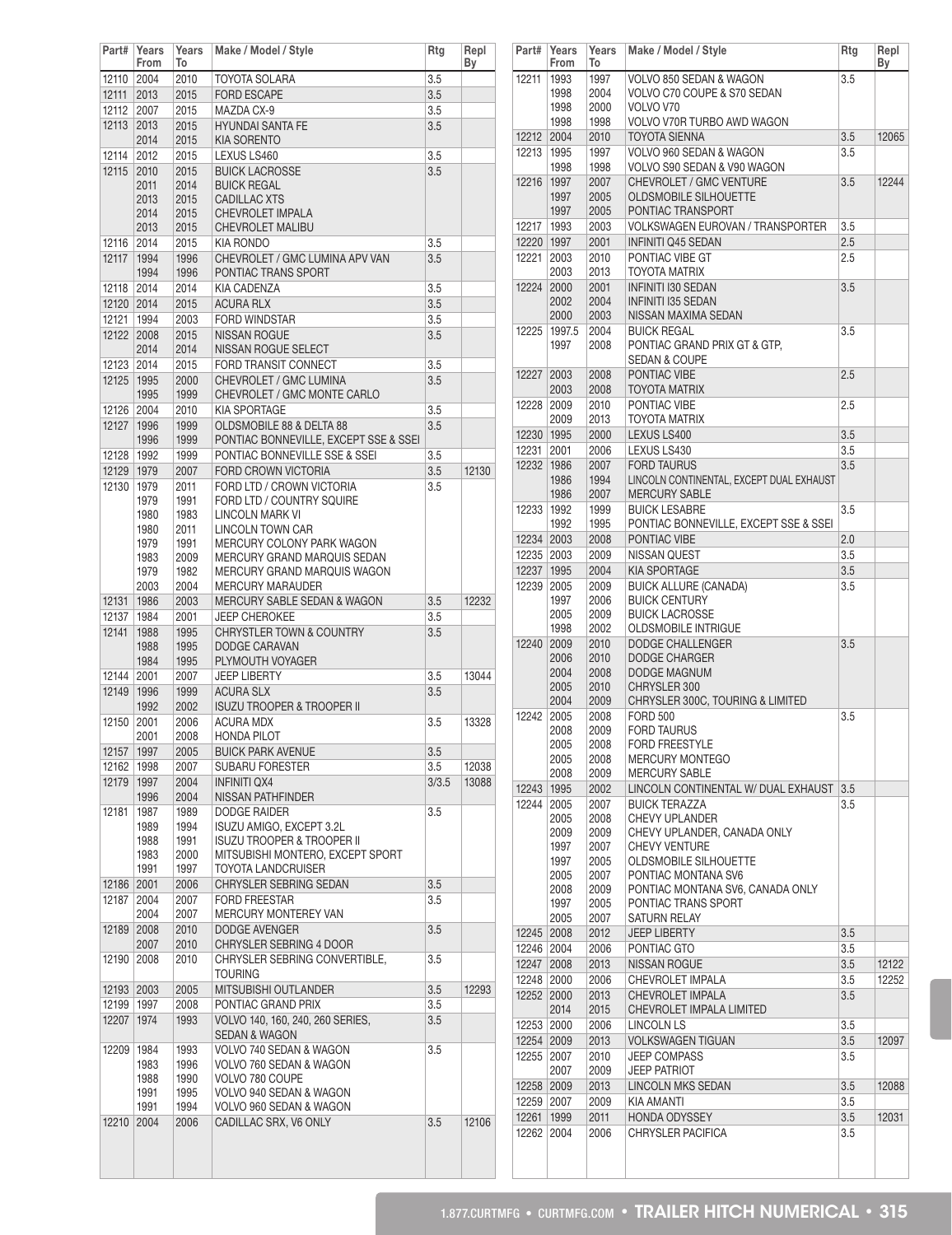| Part#                                                                                                                               | Years<br>From | Years<br>To  | Make / Model / Style                                 | Rtg          | Repl<br>Вy |
|-------------------------------------------------------------------------------------------------------------------------------------|---------------|--------------|------------------------------------------------------|--------------|------------|
| 12264                                                                                                                               | 2008          | 2015         | DODGE GRAND CARAVAN                                  | 3.5          |            |
|                                                                                                                                     | 2008          | 2015         | CHRYSLER TOWN & COUNTRY                              |              |            |
|                                                                                                                                     | 2012          | 2014         | <b>RAM CARGO VAN</b>                                 |              |            |
|                                                                                                                                     | 2009          | 2012         | <b>VOLKSWAGEN ROUTAN</b>                             |              |            |
| 12265 1998                                                                                                                          | 1990          | 2004         | <b>CADILLAC SEVILLE</b>                              | 3.5          |            |
| 12270                                                                                                                               | 1995          | 2004<br>2004 | <b>SUBARU LEGACY</b><br>SUBARU OUTBACK SEDAN & WAGON | 3.5          |            |
| 12272 2004                                                                                                                          |               | 2007         | CHEVROLET / GMC MALIBU SEDAN                         | 3.5          |            |
| 12280 2004                                                                                                                          |               | 2007         | CHEVROLET / GMC MALIBU MAXX, EXCEPT SS               | 3.5          |            |
| 12282 2005                                                                                                                          |               | 2008         | SUBARU LEGACY SEDAN & WAGON                          | 3.5          | 12284      |
|                                                                                                                                     | 2005          | 2007         | SUBARU OUTBACK SEDAN & WAGON                         |              |            |
| 12284 2005                                                                                                                          |               | 2009         | SUBARU LEGACY SEDAN & WAGON                          | 3.5          |            |
|                                                                                                                                     | 2005          | 2009         | SUBARU OUTBACK SEDAN & WAGON                         |              |            |
| 12285 1999                                                                                                                          |               | 2006         | VOLVO S80 SEDAN                                      | 3.5          |            |
| 12287 2007                                                                                                                          |               | 2014         | VOLVO S80 SEDAN                                      | 3.5          |            |
| 12288 2000                                                                                                                          |               | 2006         | <b>MAZDA MPV VAN</b>                                 | 3.5          |            |
|                                                                                                                                     | 12289 2004    | 2007         | <b>CHRYSLER TOWN &amp; COUNTRY</b>                   | 3.5          |            |
|                                                                                                                                     | 2004          | 2007         | DODGE GRAND CARAVAN                                  |              |            |
| 12290 2015                                                                                                                          |               | 2015         | <b>SUBARU LEGACY</b>                                 | 3.5          |            |
|                                                                                                                                     | 2010          | 2015         | SUBARU OUTBACK SEDAN & WAGON                         |              |            |
|                                                                                                                                     | 2010          | 2011         | SUBARU OUTBACK SPORT (CANADIAN BUILT)                |              |            |
| 12291                                                                                                                               | 2004          | 2015         | CHEVROLET / GMC EQUINOX<br><b>GMC TERRAIN</b>        | 3.5          |            |
|                                                                                                                                     | 2010<br>2006  | 2015<br>2009 | PONTIAC TORRENT                                      |              |            |
|                                                                                                                                     | 2001          | 2007         | <b>SATURN VUE</b>                                    |              |            |
|                                                                                                                                     | 2004          | 2007         | SATURN VUE REDLINE                                   |              |            |
| 12292 2008                                                                                                                          |               | 2009         | <b>FORD TAURUS X</b>                                 | 3.5          |            |
|                                                                                                                                     | 12293 2003    | 2006         | <b>MITSUBISHI OUTLANDER</b>                          | 3.5          |            |
|                                                                                                                                     | 12295 2004    | 2007         | <b>CHRYSLER TOWN &amp; COUNTRY</b>                   | 3.5          | 12289      |
|                                                                                                                                     | 2004          | 2007         | DODGE GRAND CARAVAN                                  |              |            |
| 12296 2010                                                                                                                          |               | 2015         | FORD TAURUS, INCLUDING SHO                           | 3.5/3        |            |
|                                                                                                                                     | 12298 2010    | 2014         | SUBARU LEGACY SEDAN                                  | 3.5          |            |
|                                                                                                                                     | 12300 2001    | 2007         | <b>VOLVO S60 SEDAN</b>                               | 3.5          | 12318      |
|                                                                                                                                     | 2001          | 2006         | VOLVO V70                                            |              |            |
| 12303   1987                                                                                                                        |               | 1993         | MAZDA B2300, B3000, B4000 PICKUPS 4WD ONLY           | 3/3.5        |            |
| 12304 1991                                                                                                                          |               | 1997         | TOYOTA PREVIA VAN                                    | 3/3.5        |            |
| 12312                                                                                                                               | 1998          | 1998         | NISSAN FRONTIER                                      | 3.5          | 13064      |
|                                                                                                                                     | 12314 2000    | 2004         | <b>JAGUAR S TYPE</b>                                 | 3/3.5        |            |
| 12318                                                                                                                               | 2001          | 2009         | VOLVO S60 SEDAN                                      | 3.5          |            |
|                                                                                                                                     | 2001          | 2006         | VOLVO V70                                            |              |            |
|                                                                                                                                     | 2001          | 2007         | VOLVO XC70 AWD WAGON                                 |              |            |
| 12333 2005                                                                                                                          |               | 2009         | PONTIAC G6 SEDAN                                     | 3.5          |            |
| 12335 2009                                                                                                                          |               | 2015         | DODGE JOURNEY 4 DOOR                                 | 3.5          |            |
| 12336 2005                                                                                                                          |               | 2007         | <b>BUICK TERAZZA</b>                                 | 3.5          |            |
|                                                                                                                                     | 2005          | 2008         | CHEVY UPLANDER. 121 WHEEL BASE ONLY                  |              |            |
|                                                                                                                                     | 2005          | 2007         | PONTIAC MONTANA SV6, 121 WHEEL BASE ONLY             |              |            |
| 12339                                                                                                                               | 2005<br>1997  | 2007<br>2003 | SATURN RELAY<br>LEXUS ES 300 SEDAN                   |              |            |
|                                                                                                                                     | 2002          | 2006         | LEXUS ES 330 SEDAN                                   | 3.5          |            |
|                                                                                                                                     | 1994          | 2004         | <b>TOYOTA AVALON</b>                                 |              |            |
|                                                                                                                                     | 1997          | 2006         | TOYOTA CAMRY SEDAN                                   |              |            |
|                                                                                                                                     | 1999          | 2003         | TOYOTA SOLARA                                        |              |            |
|                                                                                                                                     | 12340 2007    | 2007         | <b>TOYOTA CAMRY</b>                                  | 3.5          | 12343      |
| 12341                                                                                                                               | 2009          | 2014         | <b>TOYOTA VENZA</b>                                  | 3.5          |            |
|                                                                                                                                     | 12343 2007    | 2012         | LEXUS ES350                                          | 3.5          |            |
|                                                                                                                                     | 2007          | 2011         | TOYOTA CAMRY, EXCEPT SE                              |              |            |
|                                                                                                                                     | 12362   1996  | 2007         | CHRYSLER TOWN & COUNTRY W/ STOW & GO                 | 3.5          |            |
|                                                                                                                                     | 1996          | 2007         | DODGE CARAVAN W/ STOW & GO                           |              |            |
|                                                                                                                                     | 1996          | 2004         | PLYMOUTH VOYAGER                                     |              |            |
|                                                                                                                                     | 12490 2008    | 2014         | <b>SCION XB</b>                                      | 3.5          |            |
| $12923$ -                                                                                                                           |               | L,           | MANY, SEE APPLICATION GUIDE                          | 3.5          |            |
|                                                                                                                                     |               | 2015         | <b>LINCOLN MKT</b>                                   | 4.0          |            |
|                                                                                                                                     |               | 2013         | SUZUKI GRAND VITARA                                  | 3.5/4        |            |
|                                                                                                                                     |               |              |                                                      | 5/6          |            |
|                                                                                                                                     |               | 2015         | <b>CADILLAC SRX</b>                                  |              |            |
|                                                                                                                                     |               | 2011         | <b>HYUNDAI SANTA FE</b>                              | 3.5          | 13073      |
|                                                                                                                                     | 2011          | 2011         | KIA SORENTO                                          |              |            |
|                                                                                                                                     |               | 2010         | KIA BORREGO                                          | 5/7.5        |            |
|                                                                                                                                     |               | 2010         | <b>HYUNDAI TUCSON</b>                                | 3.5          | 13066      |
|                                                                                                                                     |               | 2010         | <b>HUMMER H3T</b>                                    | 5/7.5        |            |
|                                                                                                                                     |               | 2007         | CHEVROLET / GMC SILVERADO / SIERRA                   | 6/10         |            |
|                                                                                                                                     |               |              | 2500HD / 3500 CLASSIC BODY 8' BED ONLY               |              |            |
| 13000 2010<br>13001 2006<br>13002 2010<br>13004 2010<br>13005 2009<br>13006 2010<br>13007 2009<br>13008 2001<br>13010 2010<br>13011 | 1984          | 2014<br>1990 | MERCEDES G550<br><b>FORD BRONCO II</b>               | 4.0<br>3.5/5 |            |

| Part#        | Years<br>From | Years<br>To  | Make / Model / Style                                       | Rtg   | Repl<br>Вy |
|--------------|---------------|--------------|------------------------------------------------------------|-------|------------|
| 13013        | 1995          | 2004         | <b>TOYOTA TACOMA</b>                                       | 5/6   |            |
| 13014        | 1999          | 2015         | FORD F-250 & F-350 SUPER DUTY                              | 6/10  |            |
| 13015        | 1998          | 2004         | DODGE FULL SIZE VAN.<br><b>EXCEPT STEP BUMPER</b>          | 6/10  |            |
| 13016        | 1978          | 1996         |                                                            | 6/10  |            |
|              |               |              | CHEVROLET / GMC FULL SIZE VAN (G-SERIES)                   |       |            |
| 13017        | 1973          | 1991         | CHEVROLET / GMC SUBURBAN                                   | 6/10  |            |
| 13018        | 1998          | 2005         | MERCEDES M-SERIES SUV                                      | 3.5   |            |
| 13019        | 1983<br>1994  | 2011<br>2010 | <b>FORD RANGER</b><br>MAZDA B2300, B3000, B4000 PICKUPS    | 4/6   |            |
| 13020        | 1995          | 2004         | CHEVROLET / GMC S10 BLAZER / S15 JIMMY                     | 5/6   |            |
|              | 1999          | 2001         | CHEVEROLET BLAZER TRAILBLAZER                              |       |            |
|              | 1999          | 2000         | <b>GMC JIMMY ENVOY</b>                                     |       |            |
|              | 1995          | 2002         | OLDSMOBILE BRAVADA                                         |       |            |
| 13021        | 1983          | 2004         | CHEVROLET / GMC S10 / S15, SONOMA                          | 4/6   |            |
|              | 1996          | 2000         | <b>ISUZU HOMBRE</b>                                        |       |            |
| 13024        | 1987          | 1991         | TOYOTA 4 RUNNER                                            | 5/6   |            |
| 13028        | 1962          | 1987         | CHEVROLET / GMC FULL SIZE PICKUPS,                         | 6/10  |            |
|              |               |              | EXCEPT 10 DROP BUMPER                                      |       |            |
|              | 1988          | 1991         | CHEVROLET / GMC FULL SIZE PICKUPS,<br><b>CREW CAB ONLY</b> |       |            |
|              | 1973          | 2006         | CHEVROLET / GMC CAB & CHASSIS, 34 FRAME                    |       |            |
|              | 1973          | 1973         | FORD F250 CREW CAB                                         |       |            |
|              | 1973          | 2006         | FORD CAB & CHASSIS, 34 FRAME                               |       |            |
| 13029        | 1992          | 2000         | CHEVROLET / GMC SUBURBAN, YUKON, & TAHOE 6/10              |       |            |
|              | 1992          | 2000         | CADILLAC ESCALADE                                          |       |            |
|              | 1992          | 1994         | CHEVROLET / GMC BLAZER, FULL SIZE                          |       |            |
| 13032 1986   |               | 1997         | <b>FORD AEROSTAR</b>                                       | 4/6   |            |
| 13033   1991 |               | 2001         | FORD EXPLORER, INCLUDING SPORT                             | 5/8   |            |
|              | 1991          | 1994         | MAZDA NAVAJO                                               |       |            |
|              | 1996          | 2001         | <b>MERCURY MOUNTAINEER</b>                                 |       |            |
| 13035        | 1985          | 2005         | CHEVROLET / GMC ASTRO / SAFARI VAN,                        | 4/6   |            |
|              |               |              | <b>EXCEPT 16 SPARE</b>                                     |       |            |
| 13037        | 1991          | 1995         | CHRYSLER TOWN & COUNTRY                                    | 4/6   |            |
|              | 1991          | 1995         | DODGE CARAVAN                                              |       |            |
|              | 1991          | 1995         | PLYMOUTH VOYAGER                                           |       |            |
| 13038 1997   |               | 2003         | FORD F-150 & F-250LD                                       | 6/10  |            |
| 13040   1996 |               | 2015         | CHEVROLET / GMC SAVANA / EXPRESS                           | 6/10  |            |
| 13041        | 1978          | 1997         | DODGE FULL SIZE VAN, EXCEPT STEP BUMPER                    | 6/10  |            |
| 13042        | 1988          | 1998         | CHEVROLET / GMC 1500 PICKUP                                | 6/10  |            |
|              | 1988          | 2000         | CHEVROLET / GMC 2500 / 3500 PICKUP                         |       |            |
| 13043 2010   |               | 2015         | LEXUS GX 460                                               | 5/5   |            |
| 13044 2001   |               | 2007         | <b>JEEP LIBERTY</b>                                        | 5/5.5 |            |
| 13045 1993   |               | 1998         | TOYOTA T100 PICKUPS 4WD                                    | 5/8   |            |
| 13046 2006   |               | 2010         | <b>SUBARU B9 TRIBECA</b>                                   | 3.5/4 |            |
| 13048 1993   |               | 1998         | <b>JEEP GRAND CHEROKEE</b>                                 | 5/8   |            |
| 13049   1997 |               | 2003         | FORD EXPEDITION                                            | 6/10  |            |
|              | 1998          | 2003         | <b>LINCOLN NAVIGATOR</b>                                   |       |            |
| 13050 2004   |               | 2009         | CADILLAC SRX                                               | 3.5/5 |            |
| 13051        | 1999          | 2004         | JEEP GRAND CHEROKEE                                        | 5/6   |            |
| 13052 2008   |               | 2015         | <b>LAND ROVER LR2</b>                                      | 4/4   |            |
| 13053        | 1975          | 2006         | FORD ECONOLINE VAN (E-SERIES)                              | 5/7.5 |            |
| 13054 2010   |               | 2011         | <b>ACURA RDX</b>                                           | 4.0   | 13154      |
| 13055 2000   |               | 2014         | FORD ECONOLINE VAN (E-SERIES)                              | 6/8   |            |
| 13056 1998   |               | 2003         | DODGE DURANGO                                              | 5/6   |            |
| 13057        | 2009          | 2012         | AUDI Q5 QUATTRO                                            | 4.0   | 13136      |
| 13058 2009   |               | 2013         | <b>VOLKSWAGEN TIGUAN</b>                                   | 3.5   | 13133      |
| 13059        | 2010          | 2012         | MERCEDES-BENZ GLK350 RWD & 4MATIC                          | 3.5   | 13142      |
| 13061        | 2011          | 2014         | CHEVROLET / GMC SILVERADO /                                | 8/12  |            |
|              |               |              | SIERRA 2500HD / 3500 LONG BOX                              |       |            |
| 13062        | 2011          | 2014         | CHEVROLET / GMC SILVERADO /                                | 8/12  |            |
|              |               |              | SIERRA 2500HD / 3500 SHORT BOX                             |       |            |
| 13063        | 2011          | 2014         | CHEVROLET / GMC SILVERADO /                                | 8/12  |            |
|              |               |              | SIERRA 2500HD / 3500 LONG & SHORT BOX                      |       |            |
| 13064   1998 |               | 1999         | NISSAN FRONTIER                                            | 5/6   |            |
| 13065 2011   |               | 2015         | <b>JEEP GRAND CHEROKEE</b>                                 | 5/7.5 |            |
| 13066 2010   |               | 2015         | <b>HYUNDAI TUCSON</b>                                      | 3.5   |            |
|              | 2011          | 2014         | <b>KIA SPORTAGE</b>                                        |       |            |
| 13067        | 2007          | 2014         | <b>FORD EDGE</b>                                           | 4.0   |            |
|              | 2007          | 2015         | <b>LINCOLN MKX</b>                                         |       |            |
| 13068        | 1999          | 2015         | <b>HONDA ODYSSEY</b>                                       | 3.5/5 |            |
| 13069 2011   |               | 2014         | SUBARU TRIBECA                                             | 3.5/4 |            |
| 13070        | 2000          | 2006         | BMW X5                                                     | 5     | 13162      |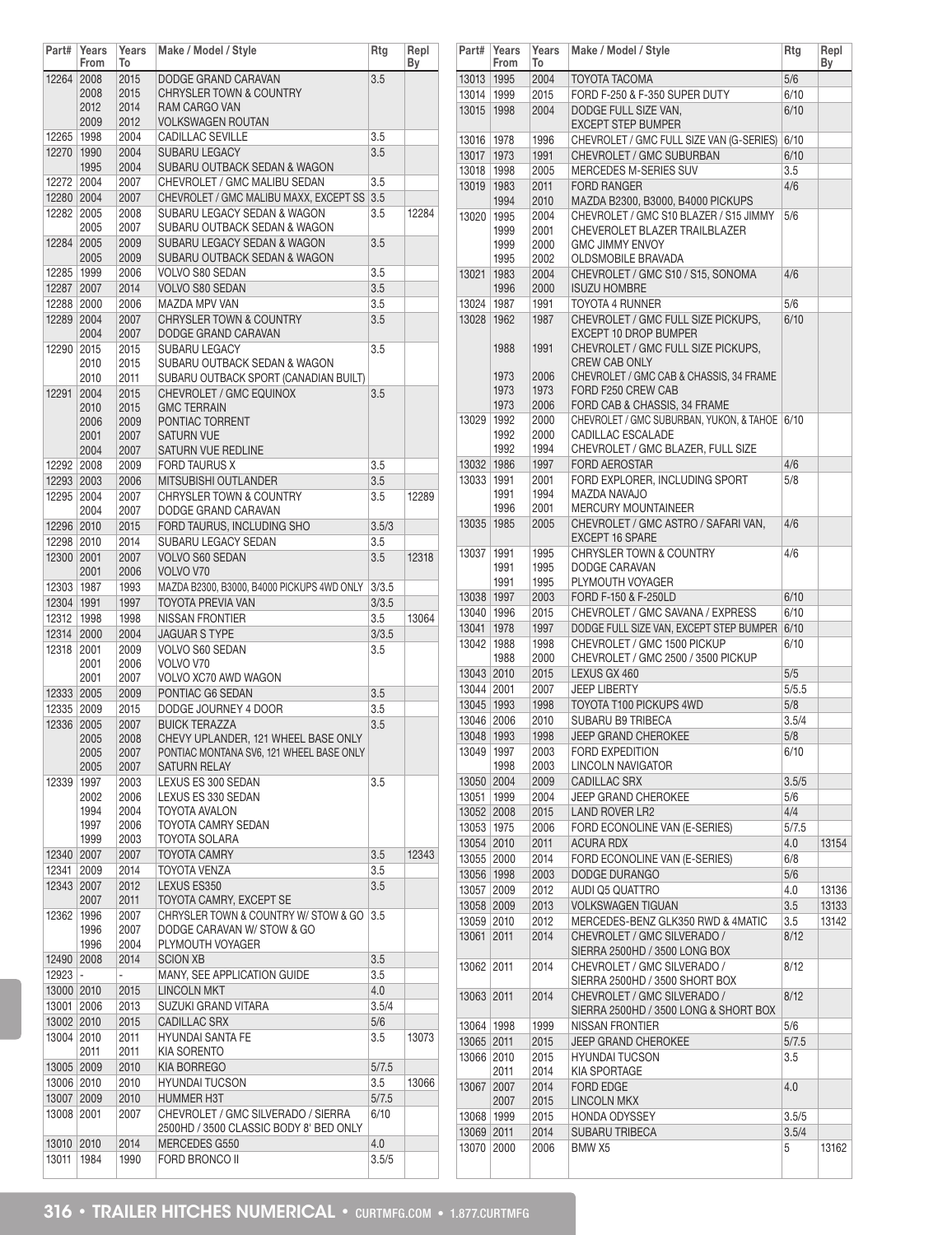| Part#                    | Years<br>From | Years<br>To  | Make / Model / Style                                                 | Rtg            | Repl<br>Вy |
|--------------------------|---------------|--------------|----------------------------------------------------------------------|----------------|------------|
| 13071                    | 2011          | 2014         | CHEVROLET / GMC SILVERADO /<br>SIERRA 2500HD / 3500 LONG & SHORT BOX | 8/12           |            |
| 13072                    | 2007<br>2004  | 2009<br>2009 | <b>CHRYSLER ASPEN</b><br>DODGE DURANGO                               | 6/9            |            |
| 13073 2011               |               | 2013         | KIA SORENTO SX                                                       | 3.5            |            |
| 13075 2011               |               | 2012         | DODGE DURANGO                                                        | 5/7.5          |            |
|                          | 2011          | 2014         | <b>JEEP GRAND CHEROKEE</b>                                           |                |            |
| 13076 2010               |               | 2013         | FORD TRANSIT CONNECT                                                 | 3.5/4          |            |
| 13077 2007               |               | 2015         | BMW <sub>X5</sub>                                                    | 6.0            |            |
| 13078 2011               |               | 2014         | <b>NISSAN QUEST</b>                                                  | 3.5/5          |            |
| 13079 2011               |               | 2015         | MITSUBISHI OUTLANDER SPORT                                           | 3.5            |            |
|                          | 2011          | 2014         | MITSUBISHI OUTLANDER RVR                                             |                |            |
| 13081                    | 2011          | 2015         | <b>JEEP COMPASS</b>                                                  | $\overline{4}$ |            |
|                          | 2011          | 2015         | <b>JEEP PATRIOT</b>                                                  |                |            |
| 13082                    | 1988          | 1998         | CHEVROLET / GMC 1500 PICKUP                                          | 6/10           |            |
|                          | 1988          | 2000         | CHEVROLET / GMC 2500 / 3500 PICKUP                                   |                |            |
| 13083 1983               |               | 1994         | CHEVROLET / GMC S10 BLAZER / S15 JIMMY                               | 5/6            |            |
|                          | 1991          | 1994         | OLDSMOBILE BRAVADA                                                   |                |            |
| 13084   1984             |               | 2001         | <b>JEEP CHEROKEE</b>                                                 | 5/6            |            |
| 13085 1994               |               | 2003         | <b>FORD WINDSTAR</b>                                                 | 4/6            |            |
| 13086   1984             |               | 1995         | TOYOTA PICKUP, EXCEPT T100 & TACOMA                                  | 5/6            |            |
| 13087 1996               |               | 2002         | <b>TOYOTA 4 RUNNER</b>                                               | 5/6            |            |
| 13088 1997               |               | 2004         | <b>INFINITI OX4</b>                                                  | 5/6            |            |
|                          | 1996          | 2004         | NISSAN PATHFINDER                                                    |                |            |
| 13089 1996               |               | 1997         | LEXUS LX450                                                          | 5/6            |            |
|                          | 1991          | 1997         | <b>TOYOTA LANDCRUISER</b>                                            |                |            |
| 13091 1992               |               | 2000         | MITSUBISHI MONTERO, EXCEPT SPORT<br><b>NISSAN PICKUP</b>             | 4              |            |
| 13092 1987<br>13093 2011 |               | 1997<br>2014 | <b>DODGE CHARGER</b>                                                 | 5/5.5          |            |
|                          | 2011          | 2014         | CHRYSLER 300C                                                        | 3.5            |            |
|                          | 2011          | 2014         | DODGE CHALLENGER                                                     |                |            |
|                          | 2012          | 2014         | CHRYSLER 300S                                                        |                |            |
| 13094   1992             |               | 1995         | TOYOTA 4 RUNNER W/31.5 TIRES                                         | 5/6            |            |
| 13095 1987               |               | 1995         | NISSAN PATHFINDER                                                    | 5/6            |            |
| 13096 1994               |               | 1997         | <b>HONDA PASSPORT</b>                                                | 4/6            |            |
|                          | 1991          | 1997         | <b>ISUZU RODEO</b>                                                   |                |            |
| 13097                    | 1998          | 2003         | DODGE DURANGO                                                        | 5/8            |            |
| 13098 1992               |               | 2002         | <b>ISUZU TROOPER &amp; TROOPER II</b>                                | 5/6            |            |
|                          | 1996          | 1999         | <b>ACURA SLX</b>                                                     |                |            |
| 13099                    | 1970          | 2000         | CHEVROLET / GMC FULL SIZE PICKUPS.                                   | 6/10           |            |
|                          |               |              | W/ 10 DROP BUMPER                                                    |                |            |
|                          | 1963          | 1996         | FORD F-SERIES PICKUPS W/ 10 DROP BUMPER                              |                |            |
| 13100                    | 2011          | 2015         | <b>FORD EXPLORER</b>                                                 | 0.8            |            |
| 13102                    | 2010          | 2012         | MERCEDES GL350 BLUETEC                                               | 3.5            |            |
|                          | 2007          | 2013         | MERCEDES GL450                                                       |                |            |
|                          | 2008          | 2013         | MERCEDES GL550                                                       |                |            |
|                          | 2010          | 2013         | MERCEDES ML350<br>MERCEDES R320                                      |                |            |
| 13103                    | 2006<br>2006  | 2009<br>2010 | MERCEDES R350                                                        | 3.5            |            |
|                          | 2006          | 2008         | MERCEDES R500                                                        |                |            |
| 13105                    | 2004          | 2015         | <b>TOYOTA SIENNA</b>                                                 | 3.5/5          |            |
| 13106                    | 1995          | 2001         | FORD EXPLORER, INCLUDING SPORT                                       | 5/6            |            |
|                          | 1995          | 2001         | MERCURY MOUNTAINEER                                                  |                |            |
| 13107                    | 2011          | 2015         | BMW X3                                                               | 3.5/4          |            |
| 13108                    | 2001          | 2007         | CHEVROLET / GMC 2500HD /                                             | 6/10           |            |
|                          |               |              | 3500 CLASSIC BODY 6' BOX                                             |                |            |
| 13109                    | 2012          | 2015         | NISSAN NV COMMERCIAL VAN                                             | 7.5/10         |            |
| 13110                    | 2009          | 2015         | FORD FLEX W/ ECOBOOST                                                | 4/4            |            |
|                          | 2009          | 2015         | <b>LINCOLN MKT</b>                                                   |                |            |
| 13112                    | 2006          | 2010         | <b>FORD EXPLORER</b>                                                 | 5/8            |            |
|                          | 2006          | 2010         | <b>MERCURY MOUNTAINEER</b>                                           |                |            |
| 13113                    | 2006          | 2011         | MITSUBISHI ENDEAVOR                                                  | 3.5/5          |            |
| 13114                    | 2008          | 2013         | BMW X6                                                               | 6              |            |
| 13116                    | 2011          | 2014         | PORSCHE CAYENNE                                                      | 6              |            |
|                          | 2011          | 2014         | VOLKSWAGAN TOUAREG                                                   |                |            |
| 13117                    | 2012          | 2014         | MERCEDES ML350 BLUETEC                                               | 5/6            |            |
| 13119                    | 2012          | 2015         | <b>HONDA CR-V</b>                                                    | 3.5            |            |
| 13120                    | 2011          | 2015         | <b>KIA SPORTAGE</b>                                                  | 3.5/5.25       |            |
|                          | 2010          | 2014         | <b>HYUNDAI TUCSON</b>                                                |                |            |
| 13121                    | 1992          | 2000         | CHEVROLET / GMC SUBURBAN, YUKON, & TAHOE                             | 5/6            |            |
|                          | 1992          | 2000         | CADILLAC ESCALADE                                                    |                |            |
|                          | 1992          | 1996         | CHEVROLET / GMC BLAZER, FULL SIZE                                    |                |            |
| 13122                    | 2011          | 2012         | VPG MV-1                                                             | 4/5            |            |

| Part#      | Years<br>From | Years<br>To  | Make / Model / Style                                            | Rtg            | Repl<br>Вy |
|------------|---------------|--------------|-----------------------------------------------------------------|----------------|------------|
| 13123      | 2011          | 2012         | KIA SPORTAGE SX                                                 | 3.5            | 13120      |
| 13125      | 1997          | 2003         | <b>FORD EXPEDITION</b>                                          | 5/6            |            |
|            | 1998          | 2003         | LINCOLN NAVIGATOR                                               |                |            |
| 13126      | 2013          | 2014         | <b>INFINITI JX35</b>                                            | 4/5            |            |
|            | 2013          | 2015         | <b>NISSAN PATHFINDER</b>                                        |                |            |
|            | 2014          | 2015         | <b>INFINITI QX60</b>                                            |                |            |
| 13127 2013 |               | 2015         | MAZDA CX-5                                                      | 3.5/5.25       |            |
| 13128 2012 |               | 2015         | LAND ROVER RANGE ROVER EVOQUE                                   | 4/6            |            |
| 13129 2013 |               | 2013         | <b>FORD ESCAPE</b>                                              | 3.5/5          | 13186      |
| 13130 2013 |               | 2015         | <b>ACURA RDX</b>                                                | 4/6            |            |
| 13131      | 2013          | 2014         | <b>FORD ESCAPE</b>                                              | 3.5/5          |            |
| 13132      | 1983          | 2004         | CHEVROLET / GMC S10 / S15, SONOMA                               | 4/6            |            |
|            | 1996          | 2000         | <b>ISUZU HOMBRE</b>                                             |                |            |
| 13133 2009 |               | 2014         | <b>VOLKSWAGEN TIGUAN</b>                                        | 3.5            |            |
| 13134 2013 |               | 2013         | <b>HYUNDAI SANTA FE SPORT</b>                                   | 3.5            | 13152      |
| 13135 2013 |               | 2014         | SUBARU XV CROSSTREK                                             | 3.5/5.25       |            |
| 13136 2013 |               | 2015         | <b>AUDI Q5</b>                                                  | 5              |            |
|            | 2015          | 2015         | PORSCHE MACAN                                                   |                |            |
| 13138      | 1983          | 2011         | <b>FORD RANGER</b>                                              | 4/6            |            |
|            | 1994          | 2010         | MAZDA B2300, B3000, B4000 PICKUPS                               |                |            |
| 13140 2013 |               | 2015         | <b>BMW X1</b>                                                   | 2.5            |            |
| 13142 2010 |               | 2012         | MERCEDES GLK 350                                                | 3.5            |            |
| 13143 2010 |               | 2015         | LEXUS RX350 AND RX450H                                          | 4/5            |            |
| 13144 2014 |               | 2015         | <b>SUBARU FORESTER</b>                                          | 3.5/5.25       |            |
| 13145 1987 |               | 2004         | <b>DODGE DAKOTA</b>                                             | 5/6            |            |
| 13146 2014 |               | 2015         | <b>ACURA MDX</b>                                                | 0.75           |            |
| 13147 2009 |               | 2013         | <b>SUBARU FORESTER</b>                                          | 5/6            |            |
| 13149 2006 |               | 2015         | <b>TOYOTA RAV4</b>                                              | 3.5/5.25       |            |
| 13150 2014 |               | 2014         | <b>RAM PROMASTER</b>                                            | 6              | 13170      |
| 13151      | 1993          | 1998         | JEEP GRAND CHEROKEE                                             | 5/8            |            |
| 13152      | 2013          | 2015         | HYUNDAI SANTA FE (2.0L / 2.4L)                                  | 6/8            |            |
|            | 2014          | 2015         | <b>KIA SORENTO</b>                                              |                |            |
| 13153 2013 |               | 2015         | <b>HYUNDAI SANTA FE (3.3L)</b>                                  | 6/9            |            |
| 13154 2010 |               | 2012         | <b>ACURA RDX</b>                                                | $\overline{4}$ |            |
| 13155 2013 |               | 2014         | MERCEDES GLK250                                                 | 3.5            |            |
| 13156      | 1997          | 2001         | <b>INFINITI QX4</b>                                             | 5/6            |            |
|            | 1996          | 2004         | NISSAN PATHFINDER                                               |                |            |
| 13157      | 1996          | 2002         | <b>TOYOTA 4RUNNER</b>                                           | 5/6            |            |
| 13158 2010 |               | 2014         | <b>SUBARU LEGACY</b>                                            | 4              |            |
| 13160 1984 |               | 2001         | <b>JEEP CHEROKEE</b>                                            | 5/6            |            |
| 13161 2007 |               | 2014         | CHEVROLET TAHOE POLICE PACKAGE                                  | 6              |            |
| 13162 2000 |               | 2006         | BMW X5                                                          | 6/6            |            |
| 13163 2014 |               | 2015         | MITSUBISHI OUTLANDER                                            | 4.6/4.6        |            |
| 13165      | 2015          | 2015         | <b>CHEVROLET CITY EXPRESS</b>                                   | 3.5            |            |
|            | 2013          | 2015         | NISSAN NV200                                                    |                |            |
| 13166 2014 |               | 2014         | <b>JEEP CHEROKEE</b>                                            | 5/6            | 13172      |
| 13167      | 2014          | 2015         | <b>FORD TRANSIT CONNECT</b>                                     | 3.5/4          |            |
| 13168      | 2008          | 2015         | <b>NISSAN ROGUE</b>                                             | 3.5/4          |            |
|            | 2014          | 2014         | NISSAN ROGUE SELECT                                             |                |            |
| 13169      | 2014          | 2015         | TOYOTA HIGHLANDER                                               | 6/8            |            |
| 13170 2014 |               | 2014         | <b>RAM PROMASTER</b>                                            | 6              |            |
| 13171      | 2014          | 2015         | <b>JEEP CHEROKEE</b>                                            | 5/6            |            |
| 13172      | 2014          | 2015         | <b>JEEP CHEROKEE</b>                                            | 5/6            |            |
| 13173      | 2014          | 2014         | MERCEDES GL350                                                  | 7.5            |            |
| 13175      | 2014          | 2015         | CHEVROLET / GMC SILVERADO / SIERRA 1500                         | 6/10           |            |
| 13176      | 2015          | 2015         | CHEVROLET / GMC COLORADO / CANYON                               | 8/10           |            |
| 13177 2013 |               | 2014         | MERCEDES GLK350                                                 | 3.5            |            |
| 13178      | 2015          | 2015         | CHEVROLET / GMC SILVERADO /<br>SIERRA 2500HD / 3500HD SHORT BED | 8/12           |            |
| 13180      | 2000          | 2006         | <b>TOYOTA TUNDRA</b>                                            | 6/10           |            |
| 13182      | 2011          | 2015         | DODGE DURANGO                                                   | 5/7.5          |            |
|            | 2011          | 2015         | <b>JEEP GRAND CHEROKEE</b>                                      |                |            |
| 13183 2000 |               | 2004         | NISSAN XTERRA                                                   | 4/6            |            |
| 13184 2000 |               | 2006         | TOYOTA TUNDRA COMPATIBLE W/ TOMMY GATE                          | 5/7.5          |            |
| 13185 2008 |               | 2013         | NISSAN ROGUE                                                    | 3.5/4          | 13168      |
| 13186      | 2013          | 2015         | <b>FORD ESCAPE</b>                                              | 3.5/5          |            |
| 13187      | 2015          | 2015         | CHEVROLET / GMC SILVERADO /                                     | 8/12           |            |
|            |               |              | SIERRA 2500HD / 3500HD SHORT BED                                |                |            |
| 13188      | 2004<br>2004  | 2010<br>2015 | <b>INFINITI QX56</b><br>NISSAN ARMADA                           | 6/10           |            |
| 13190      | 2014          | 2014         | MERCEDES GL450                                                  | 7.5/9          |            |
|            | 2014          | 2014         | MERCEDES GL550                                                  |                |            |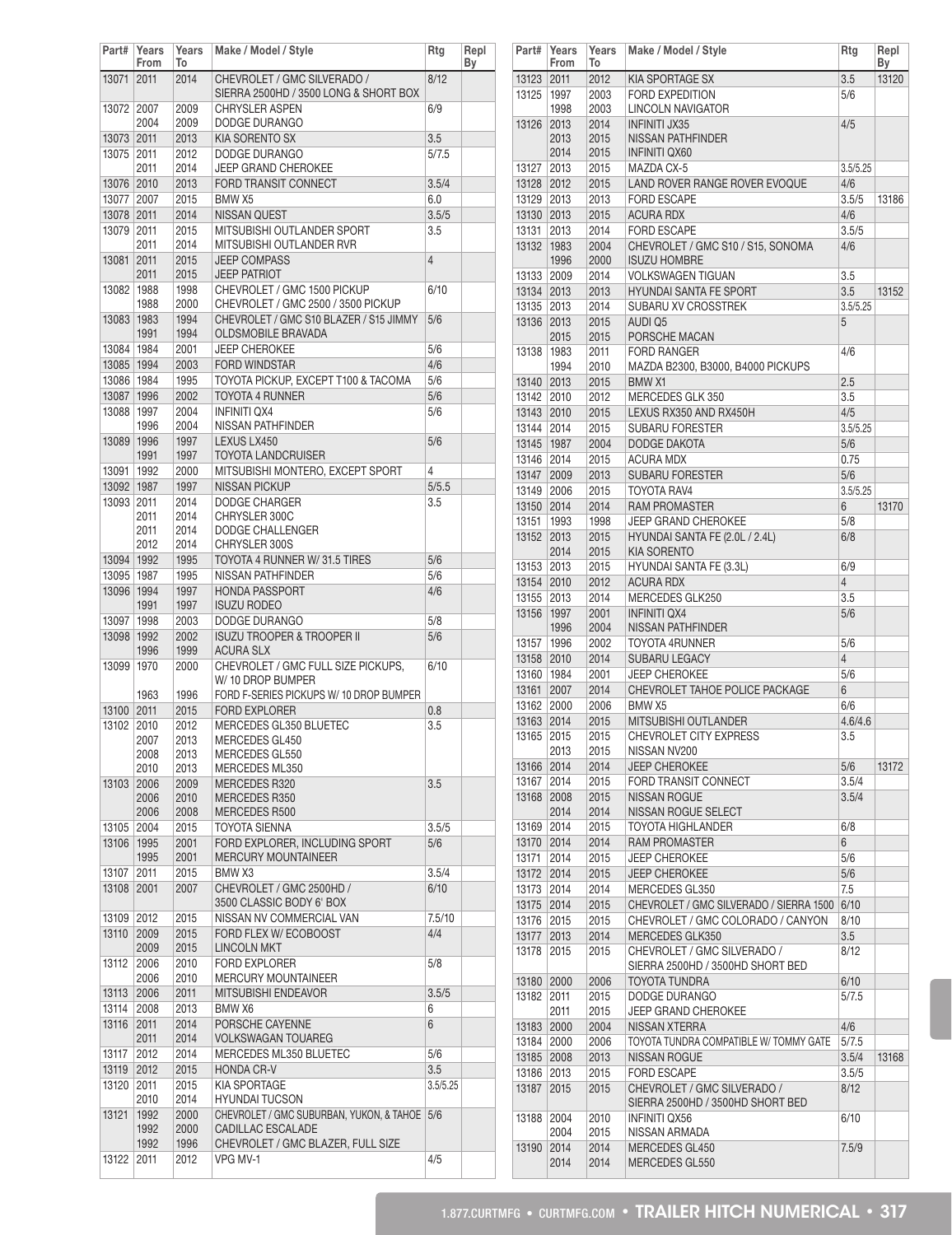| Part#        | Years<br>From | Years<br>To  | Make / Model / Style                                                                        | Rtg   | Repl<br>By |
|--------------|---------------|--------------|---------------------------------------------------------------------------------------------|-------|------------|
| 13193 2015   |               | 2015         | <b>FORD TRANSIT</b>                                                                         | 6/9   |            |
| 13196   1993 |               | 1998         | T100 PICKUPS                                                                                | 5/8   |            |
| 13198 2007   |               | 2015         | TOYOTA TUNDRA                                                                               | 6/10  |            |
| 13199 2003   |               | 2014         | <b>NISSAN TITAN</b>                                                                         | 6/10  |            |
| 13208 2001   |               | 2010         | CHEVROLET / GMC SILVERADO /<br>SIERRA 2500HD / 3500 NEW & CLASSIC BODY                      | 8/12  |            |
| 13210        | 2001          | 2010         | CHEVROLET / GMC SILVERADO /<br>SIERRA 2500HD / 3500 NEW & CLASSIC BODY                      | 6/10  |            |
| 13211        | 2001          | 2010         | CHEVROLET / GMC SILVERADO /<br>SIERRA 2500HD / 3500 NEW & CLASSIC BODY                      | 6/10  |            |
| 13212        | 2001          | 2010         | CHEVROLET / GMC SILVERADO /<br>SIERRA 2500HD / 3500 6' BED COMPATIBLE<br>W/TOMMY GATE LIFTS | 8/12  |            |
| 13213        | 2001          | 2009         | CHEVROLET / GMC SILVERADO /<br>SIERRA 2500HD / 3500 8' BED COMPATIBLE<br>W/TOMMY GATE LIFTS | 8/12  |            |
| 13216 1997   | 1997          | 2007<br>2005 | CHEVROLET / GMC VENTURE<br><b>OLDSMOBILE SILHOUETTE</b>                                     | 4/6   | 13344      |
|              | 1997          | 2005         | PONTIAC TRANSPORT                                                                           |       |            |
| 13217        | 1993          | 2003         | <b>VOLKSWAGEN EUROVAN / TRANSPORTER</b>                                                     | 4/5   |            |
| 13220 2007   | 2004          | 2015<br>2010 | <b>AUDI Q7</b><br>PORSCHE CAYENNE                                                           | 6     |            |
|              | 2004          | 2010         | <b>VOLKSWAGEN TOUAREG / COLORADO</b>                                                        |       |            |
| 13221        | 2004          | 2006         | CHEVROLET / GMC COLORADO / CANYON                                                           | 4/6   | 13254      |
|              | 2006          | 2007         | <b>ISUZU I-SERIES PICKUPS</b>                                                               |       |            |
| 13222 1998   |               | 2002         | HONDA PASSPORT W/ UNDER VEHICLE SPARE,<br>EXCEPT 3.2L                                       | 4/6   |            |
|              | 1998          | 2004         | ISUZU RODEO W/ UNDER VEHICLE SPARE                                                          |       |            |
| 13223 1997   |               | 2004         | MITSUBISHI MONTERO SPORT                                                                    | 5/6   |            |
| 13228 2005   |               | 2010         | <b>DODGE DAKOTA</b>                                                                         | 5/5.5 | 13229      |
|              | 2005          | 2009         | <b>MITSUBISHI RAIDER</b>                                                                    |       |            |
| 13229 2005   |               | 2011         | <b>DODGE DAKOTA</b>                                                                         | 5/5.5 |            |
|              | 2005          | 2009         | MITSUBISHI RAIDER                                                                           |       |            |
| 13230 2005   |               | 2011         | DODGE DAKOTA                                                                                | 5/8   |            |
| 13235 1998   | 1989          | 2002<br>2000 | HONDA PASSPORT W/ DOOR MOUNTED SPARE,<br>EXCEPT 3.2L<br>ISUZU AMIGO, EXCEPT 3.2L            | 4/6   |            |
|              | 1998          | 2004         | ISUZU RODEO W/ DOOR MOUNTED SPARE                                                           |       |            |
| 13239 2004   |               | 2006         | <b>TOYOTA SIENNA</b>                                                                        | 5     | 13256      |
| 13241        | 2005          | 2015         | <b>NISSAN FRONTIER</b>                                                                      | 5/8   |            |
|              | 2009          | 2012         | <b>SUZUKI EQUATOR</b>                                                                       |       |            |
| 13244 2001   |               | 2007         | <b>JEEP LIBERTY</b>                                                                         | 4     |            |
| 13245 2008   |               | 2012         | <b>JEEP LIBERTY</b>                                                                         | 5/7.5 |            |
| 13250 2003   |               | 2006         | DODGE SPRINTER, EXCEPT 140 WB,<br>W/ DUAL REAR WHEELS                                       | 6/10  |            |
| 13251        | 2005          | 2010         | JEEP GRAND CHEROKEE                                                                         | 5/5.5 |            |
| 13252 2004   |               | 2011         | CHEVROLET / GMC COLORADO / CANYON                                                           | 4/6   |            |
|              | 2006          | 2008         | <b>ISUZU I-SERIES PICKUPS</b>                                                               |       |            |
| 13254 2004   | 2006          | 2007<br>2007 | CHEVROLET / GMC COLORADO / CANYON<br><b>ISUZU I-SERIES PICKUPS</b>                          | 4/6   | 13252      |
| 13255 2007   |               | 2014         | DODGE SPRINTER W/ STANDARD BUMPER                                                           | 6/10  |            |
| 13256 2004   |               | 2010         | <b>TOYOTA SIENNA</b>                                                                        | 3.5/5 |            |
| 13265 2003   |               | 2006         | DODGE SPRINTER W/ 140WB & DUAL REAR WHEELS                                                  | 6/10  |            |
| 13268 2010   |               | 2015         | VOLVO XC60                                                                                  | 4/4.5 |            |
| 13266 2008   |               | 2009         | VOLVO V70 WAGON                                                                             | 3.5   |            |
|              | 2008          | 2015         | VOLVO XC70 AWD WAGON                                                                        |       |            |
|              | 2011          | 2015         | <b>VOLVO S60 SEDAN</b>                                                                      |       |            |
|              | 2015          | 2015         | VOLVO V60                                                                                   |       |            |
| 13270 2006   |               | 2010         | <b>HUMMER H3</b>                                                                            | 5/5.5 |            |
| 13275        | 2007          | 2011         | DODGE / FREIGHTLINER / MERCEDES,<br>SPRINTER CAB & CHASSIS                                  | 6/10  |            |
| 13280   1987 |               | 2004         | DODGE DAKOTA                                                                                | 5/8   |            |
| 13296 2007   | 2007          | 2009<br>2009 | <b>CHRYSLER ASPEN</b><br>DODGE DURANGO                                                      | 6/10  |            |
| 13297 2004   |               | 2006         | DODGE DURANGO                                                                               | 5/6   |            |
| 13298 2001   |               | 2006         | <b>ACURA MDX</b>                                                                            | 4.5   | 13328      |
| 13300   1995 |               | 2004         | CHEVROLET / GMC S10 BLAZER / S15 JIMMY                                                      | 4/6   |            |
|              | 1999          | 2001         | CHEVEROLET BLAZER TRAILBLAZER<br><b>GMC JIMMY ENVOY</b>                                     |       |            |
|              | 1999<br>1995  | 2000<br>2002 | OLDSMOBILE BRAVADA                                                                          |       |            |
| 13301        | 2007          | 2015         | CHEVROLET / GMC SILVERADO /                                                                 | 6/10  |            |
|              |               |              | SIERRA 1500 NEW BODY                                                                        |       |            |

| Part#        | Years<br>From | Years<br>To  | Make / Model / Style                                  | Rtg   | Repl<br>Вy |
|--------------|---------------|--------------|-------------------------------------------------------|-------|------------|
| 13310        | 1967          | 2002         | DODGE FULL SIZE PICKUPS                               | 6/10  |            |
|              | 1978          | 1997         | <b>FORD BRONCO</b>                                    |       |            |
|              | 1973          | 1997         | FORD F-SERIES PICKUPS                                 |       |            |
| 13313        | 2005          | 2006         | <b>TOYOTA TACOMA</b>                                  | 5/5.5 | 13323      |
| 13314        | 1997          | 2001         | <b>HONDA CRV</b>                                      | 3.5   |            |
| 13318 2002   |               | 2005         | MERCEDES G500 (463 CHASSIS)                           | 5     |            |
| 13319        | 2010          | 2010         | MERCEDES GLK 350                                      | 3.5   |            |
| 13320 2002   |               | 2003         | DODGE RAM 1500, 6' BED                                | 6/10  |            |
| 13322        | 2007          | 2013         | CHEVROLET / GMC SILVERADO /                           | 6/10  |            |
|              |               |              | SIERRA 1500 NEW BODY                                  |       |            |
|              | 1999          | 2007         | CHEVROLET / GMC SILVERADO /                           |       |            |
|              |               |              | SIERRA 1500 / 2500LD CLASSIC BODY                     |       |            |
| 13323 2005   |               | 2015         | <b>TOYOTA TACOMA</b>                                  | 5/5.5 |            |
| 13325 2003   |               | 2008         | DODGE RAM ALL, OEM STYLE                              | 5/10  | 13326      |
| 13326 2003   |               | 2008         | DODGE RAM NEW BODY, OEM STYLE                         | 5/10  |            |
| 13328 2001   |               | 2006         | <b>ACURA MDX</b>                                      | 3.5/5 |            |
|              | 2001          | 2008         | <b>HONDA PILOT</b>                                    |       |            |
| 13330 2002   |               | 2003         | DODGE RAM 1500, 8' BED                                | 6/10  | 13361      |
| 13332        | 1999          | 2007         | CHEVROLET / GMC SILVERADO /                           | 6/10  |            |
|              |               |              | SIERRA 1500 / 2500LD CLASSIC BODY                     |       |            |
| 13333 2002   |               | 2014         | DODGE RAM 1500                                        | 6/10  |            |
|              | 2003          | 2013         | DODGE RAM 2500 / 3500                                 |       |            |
| 13334 2007   |               | 2011         | DODGE NITRO                                           | 3.5/5 |            |
| 13335 2009   |               | 2015         | DODGE JOURNEY 4 DOOR                                  | 4/4   |            |
| 13336 2005   |               | 2007         | <b>BUICK TERAZZA</b>                                  | 4     |            |
|              | 2005          | 2008         | CHEVY UPLANDER 121 WB ONLY                            |       |            |
|              | 2005          | 2007         | PONTIAC MONTANA SV6 121 WB ONLY                       |       |            |
|              | 2005          | 2007         | SATURN RELAY                                          |       |            |
| 13338 1997   |               | 2003         | FORD F-150 & F-250LD                                  | 6/10  | 13355      |
| 13339   1999 |               | 2012         | CHEV / GMC 1500 & 2500LD FITS,                        | 8/12  |            |
|              |               |              | W/10 DROP BUMPER & TOMMY GATE LIFTS                   |       |            |
| 13340 2002   |               | 2005         | <b>KIA SEDONA</b>                                     | 3.5/5 |            |
| 13341        | 2007          | 2009         | <b>ACURA MDX</b>                                      | 3.5/5 | 13354      |
| 13342 2006   |               | 2011         | MERCEDES M-SERIES SUV                                 | 3.5/4 |            |
| 13344        | 2005          | 2007         | <b>BUICK TERAZZA</b>                                  | 4/6   |            |
|              | 2005<br>2009  | 2008<br>2009 | <b>CHEVY UPLANDER</b><br>CHEVY UPLANDER, CANADA ONLY  |       |            |
|              | 1997          | 2007         | <b>CHEVY VENTURE</b>                                  |       |            |
|              | 1997          | 2005         | <b>OLDSMOBILE SILHOUETTE</b>                          |       |            |
|              | 2005          | 2007         | PONTIAC MONTANA SV6                                   |       |            |
|              | 2008          | 2009         | PONTIAC MONTANA SV6, CANADA ONLY                      |       |            |
|              | 1997          | 2005         | PONTIAC TRANS SPORT                                   |       |            |
|              | 2005          | 2007         | SATURN RELAY                                          |       |            |
| 13345 2007   |               | 2009         | <b>HYUNDAI ENTOURAGE</b>                              | 3.5/4 |            |
|              | 2006          | 2014         | KIA SEDONA (LONG WHEEL BASE)                          |       |            |
| 13347 1996   |               | 2007         | CHRYSLER TOWN & COUNTRY,                              | 4/6   | 13362      |
|              |               |              | <b>EXCEPT STOW &amp; GO</b>                           |       |            |
|              | 1996          | 2007         | DODGE CARAVAN / GRAND CARAVAN.                        |       |            |
|              |               |              | <b>EXCEPT STOW &amp; GO</b>                           |       |            |
|              | 1996          | 2004         | PLYMOUTH VOYAGER / GRAND VOYAGER                      |       |            |
| 13349 2007   |               | 2010         | KIA SEDONA (SHORT WHEEL BASE)                         | 3.5   |            |
| 13350 2004   |               | 2005         | FORD F-150 W/ O DAMPENER                              | 6/10  | 13357      |
| 13351 2004   |               | 2005         | FORD F-150 W/ O DAMPENER                              | 6/10  | 13352      |
| 13352 2004   |               | 2005         | FORD F-150, ALL                                       | 6/10  |            |
| 13353 2004   |               | 2005         | FORD F-150, THREE PIECE                               | 6/10  | 13357      |
| 13354 2007   |               | 2013         | <b>ACURA MDX</b>                                      | 4/5   |            |
| 13355 1997   |               | 2003         | FORD F-150 & F-250LD<br>FORD F-250 & F-350 SUPER DUTY | 6/10  |            |
|              | 1999<br>2008  | 2015<br>2013 | FORD F-450 SUPER DUTY                                 |       |            |
| 13356 2009   |               | 2014         | TOYOTA VENZA                                          | 3.5/4 |            |
| 13357 2004   |               | 2005         | FORD F-150, ALL                                       | 6/10  |            |
| 13358 2007   |               | 2014         | DODGE / FREIGHTLINER / MERCEDES,                      | 5/7.5 |            |
|              |               |              | SPRINTER W/ STEP BUMPER                               |       |            |
| 13359   1997 |               | 2003         | FORD F-150 & F-250LD                                  | 6/10  |            |
|              | 1999          | 2015         | FORD F-250 & F-350 SUPER DUTY                         |       |            |
|              | 2008          | 2013         | FORD F-450 SUPER DUTY                                 |       |            |
| 13360 2006   |               | 2008         | <b>FORD F-150</b>                                     | 6/10  |            |
|              | 2006          | 2008         | LINCOLN MARK LT PICKUP                                |       |            |
| 13361        | 2002          | 2014         | DODGE RAM PICKUPS                                     | 6/10  |            |
| 13362        | 1997          | 2007         | CHRYSLER TOWN & COUNTRY,                              | 4/5   |            |
|              |               |              | <b>EXCEPT STOW &amp; GO</b>                           |       |            |
|              | 1997          | 2007         | DODGE CARAVAN / GRAND CARAVAN,                        |       |            |
|              |               |              | <b>EXCEPT STOW &amp; GO</b>                           |       |            |
|              | 1997          | 2004         | PLYMOUTH VOYAGER / GRAND VOYAGER                      |       |            |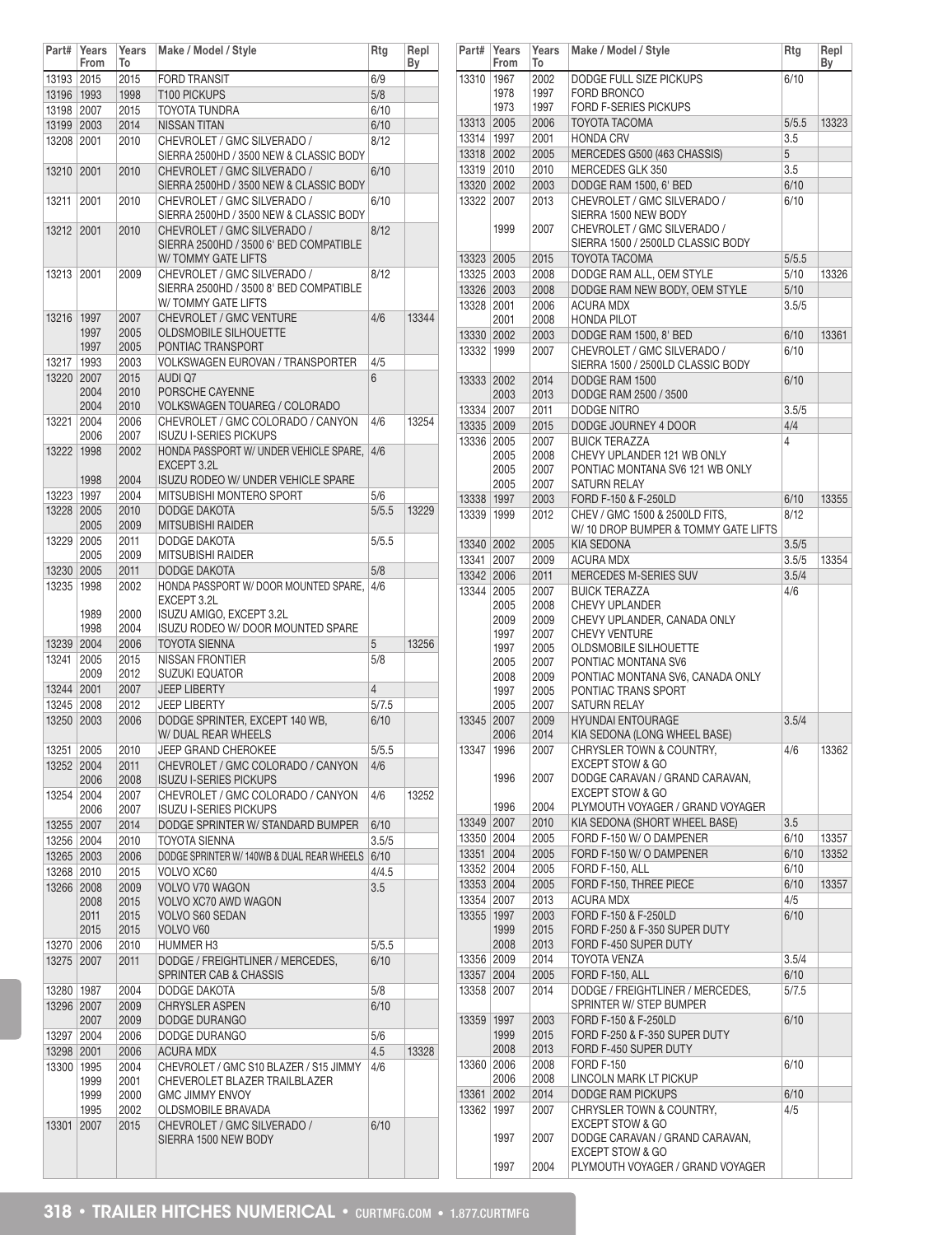| Part#                    | Years<br>From | Years<br>To              | Make / Model / Style                                               | Rtg            | Repl<br>By |
|--------------------------|---------------|--------------------------|--------------------------------------------------------------------|----------------|------------|
| 13364 2008               |               | 2015                     | DODGE GRAND CARAVAN                                                | 4/5            |            |
|                          | 2008          | 2015                     | CHRYSLER TOWN & COUNTRY                                            |                |            |
|                          | 2012          | 2014                     | RAM CARGO VAN                                                      |                |            |
|                          | 2009          | 2012                     | <b>VOLKWAGEN ROUTAN</b>                                            |                |            |
| 13365 2006               |               | 2008                     | <b>FORD F-150</b>                                                  | 6/10           |            |
|                          | 2006          | 2008                     | LINCOLN MARK LT PICKUP                                             |                |            |
| 13367 2007               |               | 2014                     | <b>TOYOTA FJ CRUISER</b>                                           | 5/6            |            |
| 13368 2009               |               | 2014                     | FORD F-150 STYLESIDE & SUPERCREW                                   | 6/11           |            |
| $13369 -$                |               | $\overline{\phantom{a}}$ | MANY, SEE APPLICATION GUIDE                                        | 6/10           |            |
| 13371 2009               |               | 2014                     | FORD F-150 STYLESIDE & SUPERCREW                                   | 6/11           |            |
| 13372 2006               |               | 2008                     | FORD F-150 (BUILT AFTER 8/5/05),<br>COMPATIBLE W/ TOMMY GATE LIFTS | 6/10           |            |
| 13373 2004               |               | 2005                     | FORD F150, COMPATIBLE W/ TOMMY GATE LIFTS                          | 6/10           |            |
| 13374 2009               |               | 2014                     | DODGE RAM 1500                                                     | 6/10           |            |
| 13375                    | 2007          | 2014                     | DODGE / FREIGHTLINER / MERCEDES,                                   | 5/7.5          |            |
|                          |               |                          | SPRINTER 3500 CARGO VAN, 144 WB,                                   |                |            |
|                          |               |                          | W/ FACTORY STEP BUMPER                                             |                |            |
| 13385 2005               |               | 2014                     | <b>HONDA RIDGELINE</b>                                             | 5/6            |            |
| 13389 2004               |               | 2007                     | CHRYSLER TOWN & COUNTRY W/ STOW & GO                               | 3.5/4          |            |
|                          | 2004          | 2007                     | DODGE GRAND CARAVAN W/ STOW & GO                                   |                |            |
| 13390 2015               |               | 2015<br>2015             | <b>SUBARU LEGACY</b><br>SUBARU OUTBACK SEDAN & WAGON               | 3.5            |            |
|                          | 2010<br>2010  | 2011                     | SUBARU OUTBACK SPORT (CANADIAN BUILT)                              |                |            |
| 13401   1973             |               | 1991                     | CHEVROLET / GMC BLAZER / JIMMY FULL SIZE                           | 5/10           |            |
| 13402 2002               |               | 2002                     | CHEVROLET / GMC AVALANCHE                                          | 6/10           |            |
|                          | 2000          | 2002                     | CHEVROLET / GMC SUBURBAN,                                          |                |            |
|                          |               |                          | YUKON XL, TAHOE, & DENALI                                          |                |            |
|                          | 2000          | 2002                     | CADILLAC ESCALADE                                                  |                |            |
| 13404                    | 1979          | 2006                     | FORD LTD / CROWN VICTORIA                                          | 4/6            | 13707      |
|                          | 1980          | 1983                     | <b>LINCOLN MARK VI</b>                                             |                |            |
|                          | 1980          | 2006                     | <b>LINCOLN TOWN CAR</b>                                            |                |            |
|                          | 1979<br>1983  | 1991<br>2006             | MERCURY COLONY PARK WAGON<br>MERCURY GRAND MARQUIS SEDAN           |                |            |
|                          | 1979          | 1982                     | MERCURY GRAND MARQUIS WAGON                                        |                |            |
|                          | 2003          | 2004                     | <b>MERCURY MARAUDER</b>                                            |                |            |
| 13407 2000               |               | 2006                     | FORD EXPLORER SPORT TRAC                                           | 5/6            |            |
| 13408   1997             |               | 2006                     | <b>JEEP WRANGLER</b>                                               | 4              |            |
| 13412 1978               |               | 1996                     | JEEP CJ5 / CJ7                                                     | $\overline{4}$ |            |
| 13414                    | 2006          | 2009                     | <b>JEEP COMMANDER</b>                                              | 5/7.5          |            |
| 13422                    | 2003          | 2006                     | CADILLAC ESCALADE                                                  | 6/10           |            |
|                          | 2003<br>2003  | 2006<br>2006             | <b>CHEVY AVALANCHE</b><br>CHEVY / GMC SUBURBAN,                    |                |            |
|                          |               |                          | YUKON XL, TAHOE, & DENALI                                          |                |            |
| 13424                    | 2007          | 2015                     | <b>BUICK ENCLAVE</b>                                               | 5/6            |            |
|                          | 2009          | 2015                     | <b>CHEVROLET TRAVERSE</b>                                          |                |            |
|                          | 2007          | 2015                     | <b>GMC ACADIA</b>                                                  |                |            |
| 13429                    | 2007<br>1999  | 2010<br>2003             | SATURN OUTLOOK<br>LEXUS RX 300                                     | 5              |            |
|                          | 2001          | 2003                     | <b>TOYOTA HIGHLANDER</b>                                           |                |            |
| 13430                    | 1997          | 2006                     | JEEP WRANGLER ALL,                                                 | 4.0            |            |
|                          |               |                          | INCLUDING UNLIMITED & TJ                                           |                |            |
| 13432 2007               |               | 2015                     | <b>JEEP WRANGLER ALL</b>                                           | 3.5/4          |            |
| 13440 2001               |               | 2007                     | TOYOTA SEQUOIA                                                     | 6/10           |            |
| 13442 2008               |               | 2011                     | TOYOTA SEQUOIA SR5                                                 | 6/10           |            |
| 13443 1998               |               | 2007                     | LEXUS LX470                                                        | 5/6            |            |
|                          | 1998          | 2007                     | <b>TOYOTA LANDCRUISER</b>                                          |                |            |
| 13445 2003               |               | 2009                     | LEXUS GX470                                                        | 5/5.5          |            |
| 13450 2001               | 2003          | 2009<br>2005             | TOYOTA 4RUNNER<br>LAND ROVER FREELANDER                            | 3/3.5          |            |
| 13455   1998             |               | 2004                     | LAND ROVER DISCOVERY                                               | 5              |            |
| 13456                    | 2005          | 2009                     | <b>LAND ROVER LR3</b>                                              | 6/8            |            |
|                          | 2010          | 2015                     | LAND ROVER LR4                                                     |                |            |
|                          | 2006          | 2013                     | LAND ROVER RANGE ROVER SPORT HSE                                   |                |            |
| 13465                    | 2005          | 2010                     | CHRYSLER 300                                                       | 3.5            |            |
|                          | 2004          | 2009                     | CHRYSLER 300C, TOURING & LIMITED                                   |                |            |
|                          | 2009          | 2010                     | DODGE CHALLENGER                                                   |                |            |
|                          | 2006<br>2004  | 2010                     | <b>DODGE CHARGER</b><br>DODGE MAGNUM                               |                |            |
|                          | 2002          | 2008<br>2007             | <b>BUICK RENDEZVOUS</b>                                            | 3.5            |            |
|                          |               |                          |                                                                    |                |            |
| 13469                    |               |                          |                                                                    |                |            |
|                          | 2001          | 2005<br>2006             | PONTIAC AZTEK<br><b>HYUNDAI SANTA FE</b>                           | 3.5            |            |
| 13505 2001<br>13506 2001 |               | 2004                     | <b>FORD ESCAPE</b>                                                 | 3.5            |            |
|                          | 2001          | 2004                     | <b>MAZDA TRIBUTE</b>                                               |                |            |

| Part#      | Years<br>From | Years<br>To | Make / Model / Style                          | Rtg   | Repl<br>Вy |
|------------|---------------|-------------|-----------------------------------------------|-------|------------|
| 13509 2006 |               | 2012        | TOYOTA RAV4                                   | 3.5/4 | 13149      |
| 13511      | 1998          | 2003        | <b>TOYOTA SIENNA</b>                          | 3.5   |            |
| 13513      | 2003          | 2009        | <b>KIA SORENTO</b>                            | 3.5   |            |
| 13514      | 2005          | 2013        | <b>NISSAN XTERRA</b>                          | 4/6   |            |
| 13517      | 1999          | 2005        | CHEVROLET / GEO TRACKER                       | 3.5   |            |
|            | 1999          | 2005        | SUZUKI VITARA & GRAND VITARA                  |       |            |
|            | 2002          | 2006        | SUZUKI XL7                                    |       |            |
| 13518      | 2007          | 2009        | <b>SUZUKI XL7</b>                             | 3.5   |            |
| 13524      | 1996          | 2005        | TOYOTA RAV4                                   | 4.0   |            |
| 13526      | 2004          | 2009        | <b>HYUNDAI TUCSON</b>                         | 3.5   |            |
|            | 2004          | 2010        | <b>KIA SPORTAGE</b>                           |       |            |
| 13527      | 2007          | 2008        | <b>CHRYSLER PACIFICA</b>                      | 3.5   | 13529      |
| 13529 2004 |               | 2008        | <b>CHRYSLER PACIFICA</b>                      | 3.5/5 |            |
| 13530 2004 |               | 2009        | LEXUS RX 330 / 350 / 400                      | 3.5   |            |
|            | 2004          | 2007        | TOYOTA HIGHLANDER                             |       |            |
| 13534      | 2008          | 2013        | <b>TOYOTA HIGHLANDER</b>                      | 5     |            |
| 13535 2002 |               | 2006        | <b>HONDA CRV</b>                              | 3.5   |            |
| 13536 2007 |               | 2009        | <b>ACURA RDX</b>                              | 3.5   |            |
| 13537      | 1995          | 2004        | <b>KIA SPORTAGE</b>                           | 3.5   |            |
| 13538 2007 |               | 2009        | <b>HYUNDAI SANTA FE</b>                       | 3.5   |            |
| 13540      | 1995          | 2001        | FORD EXPLORER, INCLUDING SPORT                | 4/6   |            |
|            | 1991          | 1994        | MAZDA NAVAJO                                  |       |            |
|            | 1996          | 2001        | MERCURY MOUNTAINEER                           |       |            |
| 13541      | 2010          | 2013        | LEXUS RX350                                   | 4/5   | 13143      |
|            | 2010          | 2013        | LEXUS RX450H                                  |       |            |
| 13542      | 2005          | 2008        | <b>FORD 500</b>                               | 3.5   |            |
|            | 2008          | 2009        | <b>FORD TAURUS</b>                            |       |            |
|            | 2005          | 2008        | <b>FORD FREESTYLE</b>                         |       |            |
|            | 2005          | 2008        | <b>MERCURY MONTEGO</b>                        |       |            |
|            | 2008          | 2009        | <b>MERCURY SABLE</b>                          |       |            |
| 13545 2007 |               | 2012        | <b>HYUNDAI VERACRUZ</b>                       | 3.5   |            |
| 13547      | 2009          | 2010        | <b>FORD FLEX</b>                              | 4     |            |
| 13548 2007 |               | 2010        | <b>JEEP COMPASS &amp; PATRIOT</b>             | 4     |            |
| 13549      | 2005          | 2007        | <b>FORD ESCAPE</b>                            | 3.5/5 | 13650      |
|            | 2005          | 2007        | <b>MAZDA TRIBUTE</b>                          |       |            |
|            | 2005          | 2007        | <b>MERCURY MARINER</b>                        |       |            |
| 13550      | 2002          | 2005        | <b>FORD EXPLORER</b>                          | 5/8   |            |
|            | 2002          | 2005        | <b>MERCURY MOUNTAINEER</b>                    |       |            |
| 13551      | 2009          | 2015        | <b>FORD FLEX</b>                              | 5.0   |            |
| 13552      | 2010          | 2015        | <b>FORD TAURUS</b>                            | 4.0   |            |
| 13554      | 2009          | 2012        | <b>INFINITI FX35</b>                          | 4.0   |            |
|            | 2009          | 2014        | <b>INFINITI FX37</b>                          |       |            |
|            | 2009          | 2013        | <b>INFINITI FX50</b>                          |       |            |
|            | 2014          | 2015        | INFINITI QX70                                 |       |            |
| 13555      | 2007          | 2011        | <b>HONDA CRV</b>                              | 3.5   |            |
| 13556 1999 |               | 2001        | <b>ISUZU VEHICROSS</b>                        | 3.5   |            |
| 13557      | 2004          | 2007        | CHRYSLER TOWN & COUNTRY W/ STOW & GO          | 3.5/5 | 13389      |
|            | 2004          | 2007        | DODGE CARAVAN / GRAND CARAVAN,                |       |            |
|            |               |             | W/STOW & GO                                   |       |            |
| 13558 2003 |               | 2008        | INFINITI FX35 / FX45                          | 3.5   |            |
| 13559 2003 |               | 2014        | VOLVO XC90                                    | 3.5/5 |            |
| 13562 2004 |               | 2006        | <b>CHRYSLER PACIFICA</b>                      | 3.5/5 | 13529      |
| 13563 2003 |               | 2009        | NISSAN QUEST                                  | 3.5/5 |            |
| 13569 2003 |               | 2005        | MITSUBISHI ENDEAVOR                           | 3.5/5 |            |
| 13571      | 2003          | 2007        | <b>NISSAN MURANO</b>                          | 3.5   |            |
| 13572      | 1999          | 2002        | NISSAN QUEST                                  | 3.5/5 |            |
|            | 1999          | 2002        | MERCURY VILLAGER                              |       |            |
| 13573 2004 |               | 2010        | BMW X3                                        | 3.5   |            |
| 13574      | 2003          |             |                                               | 3.5   |            |
| 13575      |               | 2011        | HONDA ELEMENT, EXCEPT SC                      | 4     |            |
| 13577      | 2007          | 2015        | MAZDA CX-9                                    | 4     |            |
|            | 2009          | 2014        | NISSAN MURANO                                 |       |            |
| 13580 1971 |               | 1980        | INTERNATIONAL SCOUT II, TERRA, & TRAVELER 5.0 |       |            |
| 13581      | 2007          | 2013        | MITSUBISHI OUTLANDER                          | 4     |            |
| 13587      | 2004          | 2007        | <b>FORD FREESTAR</b>                          | 3.5/5 |            |
|            | 2004          | 2007        | MERCURY MONTEREY VAN                          |       |            |
| 13590      | 1997          | 2007        | DODGE FULL SIZE VAN, W/ STEP BUMPER           | 5/8   |            |
| 13591      | 2004          | 2015        | CHEVROLET / GMC EQUINOX                       | 3.5/4 |            |
|            | 2010          | 2015        | <b>GMC TERRAIN</b>                            |       |            |
|            | 2006          | 2009        | PONTIAC TORRENT                               |       |            |
|            | 2001          | 2007        | SATURN VUE                                    |       |            |
|            | 2004          | 2007        | SATURN VUE REDLINE                            |       |            |
| 13593      | 2007          | 2012        | MAZDA CX-7                                    | 3.5   |            |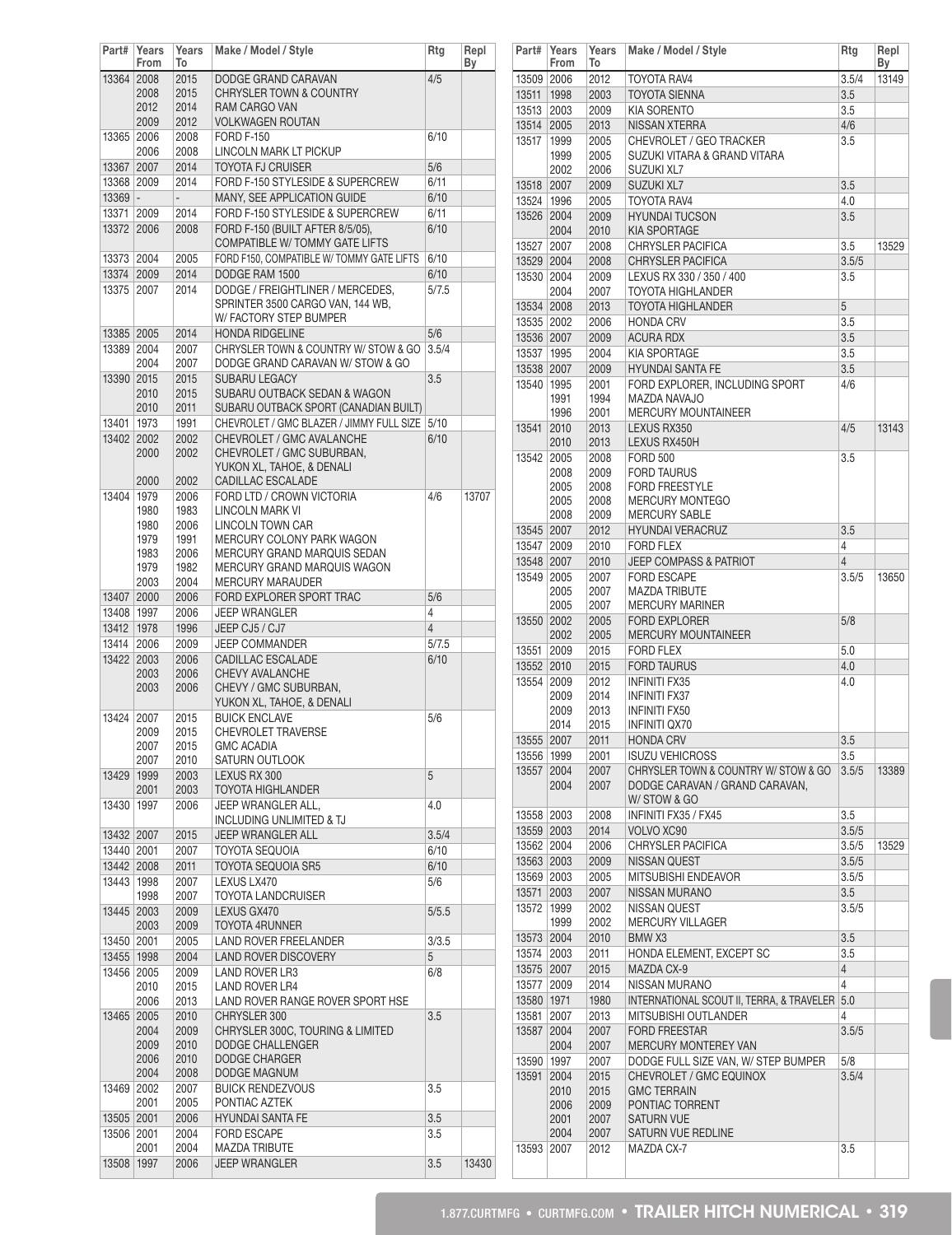| Part#        | Years<br>From | Years<br>To              | Make / Model / Style                                                 | Rtg   | Repl<br>Вy |
|--------------|---------------|--------------------------|----------------------------------------------------------------------|-------|------------|
| 13594 2008   |               | 2009                     | SATURN VUE, INCLUDING REDLINE                                        | 3.5/4 |            |
|              | 2012          | 2014                     | <b>CHEVROLET CAPTIVA</b>                                             |       |            |
| 13605 2000   |               | 2002                     | CADILLAC ESCALADE                                                    | 5/6   | 13402      |
|              | 2002<br>2000  | 2002<br>2002             | CHEVY AVALANCHE<br>CHEVY / GMC SUBURBAN,                             |       |            |
|              |               |                          | YUKON XL, TAHOE, & DENALI                                            |       |            |
| 13649 2008   |               | 2008                     | <b>FORD ESCAPE</b>                                                   | 3.5/5 | 13650      |
|              | 2008          | 2008                     | <b>MAZDA TRIBUTE</b>                                                 |       |            |
|              | 2008          | 2008                     | <b>MERCURY MARINER</b>                                               |       |            |
| 13650 2005   |               | 2012                     | <b>FORD ESCAPE</b>                                                   | 3.5   |            |
|              | 2005          | 2011                     | <b>MAZDA TRIBUTE</b>                                                 |       |            |
|              | 2005          | 2011                     | <b>MERCURY MARINER</b>                                               |       |            |
| 13651        | 2005          | 2011                     | FORD ESCAPE.                                                         | 3.5/5 |            |
|              |               |                          | W/FACTORY 1 1/4" RECEIVER HITCH                                      |       |            |
|              | 2005          | 2011                     | MERCURY MARINER,<br>W/FACTORY 1 1/4" RECEIVER HITCH                  |       |            |
|              | 2005          | 2011                     | MAZDA TRIBUTE,                                                       |       |            |
|              |               |                          | W/FACTORY 1 1/4" RECEIVER HITCH                                      |       |            |
| 13657        | 1986          | 1996                     | JEEP WRANGLER, RENEGADE                                              | 3.5   |            |
| 13701        | I –           | $\overline{\phantom{0}}$ | ADJUSTABLE RV 2 DROP                                                 | 5/6   |            |
| $13702$ -    |               | $\overline{a}$           | ADJUSTABLE RV NO DROP                                                | 5/6   |            |
| $13703 -$    |               | -                        | ADJUSTABLE RV HITCH                                                  | 3.5   |            |
| 13707        | 1979          | 2011                     | FORD LTD / CROWN VICTORIA                                            | 4/6   |            |
|              | 1980          | 1983                     | <b>LINCOLN MARK VI</b>                                               |       |            |
|              | 1980          | 2011                     | <b>LINCOLN TOWN CAR</b>                                              |       |            |
|              | 1979          | 1991                     | MERCURY COLONY PARK WAGON                                            |       |            |
|              | 1983          | 2009                     | MERCURY GRAND MARQUIS SEDAN                                          |       |            |
|              | 1979<br>2003  | 1982<br>2004             | MERCURY GRAND MARQUIS WAGON<br><b>MERCURY MARAUDER</b>               |       |            |
| 13800 2001   |               | 2006                     | MITSUBISHI MONTERO, EXCEPT SPORT                                     | 5/6   |            |
| 13831 2000   |               | 2004                     | NISSAN FRONTIER 2 DOOR SHORT BOX                                     | 5/6   |            |
| 13841 2000   |               | 2004                     | NISSAN FRONTIER 4 DOOR SHORT BOX                                     | 5/6   |            |
| 13842 2003   |               | 2004                     | NISSAN FRONTIER LONG BOX                                             | 5/6   |            |
| $13895 -$    |               | $\overline{\phantom{a}}$ | MANY, SEE APPLICATION GUIDE                                          | 6/10  |            |
| 13920   1982 |               | 2004                     | CHEVROLET / GMC S10 / S15, SONOMA                                    | 3.5/5 |            |
| 13932 1999   |               | 2007                     | CHEVROLET / GMC SILVERADO /                                          | 5/8   |            |
|              |               |                          | SIERRA 1500 / 2500LD CLASSIC W/ ROLL PAN                             |       |            |
| 13942   1988 |               | 1998                     | CHEVROLET / GMC 1500 PICKUP,                                         | 5/8   |            |
|              |               |                          | W/ ROLLPAN BUMPER                                                    |       |            |
| $13950$ -    |               | $\overline{a}$           | MANY, SEE APPLICATION GUIDE                                          | 5/7.5 |            |
| 14000 2012   |               | 2015                     | NISSAN NV COMMERCIAL VAN                                             | 10/12 |            |
| 14001 1967   |               | 2002                     | DODGE FULL SIZE PICKUPS                                              | 10/12 |            |
|              | 1978          | 1997                     | <b>FORD BRONCO</b>                                                   |       |            |
|              | 1973          | 1997                     | <b>FORD F-SERIES PICKUPS</b>                                         |       |            |
| 14002 2009   |               | 2014                     | <b>FORD F-150</b>                                                    | 10/12 |            |
| 14006 2014   |               | 2015                     | CHEVROLET / GMC SILVERADO / SIERRA 1500                              | 10/12 |            |
| 14008 2001   |               | 2007                     | CHEVROLET / GMC SILVERADO /<br>SIERRA 2500HD / 3500 CLASSIC BODY 8', | 10/12 |            |
|              |               |                          | <b>BED ONLY</b>                                                      |       |            |
| 14009 2015   |               | 2015                     | CHEVROLET / GMC SILVERADO /                                          | 10/12 |            |
|              |               |                          | SIERRA 2500 / 3500 SHORT BED                                         |       |            |
| 14010 2015   |               | 2015                     | CHEVROLET / GMC SILVERADO /                                          | 10/12 |            |
|              |               |                          | SIERRA 2500 / 3500 LONG BED                                          |       |            |
| 14011        | 2000          | 2005                     | <b>FORD EXCURSION</b>                                                | 12/12 |            |
| 14012 2015   |               | 2015                     | <b>FORD TRANSIT</b>                                                  | 8/10  |            |
| 14020 2002   |               | 2003                     | DODGE RAM 1500, 6' BED                                               | 10/12 |            |
| 14029 1992   |               | 2000                     | CHEVROLET / GMC SUBURBAN, YUKON, & TAHOE                             | 10/12 |            |
|              | 1992          | 2000                     | CADILLAC ESCALADE                                                    |       |            |
|              | 1992          | 1996                     | CHEVROLET / GMC BLAZER, FULL SIZE                                    |       |            |
| 14030 2002   |               | 2003                     | DODGE RAM 1500, 8' BED                                               | 10/12 |            |
| 14041        | 1999<br>2008  | 2015<br>2012             | FORD F-250 & F-350 SUPER DUTY<br>FORD F-450 SUPER DUTY               | 10/12 | 14355      |
| 14044 1997   |               | 2003                     | FORD F-150 & F-250LD                                                 | 10/12 | 14355      |
| 14046   1999 |               | 2007                     | CHEVROLET / GMC SILVERADO /                                          | 10/12 | 14332      |
|              |               |                          | SIERRA 1500 / 2500LD CLASSIC BODY                                    |       |            |
| 14048 1999   |               | 2015                     | FORD F-350 / 450 / 550 W/ 34 FRAME                                   | 10/12 |            |
| 14053 1975   |               | 2006                     | FORD ECONOLINE VAN (E-SERIES)                                        | 10/12 |            |
| 14055 2000   |               | 2014                     | FORD ECONOLINE VAN (E-SERIES)                                        | 10/12 |            |
| 14061 2011   |               | 2014                     | CHEVROLET / GMC SILVERADO /                                          | 10/12 |            |
|              |               |                          | SIERRA 2500HD / 3500 LONG BOX                                        |       |            |
| 14062 2011   |               | 2014                     | CHEVROLET / GMC SILVERADO /                                          | 10/12 |            |
|              |               |                          | SIERRA 2500HD / 3500 SHORT BOX                                       |       |            |
| 14070        | 2007          | 2011                     | DODGE 1 TON CAB & CHASSIS                                            | 10/12 |            |
|              |               |                          |                                                                      |       |            |

| Part#        | Years<br>From | Years<br>To | Make / Model / Style                                                   | Rtg   | Repl<br>Вy |
|--------------|---------------|-------------|------------------------------------------------------------------------|-------|------------|
| 14080 2000   |               | 2002        | CADILLAC ESCALADE                                                      | 10/12 |            |
|              | 2002          | 2002        | <b>CHEVY AVALANCHE</b>                                                 |       |            |
|              | 2000          | 2002        | CHEVY / GMC SUBURBAN,                                                  |       |            |
|              |               |             | YUKON XL, TAHOE, & DENALI                                              |       |            |
| 14081        | 1988          | 1998        | CHEVROLET / GMC 1500 PICKUP                                            | 10/12 |            |
|              | 1988          | 2000        | CHEVROLET / GMC 2500 / 3500 PICKUP                                     |       |            |
| 14082        | 1973          | 2006        | CHEVROLET / GMC CAB & CHASSIS, 34 FRAME                                | 10/12 |            |
|              | 1973          | 1979        | FORD F-250 CREW CAB                                                    |       |            |
|              | 1973          | 2006        | FORD CAB & CHASSIS, 34 FRAME                                           |       |            |
|              |               |             |                                                                        |       | 14053      |
| 14088        | 1975          | 2006        | FORD ECONOLINE VAN (E-SERIES)                                          | 10/12 |            |
| 14090 1996   |               | 2015        | CHEVROLET / GMC SAVANA / EXPRESS                                       | 10/12 |            |
| 14108        | 2001          | 2007        | CHEVROLET / GMC SILVERADO /                                            | 10/12 |            |
|              |               |             | SIERRA 2500HD / 3500 CLASSIC BODY 6' BED                               |       |            |
| 14208        | 2001          | 2010        | CHEVROLET / GMC SILVERADO /                                            | 10/12 | 14211      |
|              |               |             | SIERRA 2500HD / 3500 NEW & CLASSIC BODY                                |       |            |
| 14211        | 2001          | 2010        | CHEVROLET / GMC SILVERADO /                                            | 12/14 |            |
|              |               |             | SIERRA 2500HD / 3500 NEW & CLASSIC BODY                                |       |            |
| 14250        | 2003          | 2006        | DODGE SPRINTER, EXCEPT 140 WB,                                         | 10/12 |            |
|              |               |             | W/ DUAL REAR WHEELS                                                    |       |            |
| 14301        | 2007          | 2015        | CHEVROLET / GMC SILVERADO / SIERRA 1500                                | 10/12 |            |
| 14321        | 2003          | 2008        | <b>DODGE RAM PICKUPS</b>                                               | 10/12 | 14361      |
| 14332        | 1999          | 2007        | CHEVROLET / GMC SILVERADO /                                            | 10/12 |            |
|              |               |             | SIERRA 1500 / 2500LD CLASSIC BODY                                      |       |            |
|              |               | 2003        | FORD F-150 & F-250LD                                                   | 10/12 | 14355      |
| 14338 1997   |               |             |                                                                        |       |            |
| 14355        | 1997          | 2003        | FORD F-150 & F-250LD                                                   | 10/12 |            |
|              | 1999          | 2015        | FORD F-250 & F-350 SUPER DUTY                                          |       |            |
|              | 2008          | 2013        | FORD F-450 SUPER DUTY                                                  |       |            |
| 14357        | 2004          | 2005        | <b>FORD F-150</b>                                                      | 10/12 |            |
| 14360        | 2006          | 2008        | <b>FORD F-150</b>                                                      | 10/12 |            |
|              | 2006          | 2008        | LINCOLN MARK LT PICKUP                                                 |       |            |
| 14361        | 2002          | 2014        | DODGE RAM PICKUPS NEW BODY                                             | 10/12 |            |
| 14374        | 2009          | 2014        | DODGE RAM 1500                                                         | 10/12 |            |
| 15000 1999   |               | 2012        | FORD F-250 & F-350 SUPER DUTY                                          | 17/17 | 15410      |
| 15003        | 1997          | 2003        | FORD F-150 & F-250LD                                                   | 12/14 | 15303      |
| 15006        | 1999          | 2007        | CHEVROLET / GMC SILVERADO /                                            | 12/14 | 15322      |
|              |               |             | SIERRA 1500 / 2500LD CLASSIC BODY                                      |       |            |
|              |               |             |                                                                        |       |            |
| 15008 2001   |               | 2007        | CHEVROLET / GMC SILVERADO /                                            | 12/14 | 15211      |
|              |               |             | SIERRA 2500HD / 3500 CLASSIC BODY 8',                                  |       |            |
|              |               |             | <b>BED ONLY</b>                                                        |       |            |
| 15012        | 1967          | 2002        | DODGE FULL SIZE PICKUPS                                                | 12/14 | 15300      |
|              | 1973          | 1997        | <b>FORD F-SERIES PICKUPS</b>                                           |       |            |
| 15014        | 1999          | 2015        | FORD F-350 / 450 / 550 W/ 34 FRAME                                     | 12/14 | 15445      |
| 15015        | 1988          | 1998        | CHEVROLET / GMC 1500 PICKUP                                            | 12/14 | 15325      |
|              | 1988          | 2000        | CHEVROLET / GMC 2500 / 3500 PICKUP                                     |       |            |
| 15021        | 2003          | 2008        | <b>DODGE RAM PICKUPS</b>                                               | 12/14 | 15061      |
| 15060 2011   |               | 2013        | CHEVROLET / GMC SILVERADO /                                            | 12/14 | 15460      |
|              |               |             | SIERRA 2500HD / 3500 LONG BOX                                          |       |            |
| 15061        | 2003          | 2013        | <b>DODGE RAM PICKUPS</b>                                               | 12/14 | 15460      |
| 15062        | 2011          | 2013        | CHEVROLET / GMC SILVERADO /                                            | 12/14 | 15460      |
|              |               |             | SIERRA 2500HD / 3500 SHORT BOX                                         |       |            |
| 15108        | 2001          | 2007        | CHEVROLET / GMC SILVERADO SIERRA                                       | 12/14 | 15211      |
|              |               |             | 2500HD / 3500 CLASSIC BODY 6' BED                                      |       |            |
| 15198        | 2007          | 2012        | TOYOTA TUNDRA, INCLUDING TRD SPORT                                     | 12/14 | 15398      |
| 15211        | 2001          |             |                                                                        |       | 15703      |
|              |               | 2010        | CHEVROLET / GMC SILVERADO /<br>SIERRA 2500HD / 3500 NEW & CLASSIC BODY | 12/14 |            |
|              |               |             |                                                                        |       |            |
| 15300        | 1973          | 1997        | <b>FORD F-SERIES</b>                                                   | 16/17 |            |
|              | 1978          | 1997        | FORD BRONCO                                                            |       |            |
|              | 1967          | 2002        | DODGE FULL SIZE                                                        |       |            |
| 15301        | 2007          | 2013        | CHEVROLET / GMC SILVERADO / SIERRA 1500                                | 12/14 | 15322      |
| 15302 2001   |               | 2010        | CHEVROLET / GMC SILVERADO /                                            | 16/17 |            |
|              |               |             | SIERRA 2500HD / 3500 6' BED                                            |       |            |
| 15303   1997 |               | 2003        | FORD F-150 & F-250LD                                                   | 16/17 |            |
| 15312        | 2001          | 2010        | CHEVROLET / GMC SILVERADO /                                            | 16/17 |            |
|              |               |             | SIERRA 2500HD & 3500                                                   |       |            |
| 15313        | 2001          | 2010        | CHEVROLET / GMC SILVERADO /                                            | 16/17 |            |
|              |               |             | SIERRA 2500HD & 3500                                                   |       |            |
| 15316        | 1999          | 2003        | FORD F-250 / F-350 SUPER DUTY                                          | 16/17 |            |
| 15317        | 1988          | 2000        | CHEVROLET / GMC 2500 & 3500 C / K SERIES                               | 16/17 |            |
|              |               |             | DODGE RAM 2500 / 3500                                                  |       |            |
| 15318        | 1999          | 2002        |                                                                        | 16/17 |            |
|              | 1994          | 1998        | DODGE RAM 2500 / 3500                                                  |       |            |
| 15319        | 1994          | 2002        | DODGE RAM 2500 / 3500 LONG BED,                                        | 16/17 |            |
|              |               |             | W/ FACTORY BUMPER                                                      |       |            |
| 15320        | 1996          | 2015        | CHEVROLET / GMC EXPRESS / SAVANA                                       | 16/17 |            |
|              |               |             |                                                                        |       |            |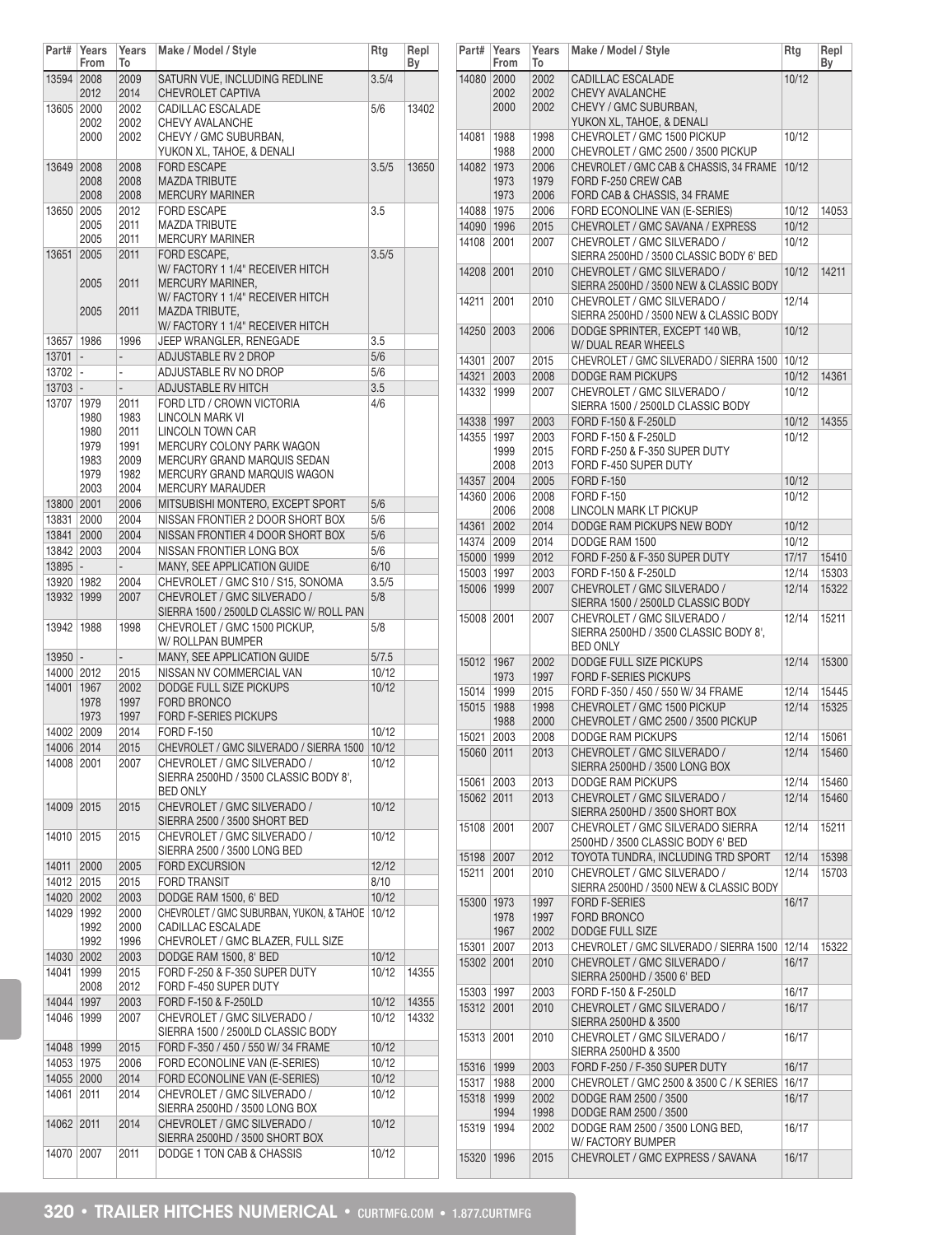| Part#                 | Years<br>From            | Years<br>То              | Make / Model / Style                                          | Rtg            | Repl<br>Вy |
|-----------------------|--------------------------|--------------------------|---------------------------------------------------------------|----------------|------------|
| 15321                 | 2001                     | 2010                     | CHEVROLET / GMC SILVERADO /                                   | 16/17          | 15302      |
| 15322                 | 1999                     | 2013                     | SIERRA 2500HD / 3500 6' BED<br>CHEVROLET / GMC SILVERADO /    | 16/17          | 15323      |
|                       | 1999                     | 2009                     | SIERRA 1500 NEW & CLASSIC BODY<br>CHEVROLET / GMC SILVERADO / |                |            |
|                       |                          |                          | SIERRA 2500LD                                                 |                |            |
| 15323                 | 1999                     | 2014                     | CHEVROLET / GMC SILVERADO / SIERRA 1500                       | 16/17          |            |
| 15324 2003            |                          | 2006                     | <b>CADILLAC ESCALADE</b>                                      | 16/17          |            |
|                       | 2003                     | 2006                     | CHEVY / GMC AVALANCHE                                         |                |            |
|                       | 2003                     | 2006                     | CHEVY / GMC SUBURBAN, TAHOE, YUKON                            |                |            |
| 15325 1988            |                          | 2000                     | CHEVROLET / GMC 2500 & 3500 C/K SERIES                        | 16/17          |            |
| 15363 2011            |                          | 2012                     | CHEVROLET / GMC SILVERADO /                                   | 16/17          |            |
|                       |                          |                          | SIERRA 2500 & 3500 8' BED, BOX DELETE                         |                |            |
| 15398 2007            |                          | 2015                     | TOYOTA TUNDRA, INCLUDING TRD SPORT                            | 16/17          |            |
| 15400 2001            |                          | 2015                     | CHEVROLET / GMC SILVERADO /                                   | 17/17          |            |
|                       |                          |                          | SIERRA 3500 CAB & CHASSIS                                     |                |            |
|                       | 2007                     | 2014                     | DODGE RAM 3500 CAB & CHASSIS                                  |                |            |
|                       | 2008                     | 2014                     | DODGE RAM 4500 / 5500 CAB & CHASSIS                           |                |            |
| 15409                 | 2003                     | 2008                     | DODGE RAM 1500                                                | 17/17          |            |
|                       | 2003                     | 2014                     | DODGE RAM 2500                                                |                |            |
|                       | 2003                     | 2013                     | DODGE RAM 3500                                                |                |            |
| 15410 1999            |                          | 2015                     | FORD F-250 & F-350 SUPER DUTY                                 | 17/17          |            |
| 15430 2001            |                          | 2011                     | CHEVROLET / GMC SILVERADO /                                   | 17/17          | 15400      |
|                       |                          |                          | SIERRA 3500 CAB & CHASSIS                                     |                |            |
|                       | 2007                     | 2011                     | DODGE RAM 3500,                                               |                |            |
|                       |                          |                          | 4500 & 5500 CAB & CHASSIS                                     |                |            |
| 15445 1999            |                          | 2014                     | FORD F-350 / 450 / 550 W/ 34 FRAME                            | 17/17          |            |
| 15460 2011            |                          | 2015                     | CHEVROLET / GMC SILVERADO /                                   | 17/17          |            |
|                       |                          |                          | SIERRA 2500HD / 3500 SHORT BOX                                |                |            |
| 15500                 | 2003                     | 2008                     | DODGE RAM 1500, EXCEPT W/ FACTORY RCVR                        | 15/16          | 15409      |
|                       | 2003                     | 2013                     | DODGE RAM 2500 / 3500,                                        |                |            |
|                       | 1999                     | 2014                     | EXCEPT W/ FACTORY RECEIVER<br>FORD CAB & CHASSIS, 34 FRAME    | 16/16          | 15445      |
| 15501<br>15510        | $\overline{\phantom{a}}$ | $\overline{a}$           | MANY, SEE APPLICATION GUIDE                                   | 15/16          |            |
|                       |                          |                          | MANY, SEE APPLICATION GUIDE                                   |                |            |
| 15511                 | $\overline{\phantom{a}}$ | $\overline{\phantom{0}}$ | CHEVROLET / GMC SILVERADO /                                   | 15/16          |            |
| 15512 2001            |                          | 2010                     | SIERRA 2500HD & 3500                                          | 15/16          | 15312      |
| 15513                 | 2001                     | 2010                     | CHEVROLET / GMC SILVERADO /                                   | 15/16          | 15313      |
|                       |                          |                          | SIERRA 2500HD & 3500                                          |                |            |
| 15514                 | 1999                     | 2012                     | FORD F-250 / F-350 SUPER DUTY                                 | 15/16          | 15410      |
|                       | 2008                     | 2012                     | FORD F-450 SUPER DUTY                                         |                |            |
| 15515                 | 2003                     | 2012                     | DODGE RAM 2500 / 3500                                         | 15/16          | 15704      |
| 15516 1999            |                          | 2003                     | FORD F-250 / F-350 SUPER DUTY                                 | 15/16          | 15316      |
| 15517                 | 1988                     | 2000                     | CHEVROLET / GMC 2500 & 3500 C/K SERIES                        | 15/16          | 15317      |
| 15518                 | 1999                     | 2002                     | DODGE RAM 2500 / 3500                                         | 15/16          | 15318      |
|                       | 1994                     | 1998                     | DODGE RAM 2500 / 3500                                         |                |            |
| 15519                 | 1994                     | 2002                     | DODGE RAM 2500 / 3500                                         | 15/16          | 15319      |
| 15520                 | 1996                     | 2012                     | CHEVROLET / GMC EXPRESS                                       | 15/16          | 15320      |
|                       |                          |                          | & SAVANA FULL SIZE VAN                                        |                |            |
| 15521                 | 2001                     | 2010                     | CHEVROLET / GMC SILVERADO /                                   | 15/16          | 15321      |
|                       |                          |                          | SIERRA 2500 & 3500                                            |                |            |
| 15522                 | 1999                     | 2013                     | CHEVROLET / GMC SILVERADO /                                   | 15/16          | 15322      |
|                       |                          |                          | SIERRA 1500 NEW & CLASSIC BODY                                |                |            |
|                       | 1999                     | 2009                     | CHEVROLET / GMC SILVERADO /                                   |                |            |
|                       |                          |                          | SIERRA 2500LD                                                 |                |            |
| 15524                 | 2003                     | 2006                     | CADILLAC ESCALADE                                             | 15/16          | 15324      |
|                       | 2003                     | 2006                     | CHEVY / GMC AVALANCHE                                         |                |            |
|                       | 2003                     | 2006                     | CHEVY / GMC SUBURBAN, TAHOE, YUKON                            |                |            |
| 15525   1988          |                          | 2000                     | CHEVROLET / GMC 2500 & 3500 C/K SERIES                        | 15/16          | 15325      |
| 15530 2001            |                          | 2011                     | CHEVROLET / GMC SILVERADO /                                   | 15/16          | 15430      |
|                       |                          |                          | SIERRA 3500 CAB & CHASSIS                                     |                |            |
|                       | 2007                     | 2011                     | DODGE RAM 3500,                                               |                |            |
|                       |                          |                          | 4500 & 5500 CAB & CHASSIS                                     |                |            |
| 15561                 | 2011                     | 2013                     | CHEVROLET / GMC SILVERADO /                                   | 15/16          | 15460      |
|                       |                          |                          | SIERRA 2500 & 3500 8' BED                                     |                |            |
| 15562 2011            |                          | 2013                     | CHEVROLET / GMC SILVERADO /                                   | 15/16          | 15460      |
|                       |                          |                          | SIERRA 2500 & 3500 6' BED<br>CHEVROLET / GMC SILVERADO /      |                | 15363      |
| 15563                 | 2011                     | 2012                     | SIERRA 2500 & 3500 8' BED, BOX DELETE                         | 16/17          |            |
|                       |                          |                          | DODGE RAM 1500                                                |                |            |
| 15572  <br>15573 2003 | 2009                     | 2014<br>2008             | DODGE RAM 1500                                                | 15/16<br>15/16 | 15409      |
|                       | 2003                     | 2012                     | DODGE RAM 2500 / 3500                                         |                |            |
| 15600   1999          |                          | 2013                     | FORD F-SERIES CAB & CHASSIS TRUCKS                            | 18/18          | 15845      |
|                       |                          |                          |                                                               |                |            |

| Part#      | Years<br>From            | Years<br>To              | Make / Model / Style                                                   | Rtg   | Repl<br>By |
|------------|--------------------------|--------------------------|------------------------------------------------------------------------|-------|------------|
| 15601 1999 | 2008                     | 2012<br>2013             | FORD F-250 / F-350 SUPER DUTY<br>FORD F-450 SUPER DUTY                 | 18/18 | 15810      |
| 15602 2001 |                          | 2010                     | CHEVROLET / GMC SILVERADO /<br>SIERRA 2500HD & 3500                    | 18/18 | 15702      |
| 15604 2003 |                          | 2009                     | DODGE RAM 2500 / 3500                                                  | 18/18 | 15830      |
| 15605 2001 |                          | 2011                     | CHEVROLET / GMC SILVERADO /                                            | 18/18 | 15800      |
|            |                          |                          | SIERRA 3500 CAB & CHASSIS                                              |       |            |
|            | 2007                     | 2011                     | DODGE RAM 3500,<br>4500 & 5500 CAB & CHASSIS                           |       |            |
| 15606 2003 |                          | 2008                     | DODGE RAM 1500                                                         | 18/18 | 15607      |
|            | 2003                     | 2010                     | DODGE RAM 2500 / 3500                                                  |       |            |
| 15607      | 2003                     | 2008                     | DODGE RAM 1500                                                         | 18/18 | 15809      |
|            | 2003                     | 2012                     | DODGE RAM 2500 / 3500                                                  |       |            |
| 15661      | 2011                     | 2013                     | CHEVROLET / GMC SILVERADO /<br>SIERRA 2500HD / 3500 LONG BOX           | 18/18 | 15363      |
| 15662 2011 |                          | 2012                     | CHEVROLET / GMC SILVERADO /<br>SIERRA 2500HD / 3500 SHORT BOX          | 18/18 | 15860      |
| 15702 2001 |                          | 2010                     | CHEVROLET / GMC SILVERADO /<br>SIERRA 2500HD & 3500                    | 18/18 | 15703      |
| 15703 2001 |                          | 2010                     | CHEVROLET / GMC SILVERADO /                                            | 18/18 |            |
|            |                          |                          | SIERRA 2500HD & 3500                                                   |       |            |
| 15704      | 2003                     | 2014                     | DODGE RAM 2500                                                         | 18/18 |            |
|            | 2003                     | 2013                     | DODGE RAM 3500                                                         |       |            |
| 15800 2001 |                          | 2015                     | CHEVROLET / GMC SILVERADO /                                            | 20/20 |            |
|            |                          |                          | SIERRA 3500 CAB & CHASSIS                                              |       |            |
|            | 2007                     | 2014                     | DODGE RAM 3500 CAB & CHASSIS                                           |       |            |
|            | 2008                     | 2014                     | DODGE RAM 4500 / 5500 CAB & CHASSIS                                    |       |            |
| 15808 2014 |                          | 2014                     | <b>RAM 3500</b>                                                        | 20/20 |            |
| 15809 2003 |                          | 2008                     | DODGE RAM 1500                                                         | 20/20 |            |
|            | 2003                     | 2014                     | DODGE RAM 2500                                                         |       |            |
|            | 2003                     | 2013                     | DODGE RAM 3500                                                         |       |            |
| 15810 1999 | 2008                     | 2015<br>2013             | FORD F-250 / F-350 SUPER DUTY<br>FORD F-450 SUPER DUTY                 | 20/20 |            |
| 15830 2001 |                          | 2011                     | CHEVROLET / GMC SILVERADO /                                            | 20/20 | 15800      |
|            | 2007                     | 2011                     | SIERRA 3500 CAB & CHASSIS<br>DODGE RAM 3500, 4500 & 5500 CAB & CHASSIS |       |            |
| 15845 1999 |                          | 2015                     | <b>FORD CAB &amp; CHASSIS</b>                                          | 20/20 |            |
| 15860 2011 |                          | 2015                     | CHEVROLET / GMC SILVERADO /<br>SIERRA 2500HD / 3500                    | 20/20 |            |
| 15901      | $\overline{\phantom{a}}$ | $\overline{\phantom{a}}$ | UNIVERSAL WELD-ON RECEIVER W/ 5 DROP                                   | 15/15 |            |
| 15902 -    |                          | $\frac{1}{2}$            | UNIVERSAL WELD-ON RECEIVER.<br>W/13.5 DROP, 12K                        | 15/15 |            |
| 31008 2008 |                          | 2010                     | FORD F-250 / F-350 / F-450 / F-550 SUPER<br>DUTY & CAB / CHASSIS       | 500   |            |
| 31012      | 2007                     | 2014                     | CADILLAC ESCALADE                                                      | 500   |            |
|            | 2007                     | 2013                     | CHEVROLET AVALANCHE                                                    |       |            |
|            | 2007                     | 2014                     | CHEVROLET SUBURBAN                                                     |       |            |
|            | 2014                     | 2015                     | CHEVROLET / GMC SILVERADO / SIERRA 1500                                |       |            |
|            | 2007                     | 2014                     | <b>CHEVROLET TAHOE</b>                                                 |       |            |
|            | 2007                     | 2014                     | <b>GMC YUKON</b>                                                       |       |            |
| 31013      | 2001                     | 2004                     | TOYOTA TACOMA                                                          | 500   |            |
| 31014      | 1999                     | 2003                     | FORD F-250 / 350 SUPER DUTY W/ BLOCKER BEAM 500                        |       |            |
|            | 2000                     | 2003                     | FORD EXCURSION                                                         |       |            |
| 31015      | 2010                     | 2014                     | DODGE RAM 2500 4WD                                                     | 500   |            |
| 31016      | 1996                     | 2003                     | CHEVROLET / GMC EXPRESS & SAVANA<br><b>FULL SIZE VANS</b>              | 500   |            |
| 31017      | 2006                     | 2008                     | DODGE RAM 1500 MEGA CAB                                                | 350   |            |
|            | 2003                     | 2009                     | DODGE RAM 2500 / 3500                                                  |       |            |
| 31018      | 2011                     | 2015                     | FORD F-250 / F-350 SUPER DUTY 4X4                                      | 500   |            |
| 31019 1992 |                          | 2011                     | <b>FORD RANGER</b>                                                     | 350   | 31063      |
| 31020 2008 |                          | 2013                     | <b>JEEP LIBERTY</b>                                                    | 300   |            |
| 31021 1994 |                          | 2001                     | CHEVROLET / GMC S10 / S15 4WD                                          | 350   |            |
| 31022 2002 |                          | 2007                     | JEEP LIBERTY 4WD                                                       | 350   |            |
| 31023      | 2011                     | 2014                     | CHEVROLET / GMC SILVERADO /<br>SIERRA 2500HD / 3500                    | 500   |            |
| 31024      | 2009                     | 2011                     | <b>HONDA PILOT</b>                                                     | 350   |            |
| 31025      | 2011                     | 2012                     | <b>FORD ESCAPE</b>                                                     | 350   |            |
|            | 2011                     | 2011                     | <b>NERCURY MARINER</b>                                                 |       |            |
| 31026 1992 |                          | 1996                     | <b>FORD F-150</b>                                                      | 500   |            |
| 31027 2010 |                          | 2012                     | DODGE RAM 3500                                                         | 350   | 31065      |
| 31028 1997 |                          | 2006                     | <b>JEEP WRANGLER</b>                                                   | 350   |            |
| 31029 2001 |                          | 2006                     | FORD EXPLORER SPORT TRAC                                               | 500   |            |
| 31030 2010 |                          | 2012                     | CHEVROLET / GMC Z71 COLORADO / CANYON                                  | 500   |            |
|            |                          |                          |                                                                        |       |            |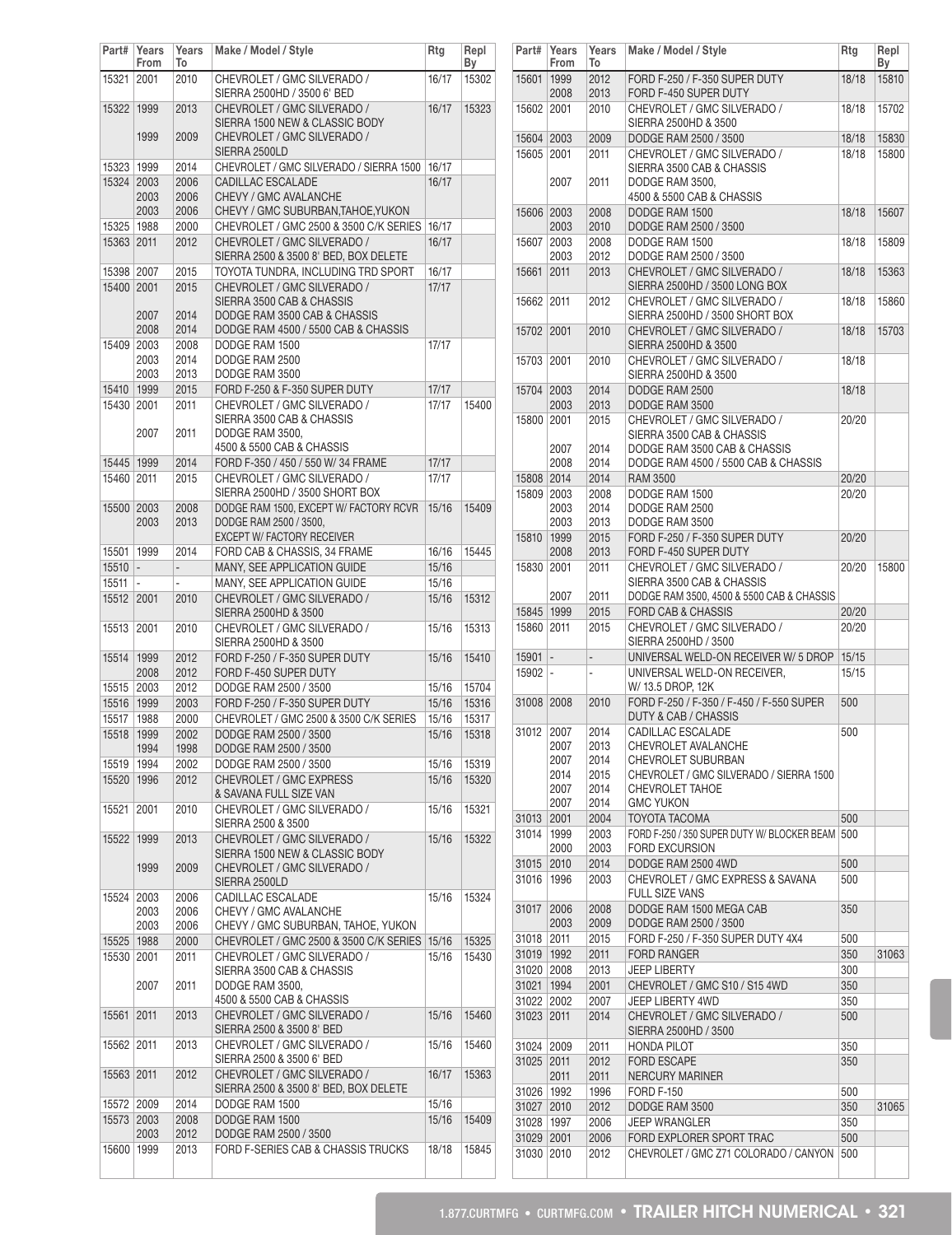| Part#                    | Years<br>From | Years<br>To  | Make / Model / Style                                                 | Rtg        | Repl<br>Вy |
|--------------------------|---------------|--------------|----------------------------------------------------------------------|------------|------------|
| 31032 2010               |               | 2013         | <b>CHEVROLET EQUINOX</b>                                             | 350        |            |
| 31033                    | 2010<br>2011  | 2013<br>2014 | <b>GMC TERRAIN</b><br>JEEP GRAND CHEROKEE,                           | 300        |            |
|                          |               |              | <b>EXCEPT W/ FACTORY TOW HOOKS</b>                                   |            |            |
|                          | 2011          | 2013         | DODGE DURANGO, EXCEPT R/T,<br>HEAT, W/ FACTORY TOW HOOKS             |            |            |
| 31034 2010               |               | 2011         | <b>HYUNDAI SANTA FE</b>                                              | 350        |            |
| 31035 2007               |               | 2009         | <b>HYUNDAI SANTA FE</b>                                              | 350        |            |
| 31038                    | 1999          | 2003         | FORD F-150 & F-250LD 4WD,                                            | 500        |            |
|                          | 2004          | 2004         | W/FACTORY TOW HOOKS<br>FORD F-150 HERITAGE                           |            |            |
| 31042                    | 1992          | 1994         | CHEVROLET / GMC BLAZER, FULL SIZE                                    | 500        |            |
|                          | 1992          | 1999         | CHEVROLET / GMC SUBURBAN & YUKON                                     |            |            |
|                          | 1995          | 1999         | CHEVROLET / GMC TAHOE                                                |            |            |
|                          | 1988<br>1988  | 1998<br>2000 | CHEVROLET / GMC 1500 PICKUPS<br>CHEVROLET / GMC 2500 / 3500 PICKUPS, |            |            |
|                          |               |              | 4WD ONLY                                                             |            |            |
| 31043                    | 1988          | 2000         | CHEVROLET / GMC 2500 / 3500 PICKUP,                                  | 500        |            |
|                          | 1992          | 1999         | 2WD ONLY<br>CHEVROLET / GMC SUBURBAN 2WD ONLY                        |            |            |
| 31045                    | 2009          | 2012         | <b>BUICK ENCLAVE</b>                                                 | 350        |            |
|                          | 2009          | 2012         | <b>CHEVROLET TRAVERSE</b>                                            |            |            |
|                          | 2009          | 2012         | <b>GMC ACADIA</b>                                                    |            |            |
| 31047 2005               |               | 2010         | <b>JEEP GRAND CHEROKEE</b>                                           | 300        |            |
| 31048 2002               |               | 2004         | <b>JEEP GRAND CHEROKEE</b>                                           | 350        |            |
| 31049 1997               | 1997          | 1998<br>1998 | FORD EXPEDITION 4WD W/ FACTORY TOW HOOKS<br>FORD F-150 & F-250LD     | 500        |            |
| 31050 2011               |               | 2013         | FORD EDGE EXCEPT ECOBOOST                                            | 350        |            |
| 31051 1997               |               | 2001         | <b>FORD EXPLORER</b>                                                 | 350        |            |
| 31052 2011               |               | 2013         | FORD EXPLORER, EXCPET ECOBOOST                                       | 350        |            |
| 31053 2008               |               | 2013         | FORD E-SERIES VANS                                                   | 500        |            |
| 31054 2010               |               | 2014         | TOYOTA 4RUNNER, EXCEPT TRAIL EDITION                                 | 350<br>350 |            |
| 31055                    | 2002<br>2002  | 2008<br>2008 | <b>BUICK RANIER</b><br>CHEVY / GMC TRAILBLAZER, ENVOY, & DENALI      |            |            |
| 31056 2006               |               | 2010         | <b>JEEP COMMANDER</b>                                                | 350        |            |
| 31057 2011               |               | 2013         | FORD F-150 4WD ECOBOOST                                              | 500        | 31068      |
| 31061 2009               |               | 2014         | NISSAN TITAN 4WD                                                     | 500        |            |
| 31063 1992               |               | 2011         | <b>FORD RANGER</b>                                                   | 350        |            |
| 31064 2012               |               | 2013         | <b>HONDA PILOT</b>                                                   | 350        |            |
| 31065 2010<br>31067 2013 |               | 2012<br>2013 | DODGE RAM 3500<br><b>RAM 3500</b>                                    | 350<br>500 |            |
| 31068 2009               |               | 2014         | <b>FORD EXPEDITION</b>                                               | 500        |            |
|                          | 2009          | 2014         | <b>FORD F-150</b>                                                    |            |            |
|                          | 2009          | 2014         | <b>LINCOLN NAVIGATOR</b>                                             |            |            |
| 31069 2014               |               | 2015         | CHEVROLET / GMC SILVERADO / SIERRA 1500                              | 500        |            |
| 31071 2015               |               | 2015         | CHEVROLET / GMC SILVERADO /<br>SIERRA 2500HD / 3500HD                | 500        |            |
| 31080                    | 2000<br>2000  | 2004<br>2003 | DODGE DAKOTA 4WD<br>DODGE DURANGO 4WD                                | 350        |            |
| 31084                    | 1984          | 2001         | <b>JEEP CHEROKEE</b>                                                 | 300        |            |
|                          | 1986          | 1992         | <b>JEEP COMANCHE</b>                                                 |            |            |
|                          | 1984          | 1990         | <b>JEEP WAGONEER</b>                                                 |            |            |
| 31097                    | 1998<br>1998  | 1999<br>1999 | DODGE DAKOTA<br>DODGE DURANGO                                        | 350        |            |
| 31108                    | 2001          | 2006         | CHEVROLET / GMC 2500 SUBURBAN,                                       | 500        |            |
|                          |               |              | 1500 / 2500 YUKON XL                                                 |            |            |
|                          | 2000          | 2007         | CHEVROLET / GMC SILVERADO /<br>SIERRA 2500HD / 3500 CLASSIC BODY     |            |            |
| 31109                    | 2007          | 2010         | CHEVROLET / GMC SILVERADO /                                          | 500        |            |
|                          |               |              | SIERRA 2500HD / 3500 NEW BODY                                        |            |            |
| 31114                    | 1999<br>2000  | 2007<br>2005 | FORD F-250 / 350 SUPER DUTY<br><b>FORD EXCURSION</b>                 | 500        |            |
|                          | 1999          | 2007         | FORD F-350 SUPER DUTY CAB & CHASSIS                                  |            |            |
|                          | 1999          | 2007         | FORD F-450 SUPER DUTY CAB & CHASSIS                                  |            |            |
|                          | 1999          | 2007         | FORD F-550 SUPER DUTY CAB & CHASSIS                                  |            |            |
| 31116                    | 2008          | 2008         | FORD F-250 / 350 / 450 SUPER DUTY                                    | 500        | 31355      |
| 31180                    | 2000<br>2000  | 2006<br>2006 | <b>TOYOTA SEQUOIA</b><br>TOYOTA TUNDRA                               | 500        |            |
| 31198                    | 2008          | 2014         | TOYOTA SEQUOIA                                                       | 500        |            |
|                          | 2007          | 2014         | TOYOTA TUNDRA                                                        |            |            |
| 31199                    | 2004          | 2008         | NISSAN TITAN                                                         | 500        |            |
| 31221                    | 2004          | 2012         | CHEVROLET / GMC COLORADO / CANYON                                    | 500        |            |
| 31228                    | 2005          | 2007         | <b>DODGE DAKOTA</b>                                                  | 500        |            |

| Part#                    | Years<br>From | Years<br>То  | Make / Model / Style                                             | Rtg        | Repl<br>Вy |
|--------------------------|---------------|--------------|------------------------------------------------------------------|------------|------------|
| 31230 2008               |               | 2011         | DODGE DAKOTA                                                     | 350        |            |
|                          | 2008          | 2010         | <b>MITSUBISHI RAIDER</b>                                         |            |            |
| 31241                    | 2005          | 2014         | <b>NISSAN FRONTIER</b>                                           | 350        |            |
|                          | 2005<br>2009  | 2012<br>2013 | <b>NISSAN PATHFINDER</b><br><b>SUZUKI EQUATOR</b>                |            |            |
| 31297                    | 2004          | 2009         | DODGE DURANGO                                                    | 500        |            |
|                          | 2006          | 2009         | <b>CHRYSLER ASPEN</b>                                            |            |            |
| 31302                    | 2000          | 2006         | <b>CADILLAC ESCALADE</b>                                         | 500        |            |
|                          | 2002          | 2006         | CHEVY / GMC AVALANCHE                                            |            |            |
|                          | 2000          | 2006         | CHEVY / GMC SUBURBAN, TAHOE, & 1500 YUKON                        |            |            |
|                          | 1999          | 2007         | CHEVY / GMC SILVERADO /                                          |            |            |
|                          |               |              | SIERRA CLASSIC BODY                                              |            |            |
| 31310                    | 1992          | 1997         | FORD F-250 / F-350                                               | 500        |            |
| 31311                    | 1992<br>1997  | 1996<br>1997 | FORD F-250 & F-350<br>FORD F-250HD 2WD & F-350 DIESEL            | 500        |            |
| 31313 2005               |               | 2015         | TOYOTA TACOMA                                                    | 350        |            |
| 31320 2002               |               | 2008         | DODGE RAM 1500, EXCEPT MEGA CAB                                  | 500        |            |
| 31322 2007               |               | 2013         | CHEVROLET / GMC SILVERADO / SIERRA                               | 500        |            |
|                          |               |              | 1500 NEW BODY                                                    |            |            |
| 31332 2003               |               | 2008         | DODGE RAM 2500 / 3500 & 1500 MEGA CAB                            | 350        | 31017      |
| 31350 2004               |               | 2006         | FORD F-150, EXCEPT 04 HERITAGE                                   | 500        | 31352      |
|                          | 2004          | 2006         | LINCOLN MARK LT PICKUP                                           |            |            |
| 31352 2003               |               | 2006         | <b>FORD EXPEDITION</b>                                           | 500        |            |
|                          | 2004          | 2008         | FORD F-150, EXCEPT '04 HERITAGE                                  |            |            |
|                          | 2004          | 2008         | LINCOLN MARK LT PICKUP                                           |            |            |
| 31355                    | 2008          | 2010         | FORD F-250 / F-350 / F-450 /<br>F-550 SUPER DUTY & CAB / CHASSIS | 500        | 31008      |
| 31367                    | 2010          | 2013         | TOYOTA 4RUNNER TRAIL EDITION                                     | 350        |            |
|                          | 2007          | 2009         | <b>TOYOTA 4RUNNER</b>                                            |            |            |
|                          | 2007          | 2014         | <b>TOYOTA FJ CRUISER</b>                                         |            |            |
| 31368 2007               |               | 2008         | <b>FORD EXPEDITION</b>                                           | 500        |            |
|                          | 2007          | 2008         | LINCOLN NAVIGATOR                                                |            |            |
| 31374 2009               |               | 2014         | DODGE RAM 1500                                                   | 500        |            |
| 31407                    | 2001          | 2006         | FORD EXPLORER SPORT TRAC                                         | 350        |            |
| 31408 1987               |               | 2006         | <b>JEEP WRANGLER</b>                                             | 3.5        |            |
| 31432 2007               |               | 2014         | <b>JEEP WRANGLER</b>                                             | 350        |            |
| 31500 1999               |               | 2001         | <b>FORD EXPLORER</b>                                             | 350        | 31051      |
| 31514 2005               |               | 2012         | NISSAN XTERRA                                                    | 350        |            |
| 31540 2002               | 31545 2006.5  | 2006<br>2010 | <b>FORD EXPLORER</b><br><b>FORD EXPLORER</b>                     | 500<br>500 |            |
|                          | 2006.5        | 2010         | FORD EXPLORER SPORT TRAC                                         |            |            |
|                          | 2006.5        | 2010         | <b>MERCURY MOUNTAINEER</b>                                       |            |            |
| 31604 2002               |               | 2002         | DODGE RAM 2500 / 3500                                            | 500        |            |
|                          | 1994          | 2001         | <b>DODGE RAM PICKUPS</b>                                         |            |            |
| 31650                    | 2005          | 2010         | <b>FORD ESCAPE</b>                                               | 350        |            |
|                          | 2005          | 2010         | <b>MAZDA TRIBUTE</b>                                             |            |            |
|                          | 2005          | 2010<br>2007 | <b>MERCURY MARINER</b><br>FORD ECONOLINE VAN (E-SERIES)          | 500        |            |
| 33055 1991<br>33328 2003 |               | 2008         | <b>HONDA PILOT</b>                                               | 350        |            |
|                          | 2005          | 2014         | <b>HONDA RIDGELINE</b>                                           |            |            |
|                          |               |              |                                                                  |            |            |
|                          |               |              |                                                                  |            |            |
|                          |               |              |                                                                  |            |            |
|                          |               |              |                                                                  |            |            |
|                          |               |              |                                                                  |            |            |
|                          |               |              |                                                                  |            |            |
|                          |               |              |                                                                  |            |            |
|                          |               |              |                                                                  |            |            |
|                          |               |              |                                                                  |            |            |
|                          |               |              |                                                                  |            |            |
|                          |               |              |                                                                  |            |            |
|                          |               |              |                                                                  |            |            |
|                          |               |              |                                                                  |            |            |
|                          |               |              |                                                                  |            |            |
|                          |               |              |                                                                  |            |            |
|                          |               |              |                                                                  |            |            |
|                          |               |              |                                                                  |            |            |
|                          |               |              |                                                                  |            |            |
|                          |               |              |                                                                  |            |            |
|                          |               |              |                                                                  |            |            |
|                          |               |              |                                                                  |            |            |